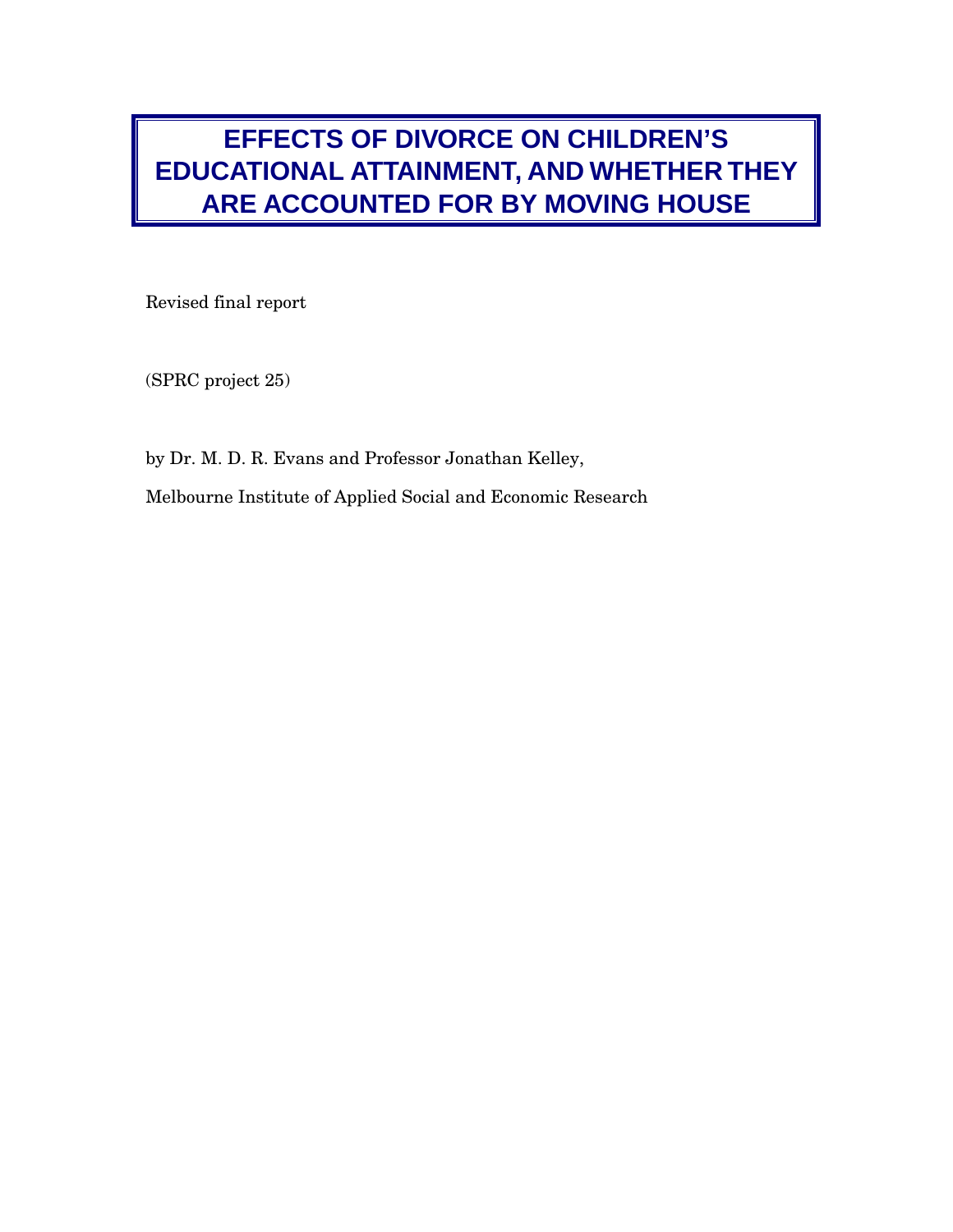# **SUMMARY**

This project has examined whether the long term "cost" of divorce in terms of the children's years of education, and the attainment of various educational milestones, has declined over time. To this end, it used data from the component of the International Social Science Survey Australia (IsssA) which has collected retrospective information on parents' marital situation and educational attainment (as well as control variables) from nationally representative samples of cross-sections of the population since 1984.

The bivariate results suggest that, instead of declining, the educational "cost" of divorce has increased over time (Table 1). There are signs that the rise may have levelled off in the most recent cohorts.

The rise is also found in the multivariate results, which suggest that the cost has risen, even net of other potentially confounding social changes. Importantly, the effect of divorce is focused relatively early in the educational career: it significantly reduces the chances of completing secondary school but, among those completing year 12 fails to have a statistically significant impact on the likelihood of completing a tertiary qualification.

The fact that divorce is becoming more damaging is partial evidence against the "selection hypothesis" that it is not divorce itself, but pre-existing adverse characteristics of the family of origin which cause both divorce and educational difficulties. In other words, divorce has been becoming less selective, so selectivity into divorce cannot account for an increasing educational "cost". As in much non-experimental work, there remain possibilities that variables omitted from the standard model account for the apparent effect of divorce on children's education.

The project also investigated the "selection hypothesis" from another angle, by modelling the risk of parental divorce, and then using the estimated prediction equation to create an adverse characteristics index (as a proxy for unmeasured adverse characteristics of the family of origin) for each respondent. This index was entered into the main models of education to see whether it would account for the divorce effect. The adverse characteristics index has a quite large statistically significant regression coefficient in the models of education, but the effect of divorce remains statistically significant when the adverse characteristics index is included in the models.

The project also examined the possibility that moving house, which is often attendant upon divorce, might account for the effect of divorce. The impact of moving house on educational attainment has been unexplored in Australia in previous systematic analysis of national surveys, so the work here is more exploratory, and some of the tests are more indirect because of the nature of the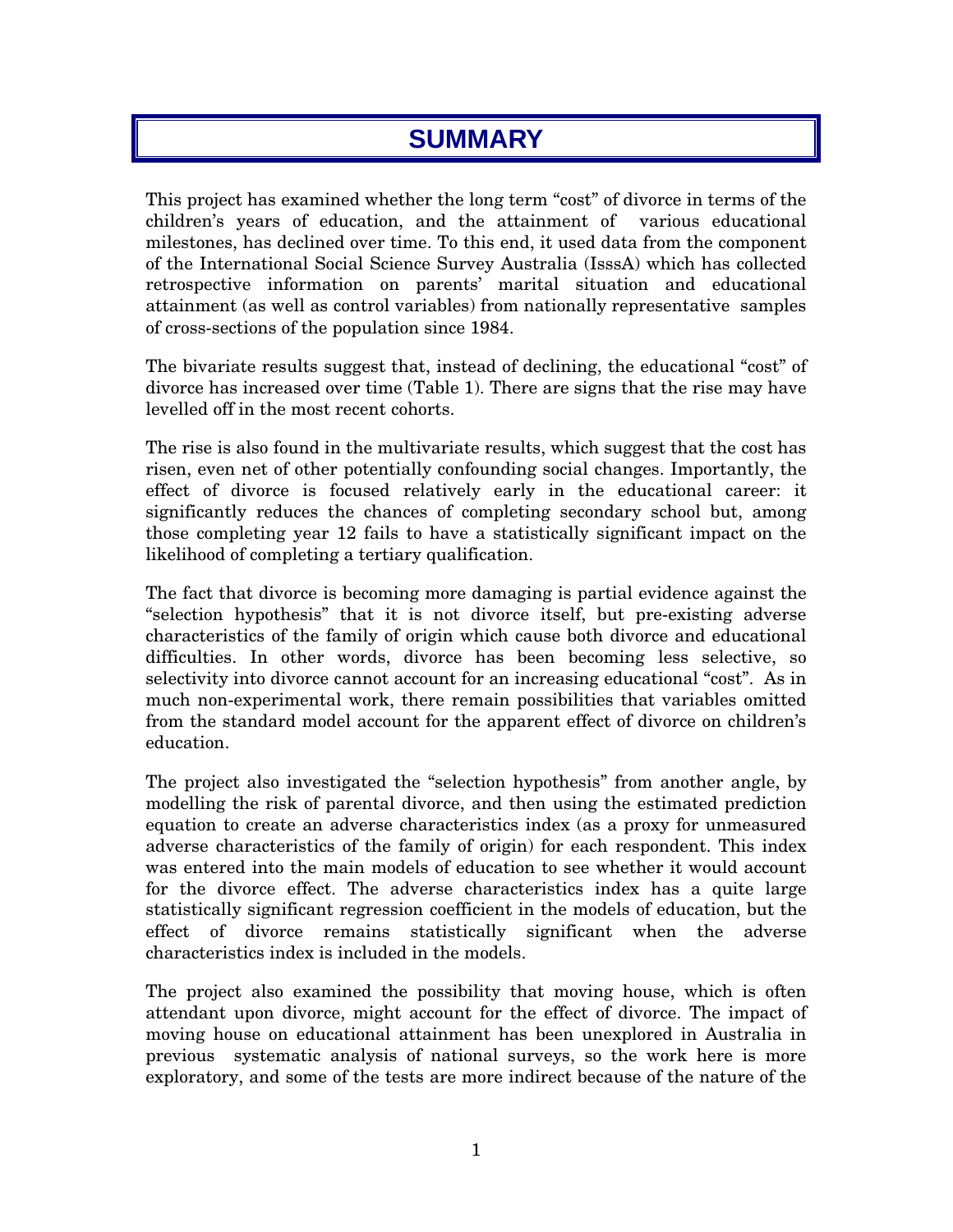existing data. Prior research has found a size of place of residence effect, with people from rural areas not going so far in education, and our results find this, too. The results also show that moving house into an urban area is not an educational advantage, and that moving house per se does not seem to be either an advantage nor a disadvantage.

Importantly, taking these various moving house effects into account in our key divorce equations leaves the estimated effect of divorce statistically significant.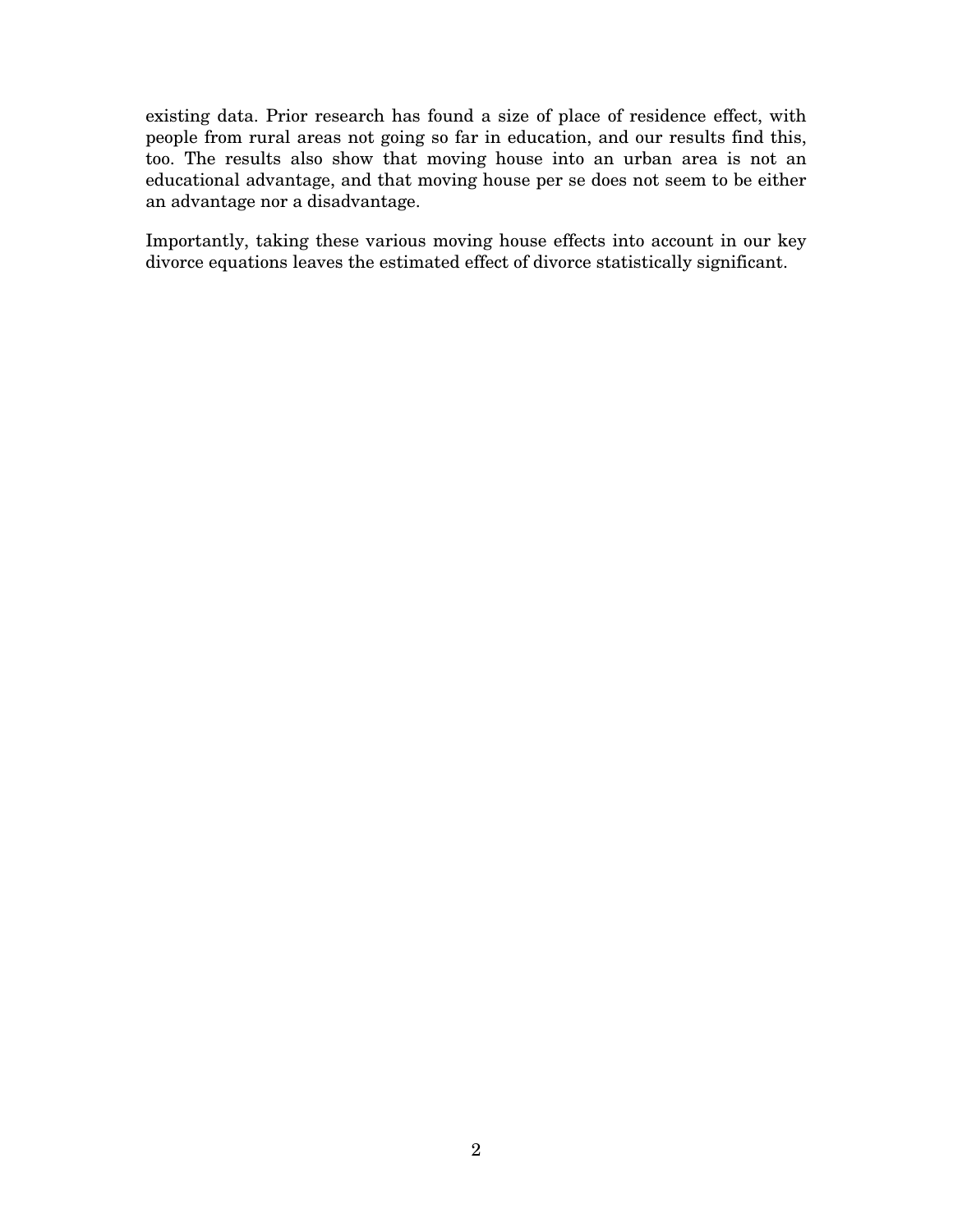# **INTRODUCTION**

## **Objective**

Two recent projects for FaCS – on "Effects of family and community on wellbeing" and "Neighbourhood and family effects on employment" both discovered different negative consequences of divorce for children, even after they had grown to adulthood. The former discovered a negative effect of parental divorce on their offspring's (decades later) subjective well being as adults<sup>1</sup>. The latter report found negative effects on employment, and, importantly, that those mostly could be attributed to the educational deficit associated with divorce. That finding makes important a closer examination of the effects of divorce on educational attainment.

This project will examine whether the deleterious effect of divorce on children's education is declining as social institutions have adapted to the huge rise in divorce since the Family Law Act of 1976. Moreover, the availability of benefits to single parents and improvements to the collection of child support should have ameliorated the financial stress associated with divorce. That, in turn should help the children invest in education.

On the other hand, it is possible that emerging parenting styles involve more persuasion and shaping of preferences than did older highly directive and often punitive styles. For example, in the directive style, a parent told the children to do their homework, and so it got done. In the persuasive style, parents encourage their children to take responsibility for their homework. The encouragement takes a lot of time (and tact). These newer styles may be more dependent on the "conspiracy of adults" of a pair of parents, with two voices chiming in more effectively. If so, then the deleterious effects of divorce may be increasing over time.

 This report will also examine two important hypotheses about the selectivity of divorce. The divorce-selectivity hypotheses propose that there are no negative consequences of divorce per se. Instead, they hold that observed negative consequences of divorce can be attributed to variables omitted from the standard models of the impact of divorce on how much education children complete.

One hypothesis suggests that the apparently deleterious effect of divorce can be attributed to "adverse selection." In this view, parents who divorce were less successful parents anyway, and it is the less successful parenting that impairs education with the divorce having no additional negative effect. To the extent

 $1$  The respondents were a representative cross section at the full variety of ages present in the adult population. So for young adults, the parental divorce was relatively recent, whereas it was correspndingly longer ago for older adults.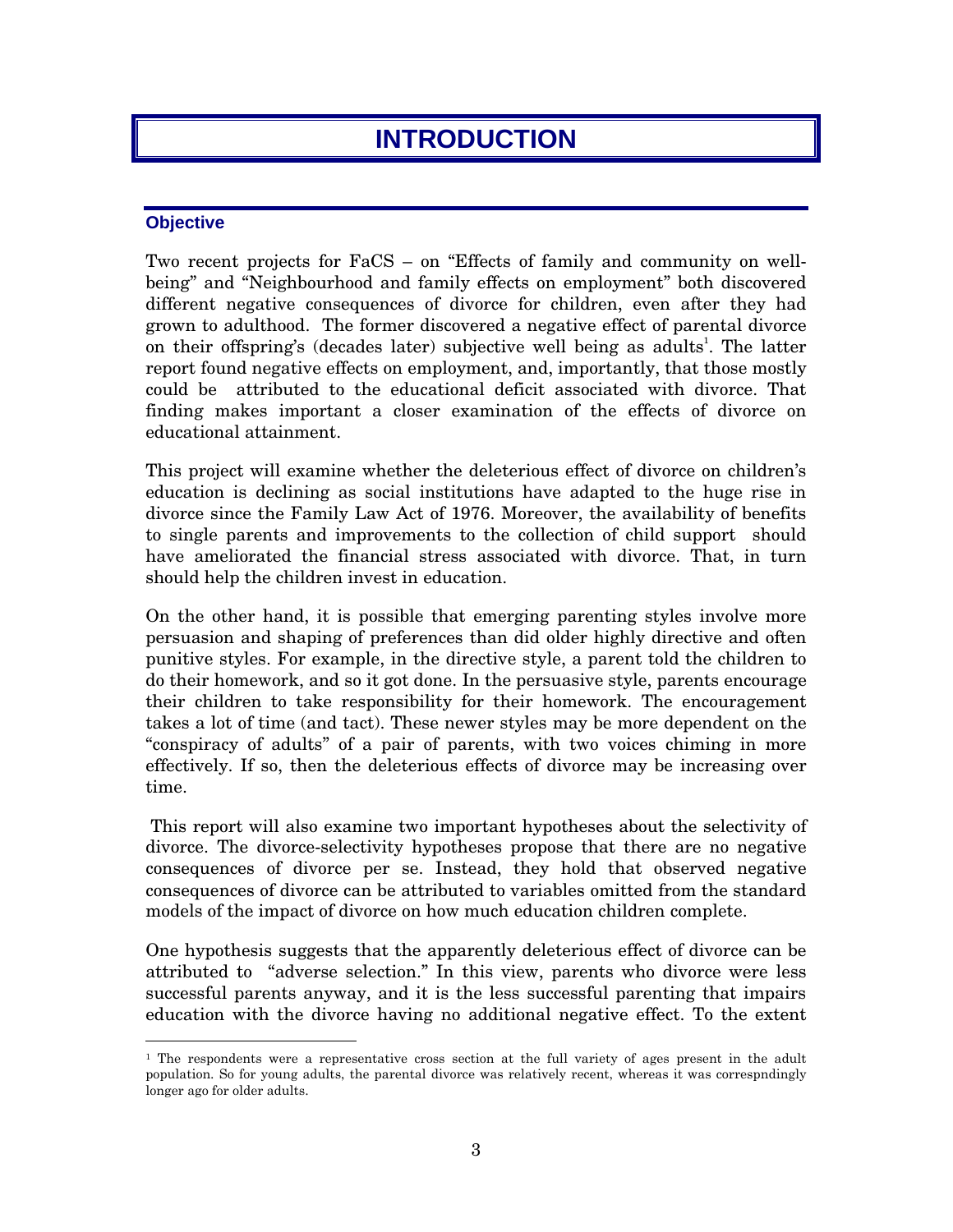that parental conflict interferes with investment in education, divorce by a highly conflicted pair of parents could enhance educational attainment.

A second key hypothesis proposes that a different omitted variable accounts for the apparently earlier departure from education of children of divorce. It derives from an important line of research in the US suggesting that the negative consequences of divorce are mainly attributable to the fact that families frequently move house in the wake of divorce. According to this line of reasoning, moving house is disruptive to children's education, but divorce has no separate effect of its own. Thus, the claim is that the children of divorce are more likely to move than others, and their education suffers from moving to the same extent as for other movers, but there is no additional deleterious impact of divorce. If so, this has important policy consequences for FaCS. Accordingly, one of the aims of the project is to assess whether moving house (net of other socioeconomic factors) reduces educational attainment in Australia.

This project, as agreed in the accepted proposal, has focused on the effects of divorce from a de jure marriage on children. This focus was proposed because the interest in changes over time requires us to use existing data which have, for decades, inquired into parental divorce as part of their inventory of retrospective family background questions. These data do not inquire into the circumstances of parents in de facto relationships. Several surveys now in the field in Australia inquire (or have recently inquired) into these arrangements for the current population, so contemporary delineations analysis of short-run changes in the effects of dissolution of de facto couples will be possible in complementary projects in the future.

In sum then, this project set out to (1) estimate the effect of divorce on how much education the children of divorce get, (2) assess whether that effect is changing over time, (3) evaluate the degree to which this apparent effect really represents adverse selection that can be accounted for by the characteristics of parents who divorce, (4) discover the degree to which the apparent effect of divorce really reflects deleterious effects of moving house (which is frequently initiated by divorce) rather than by divorce per se.

## **Motivation**

The motivation for the project is to assist FaCS in better targeting policy to assist the children of divorce. This is important to FaCS's brief to support families and aid them in rearing children who will be financially autonomous. As noted above, earlier projects found that the negative effects of divorce on the later employment outcomes of children of divorce can be entirely accounted for by the negative impact of divorce on how much education children get. That means that if the children of divorce were enabled to invest as much in education as their peers from non-divorce families there would be no negative consequence of the divorce for their financial autonomy and success as adults.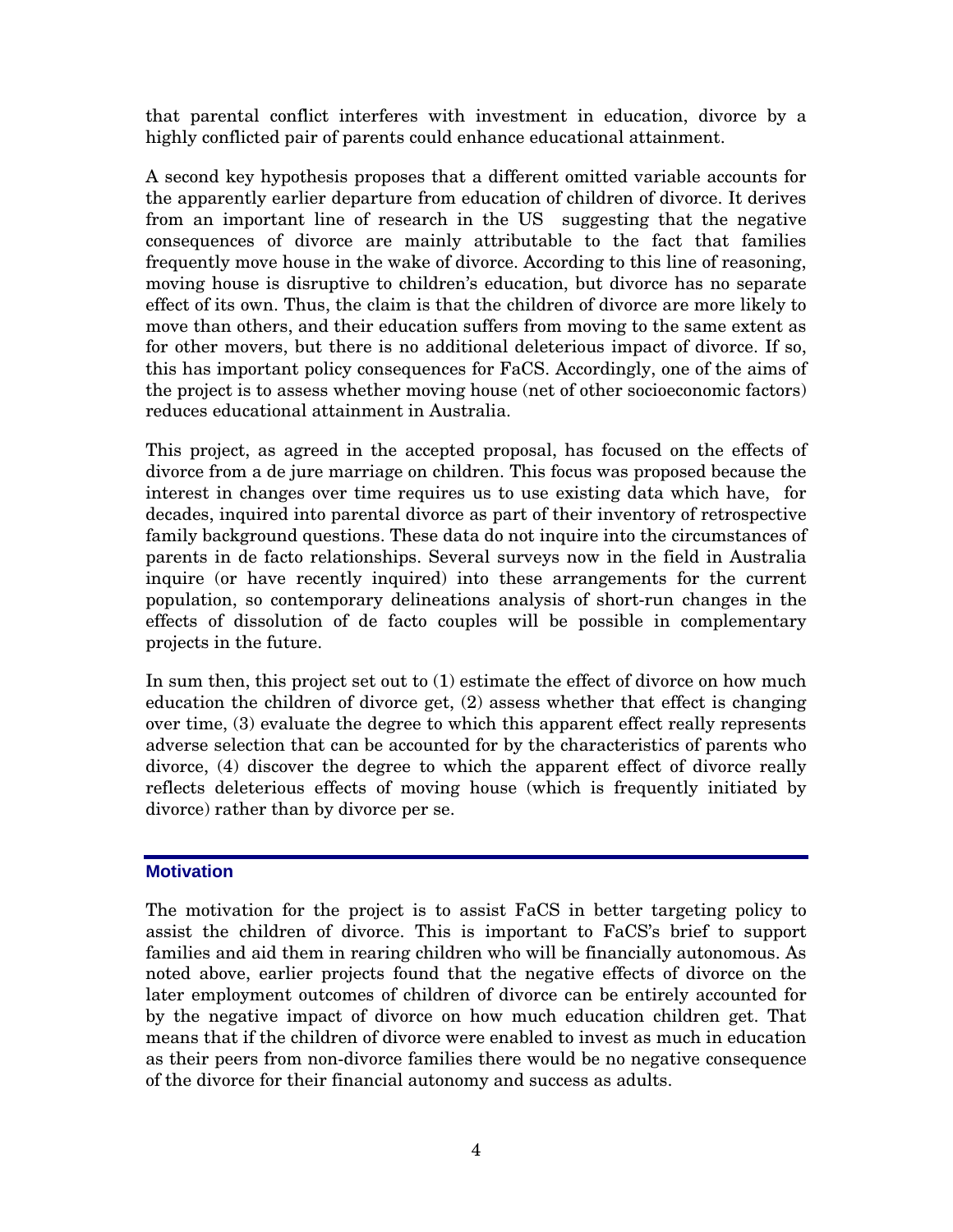If the impact of divorce is decreasing, the policy message is basically "steady as she goes". On the other hand, if the impact of divorce is steady or increasing, the message is that new policy developments are required in this area. The movinghouse component is important because it will assist FaCS in (1) assessing the impact of labour market policies that encourage families to move to pursue work opportunities, and (2) assessing whether special support programs are needed for the children of divorce or whether programs should focus on integrating children who have moved house into their new school and neighbourhood. A recent report to DEST discovered no systematic analysis of nationallyrepresentative sample survey data reporting on the consequences of moving house, so the information in this report should help fill an important gap in knowledge.

## **Data**

This section covers several issues: (1) the data source for this report,  $(2)$ correcting for upward bias in educational measures (our outcome variables), (3) reliability of retrospective information on some topics where it is not already clearly established, and (4) measurement of the causal variables.

## *Data source*

The data used in this report are from the International Social Science Survey/ Australia (IsssA) conducted by the International Survey Centre under the auspices of the Melbourne Institute of Applied Economic and Social Research at the University of Melbourne. The IsssA collects a variety of types of data, those used in the body of this report are simple pooled cross-sections of primary respondents selected at random from the electoral rolls. The IsssA also collects data on primary respondents' siblings, but those are not used in this report. We omitted them in order to enhance comparability with other projects FaCS might want to conduct and compare on this topic (for example using data from HILDA or from the FaCS longitudinal survey of children treated as a cross-section). The IsssA also collects panel data, but we do not use those in the body of the report as they are not pertinent to the issue at hand which is long-term consequences of childhood experiences for educational outcomes. We do use some of the panel data later in the "Reliability" subsection of this "Data" section to assess the reliability of some of our retrospective measures.

#### *Population sampled*

The population sampled by the IsssA consists of citizens of Australia who reside at the address which they have provided to the Electoral Office, who can read English sufficiently well to answer a self-completion questionnaire, and who are not too cognitively impaired to answer a self-completion questionnaire. For simplicity, we refer to this population as "Australians". The selection on citizenship should have little effect, since prior research shows that non-citizen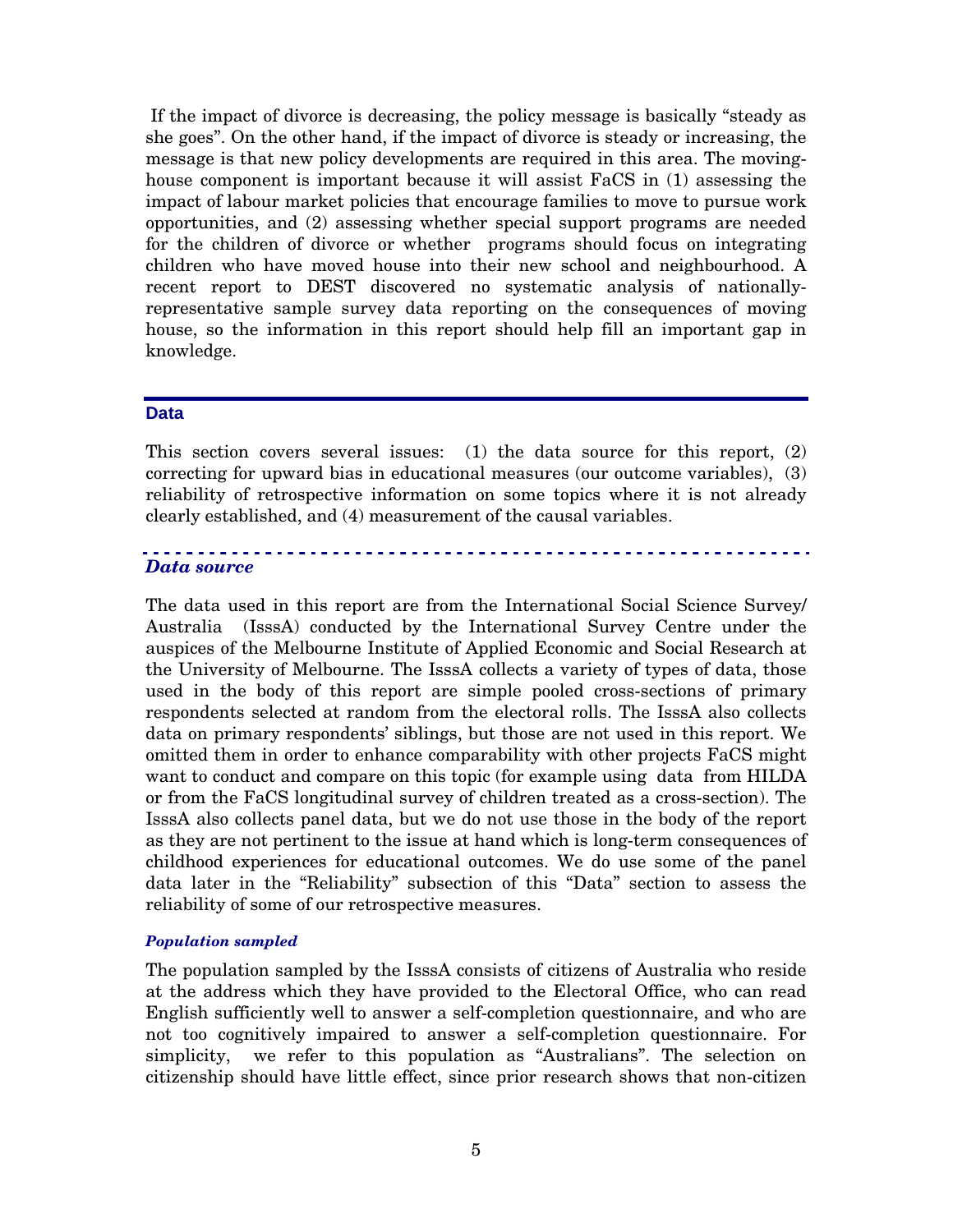immigrants differ from citizen immigrants principally in their duration of residence, with few or no differences in issues that would be more relevant to this report, namely marital status and stratification characteristics (Evans 1988)

## *A note on sample size*

The IsssA, unlike most social surveys, is based on a simple random sample. This is the optimal type of sample for most purposes, and the type of sample implicitly assumed by most statistical packages, so ordinary standard errors based on it are correct and do not require the inflating factors that cluster samples do. Simple random samples such as the IsssA are more efficient than the cluster samples used in almost all face-to-face surveys.

A reasonable rule of thumb for high quality cluster designs is that they are worth approximately two-thirds as much as simple random samples (NORC 1987: 435). Thus an IsssA sample of about 2,200 would provide as reliable information as a good cluster sample of around 3,300 cases.

The IsssA-Pool file has 19,058 cases with information on education.

## *Data collection procedures: IsssA*

The IsssA surveys are from simple random samples of Australian citizens drawn by the Electoral Commission from the compulsory electoral roll, a public document. They are conducted by mail using a minor modification of Dillman's (1993) Total Response Method. Details on data collection and processing are in Appendix A: Data, below.

## *Representativeness*

A very important feature of samples is their representativeness, for it is on this basis that one can make generalisations to the large population which is a key goal of most survey research. Indeed, modern survey research textbooks generally emphasise that completion rates/ response rates are only of interest because a very low completion rate may be a symptom of non-representativeness (e.g. Babbie 1995: 262). The representativeness of IsssA achieved samples has been clearly established in prior research (Bean 1991; Sikora 1997), and analyses using IsssA data appear regularly in the world's leading sociology journals.<sup>2</sup> The representativeness of the IsssA with regard to variables other than education is discussed in detail in Appendix A: Data, below.

 Results for IsssA surveys conducted around the time of the 1991 Australian census show that the survey samples (1989-1993; 8234 cases) are representative of the population (Evans and Kelley 2002: Table  $28.1$ ).<sup>3</sup> There seem to be slightly conflicting results in assessing representativeness according to education: on

<sup>2</sup> For example: Evans, Kelley, and Kolosi (1992); Kelley and De Graaf (1997); Kelley and Evans (1993, 1995).

<sup>3</sup> More extensive comparisons show this as well (Bean 1991; Sikora 1997).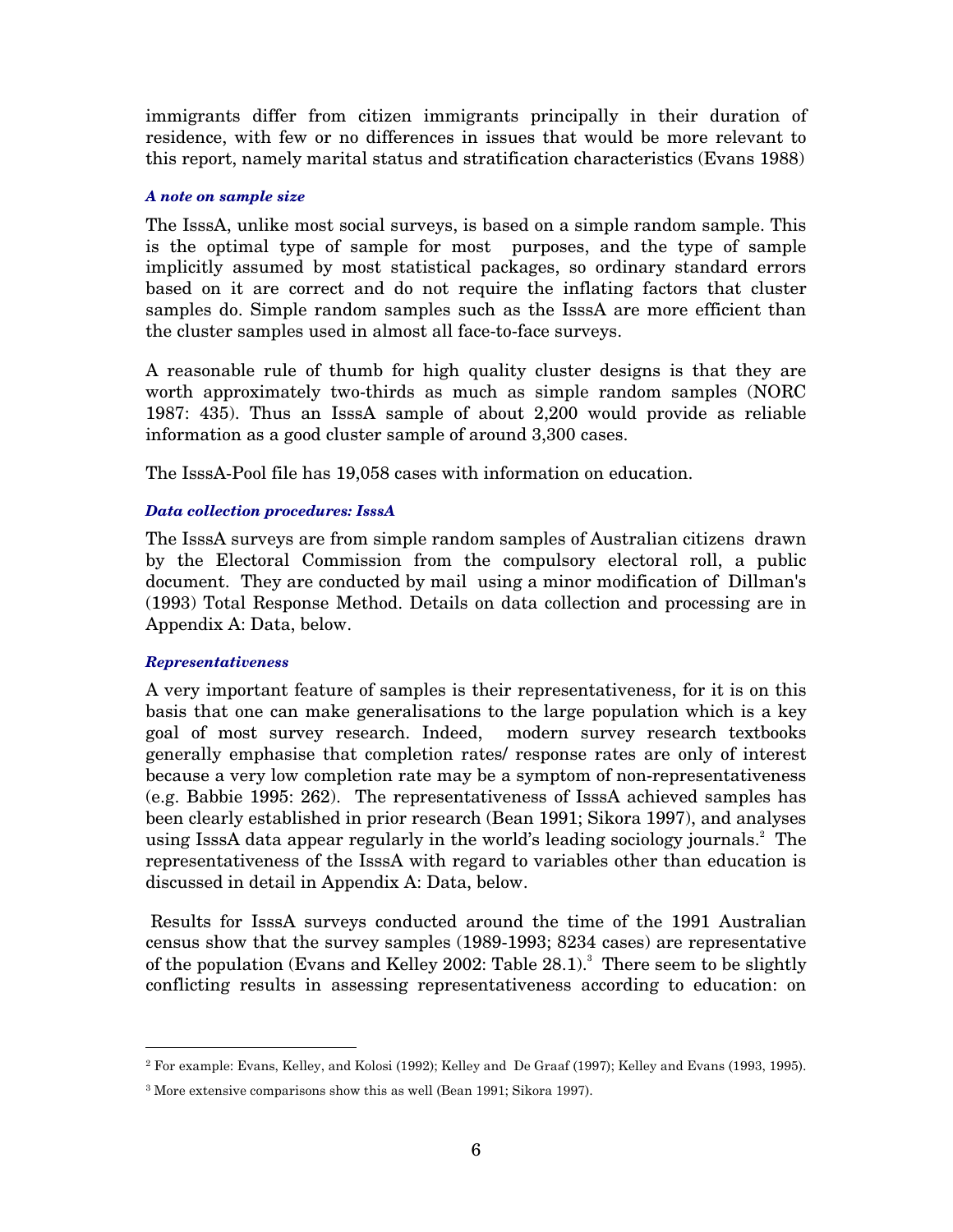"age left school" measures, the IsssA and the Census match very closely, but there is somewhat more discrepancy on the qualifications.

 $\frac{1}{2} \left( \frac{1}{2} \right) \left( \frac{1}{2} \right) \left( \frac{1}{2} \right) \left( \frac{1}{2} \right) \left( \frac{1}{2} \right) \left( \frac{1}{2} \right)$ 

## *Correcting for possible upward bias*

 The ABS provides information on educational qualifications and secondary school completion against which we can calibrate the IsssA data for the most recent cohorts. Such information for the earlier cohorts is provided in (Bean 1991; Sikora 1997; and Evans and Kelley 2002). In the ABS Yearbook 2000 section "Education and Training", subsection "Educational attainment", Table 10.16, information is provided on educational qualifications and, for persons lacking qualifications, on whether or not they completed secondary school. From this we can construct an estimate of the percent completing less than 12 years of education as the sum of the percentage of people without post-school qualifications who did not complete secondary school plus the percent who have a basic vocational qualification (and for whom no information on secondary school completion is available). In 1998, 39% of people aged 25 to 34 (and hence born 1964 to 1973) fall into this category. The IsssA data somewhat underestimate this category (as do nearly all non-ABS surveys), finding 35% in our cohorts born 1965 to 1974. The two numbers are not perfectly comparable, but the differences in definition seems likely to be fairly minor. That difference suggests there is likely to be a small downward bias of 4 percentage points in this category in the IsssA data. For convenience in the remainder of this report we will refer to those with less than 12 years of education has having "incomplete secondary". People with near-complete secondary and a skilled vocational qualification often have incomplete secondary but more than 12 years of education. We group them into the "12 or more years of education" group which, for convenience, we will sometimes call "secondary complete". There is a corresponding small upward bias in the percentage completing twelve or more years of education: the IsssA estimates 65% versus the ABS's 61%. Finally in terms of tertiary qualifications, the IsssA estimates 35%, whereas the ABS estimates 29%. Thus, the IsssA data for the most recent cohorts probably contain an upward bias in educational attainment, as has also been true for the earlier cohorts.

For the purposes of this analysis, the upward bias does not matter greatly, so long as it does not materially differ between people reared in intact families and people reared in divorced families. Unfortunately, ABS data do not normally collect retrospective information, so there is no ready benchmark. However, there is no particular reason to expect such a differential bias between the two groups, so it is reasonable to take as a working assumption that no such bias exists. Hence, the coefficient estimates concerning the difference can be expected to be unbiased, and the predicted values can be corrected for the upward bias. We will at several points in the analysis make predicted values – a simulation in which the values of other variables are fixed to particular values, and the regression model's coefficients are used with those fixed values and with specific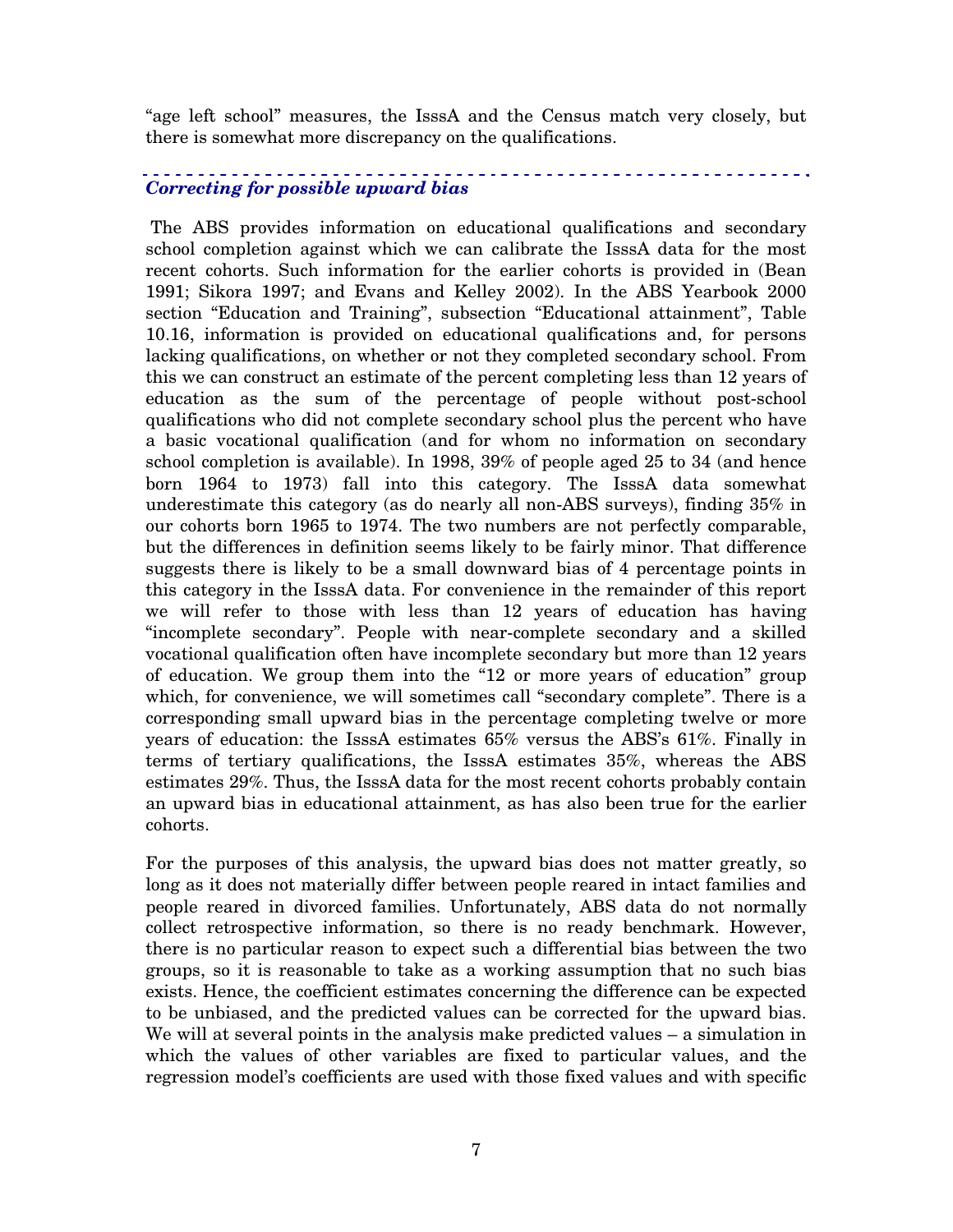values of the variable of interest to generate average outcomes all else equal. For example, we will examine the probability of completing secondary school for those whose parents have divorced to the corresponding probability for those whose parents have not divorced, all else equal.

# *Reliability*

Random measurement error is a great problem in estimation of effects in social science analysis since it leads to biased and inconsistent coefficient estimates. As a result it is important to use measures that are as reliable as possible. Prior research has established that most of the retrospective measures used in this analysis are highly reliable, but the reliability of the measures of parents' denomination and church attendance<sup>4</sup> has not, to our knowledge previously been assessed so it is worth reporting here.

The relevant parents' religious affiliation variables for this analysis is Catholic denomination, which very highly reliably reported. More specifically, in an IsssA panel contacting respondents in 1989/90 and 1995, the test-retest correlation between respondent's two reports of whether or not their parents were Catholic is 0.873 (where 0 would indicate no connection between the two reports and 1 would indicate an infallibly exact replication).

Parental church-going is also reported with high reliability. For the exact figure, we turn to an IsssA panel contacting the same respondents in 1989/90 and 1995, and asking them about their parents' church attendance on both occasions. The test-retest correlation between reports of parent's denomination in is 0.71 for fathers and 0.70 for mothers (where 0 would indicate no connection between the two reports and 1 would indicate an infallibly exact replication). The difference between fathers and mothers is not statistically significant.

## *Measurement*

### *Dependent variable: Education*

Respondent's education was ascertained by a series of questions on years of primary and secondary schooling and details on highest educational qualification. These were coded into the Australian Bureau of Statistics's 3 digit educational code and recoded into usual years of schooling. From this set of variables we make three dependent variables: (1) years of education, (2), percent with 12 or more years of education (for simplicity, hereafter often referred to as "percent with completed secondary school"), and (3) percent with a tertiary qualification.

<sup>4</sup> These variables are needed in the analysis of parents' divorce which is an important part of assessing the adverse selection hypothesis.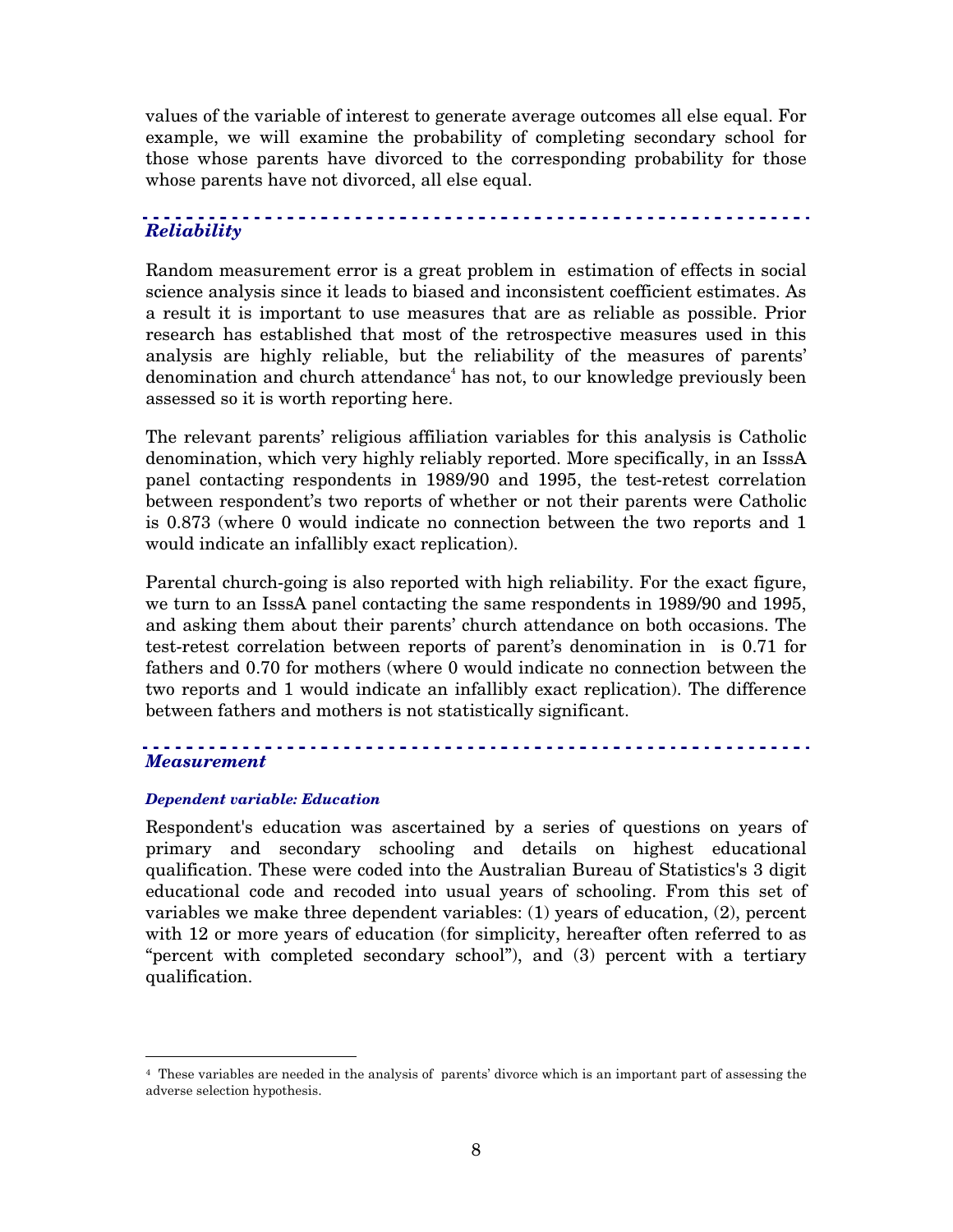#### *Focal Explanatory Variable: Parental Divorce*

The key independent variable is whether or not a respondent's parents had divorced by the time respondent was age 14. In preliminary analyses, we also distinguished whether respondent subsequently lived with their natural mother (usual) or father (rare). This distinction made no appreciable difference , so for simplicity we omit it. A large majority of children of divorce reside with their mothers, so the case base for assessing the differential effect of living with a father rather than a mother is small. Hence, our null finding should be taken as provisional pending replication in future research on even larger samples.<sup>5</sup>

The contrast group is non-divorced families. These are mostly intact married couples, but they also include situations where a parent died and situations where a parent never married. This means that the observed contrast between divorced and non-divorced families probably understates the real contrast between divorced and intact families.

*Size of place* where family lived when respondent was born and when respondent was age 14 are defined as the natural log of the number of people living in that place. The answers are categorical bands of numbers of people "a Farm or property" (arbitrarily assigned a population size of 10), a "Village (under 1,000)"; "Town (to 20,000)"; 11.00 "Mid-sized city (to 100,000)"; "City (to 500,000)"; Metropolitan (500,000+)." *Change in size of place* is a simple interaction variable scored 1 if size of place at birth and at age 14 do not match, and otherwise scored zero.

*International migration* by age 14 is a derived variable made by comparing respondent's birthplace with the place where respondent lived at age 14. Those born outside Australia but living in Australia by age 14 are scored 1 and all others are scored zero.

*State of residence* at age 14 is represented by a set of dummy variables for Queensland, South Australia, Tasmania, Western Australia, and outside Australia, with the reference category being New South Wales and other (a very small number of cases from the ACT and the NT).

*Interstate moves* by age 14 are derived by comparing state of birth to state of residence at age 14. This is a dummy variable scored 1 for those who moved and zero for those who did not.

*Moving house* is a variable that is only available recently. The question reads "By age 14, had you moved house (to a different suburb, or further)..." and the

<sup>&</sup>lt;sup>5</sup> Future studies should continue to assess whether the gender of the custodial parent has any impact, because it is possible that our null finding reflects a genuine effect concealed by a small number of cases. Moreover future research using larger case bases should also explore the further distinction whether the outcomes for children residing in shared arrangements differ from those who reside permanently with mothers and those who reside permanently with fathers.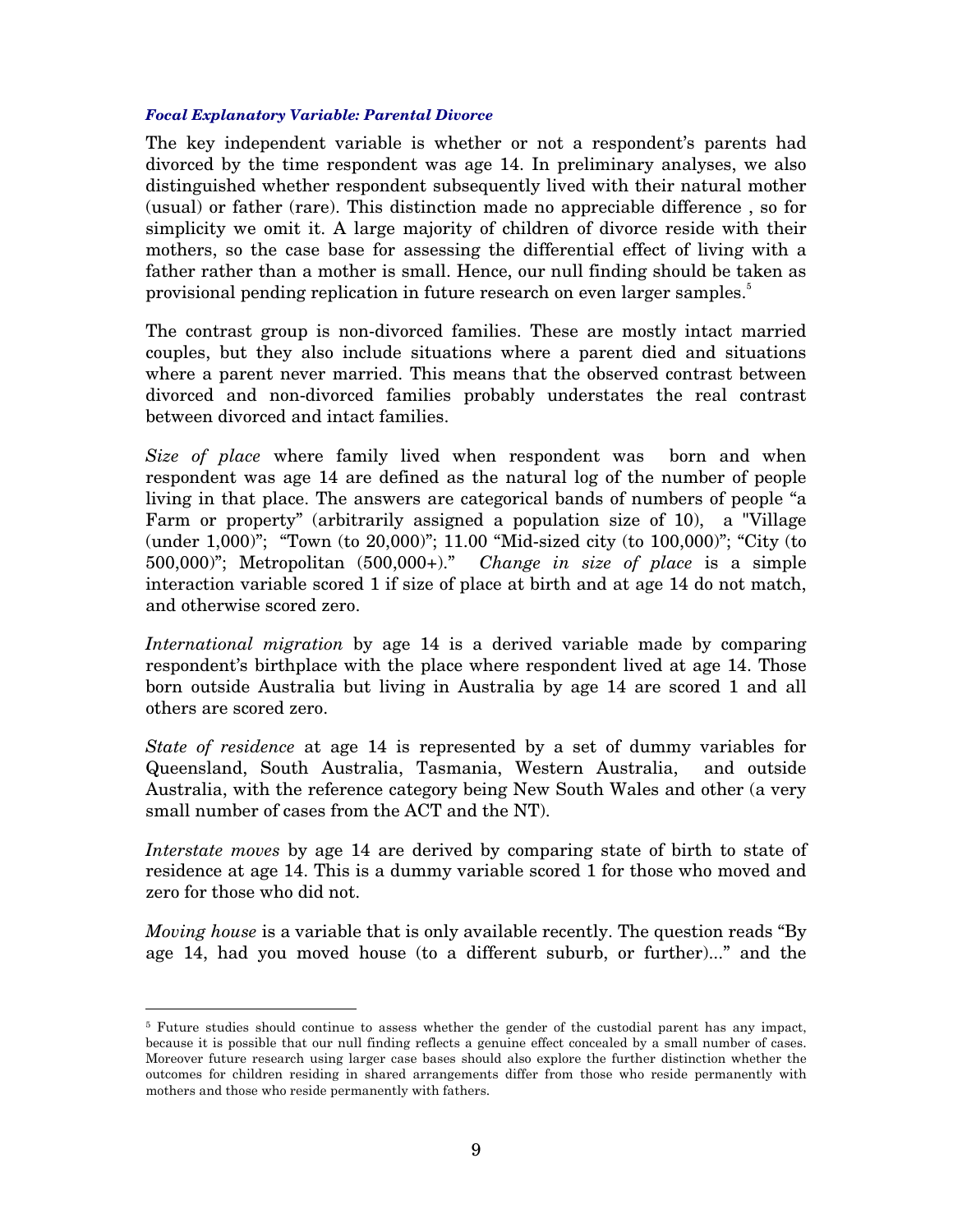answer categories are: "Never", "Once", "Twice", "3 times", "4 times", "5 times", "More".

Note that none of the variables in this study captured the timing of moves, and it is possible that moving at different ages might have different impacts. If so, then we will observe a kind of averaged effect, pooling the effects of moves at different ages.

### *Control Variables and Supplementary Explanatory Variables*

*Parents' education.* Mother's and father's education was measured by a single direct question with 8 or 9 categories (varying over time), and recoded into approximate years of schooling. For example, the categories for parents' education (recoded into mean years of schooling using data on the actual mean years of schooling for respondents in the corresponding categories) were: None= 0 years; Only a few years of primar=3.9 years; Finished primary=6 years; Left school about age 14 or  $15 = 8.9$  years; A little more than that=10.1 years; Finished secondary= 12 years; Some further study beyond that = 13.2 years; University or CAE graduate= 15.7 years.

Parents' education is defined as mother's education if only that is known; or father's education if only that is known; or the average of the two if both are known.

*Father's Occupational Status/ Social Class.* The effects of father's occupational status on off spring's education and occupational status have of course been widely studied, most notably in the vast tradition of sociological research stemming from the Blau-Duncan paradigm (Blau and Duncan 1967; Featherman and Hauser 1978). The Blau-Duncan paradigm led to a flowering of research unprecedented in sociology. Robust findings about stratification emerged first for the US (Blau and Duncan 1967; Duncan, Featherman and Duncan 1972) and soon afterward for many other countries, including Britain and Australia in the western industrial world (Broom and Jones 1969); Poland and Hungary in Eastern Europe (Zagorski 1984); and developing and even tribal societies (Kelley 1978). A Kuhnian (1962) "normal science" of social stratification was the outcome. There are many available measures of occupational status, mostly highly correlated. Here we use the Worldwide Status Scores (Kelley 1990:350-56, 1992:23-34; Robinson and Kelley 1979). We do not include a measure of maternal occupation as it was not asked in most of the earlier surveys.<sup>6</sup> The potential effects of maternal employment are also of interest, but we were unable to include it in this exploratory analyses because of difficulties disentangling the causality of divorce and maternal employment (as discussed, below, in the "Models" subsection of the "Methods and Models" section.

<sup>6</sup> This was mainly a prevalence issue. Recall that our respondents are a cross-section of the adult population, so in our surveys of the 1980s, only the young adults among our respondents had grown up during a time when maternal employment was rising, so a very large majority reported no maternal occupation when we asked it experimentally in the initial 1984/85 survey.. Future analyses, based on large samples of adults in the 21st century should, of course, take mother's occupation into account.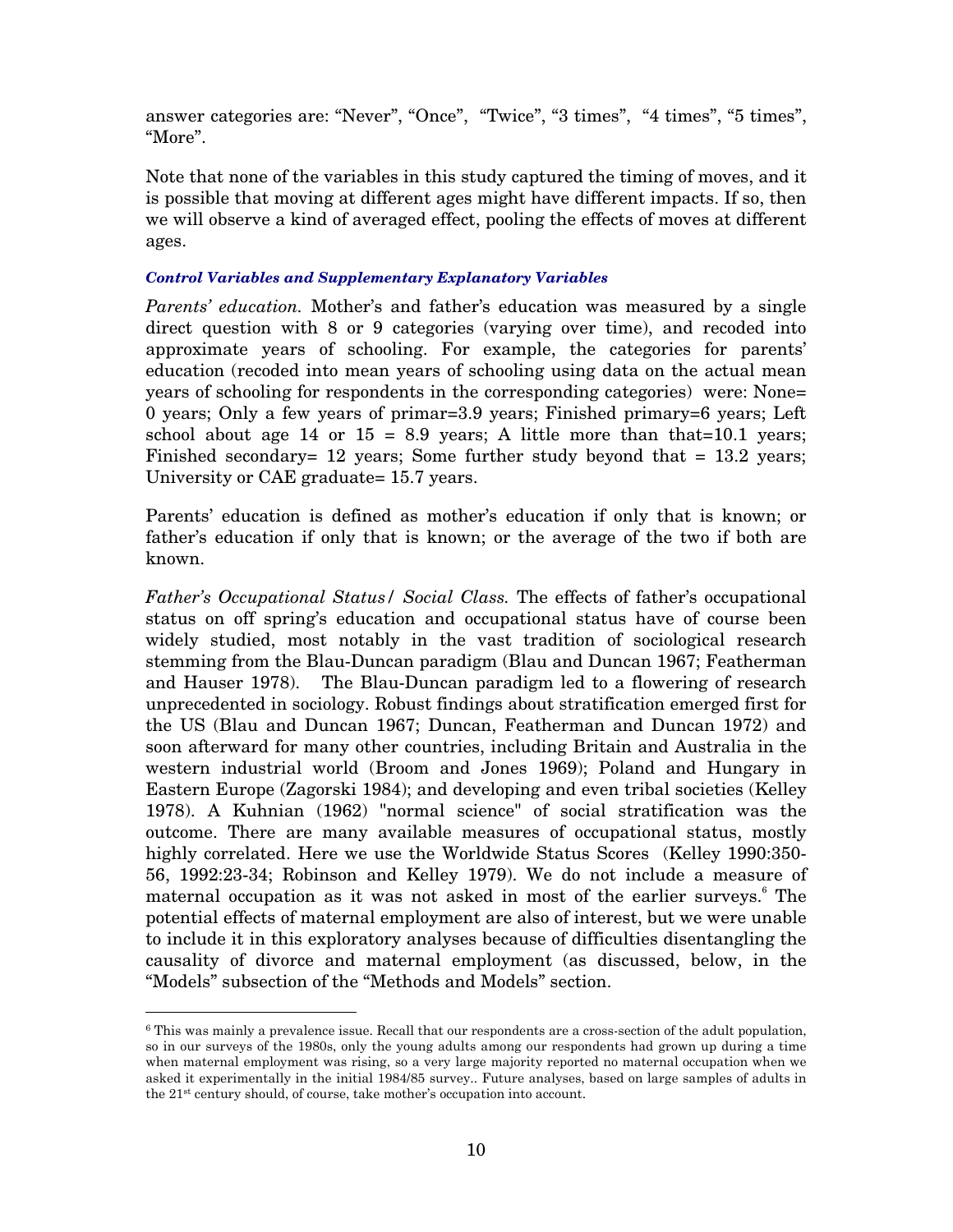*Mediterranean descent*. This means having parents from Cyprus, Greece, Italy, Malta, Portugal, Spain, Former Yugoslavia, Slovenia, Croatia, Macedonia, Serbia & Montenegro, or Southern Europe (nfd).<sup>7</sup>

## **Methods and models**

## *Methods*

This report models the relationship between family structure during adolescence and educational outcomes using OLS and logistic regression methods which permit us to incorporate controls for a number of variables known to be associated with both educational attainment and parental divorce.

Data limitations inevitably make it impossible for any researcher to control for all theoretically relevant unmeasured, pre-existing differences. But our models of the effects of divorce include many variables as controls that provide direct measures of potential adverse selection processes. Moreover, results reported by Manski et al. (1992) make it abundantly clear that this may be an area where concerns over adverse selection may be exaggerated. In attempting to determine how the probability of secondary school completion would vary with family structure, if family structure were randomly assigned as in a controlled experiment, Manski and his colleagues show that not only are the errors in their structural and selection equations uncorrelated -- suggesting that family structure is indeed exogenous with respect to secondary school completion -- but the nonparametric bounds they estimate for the probability of secondary school completion have a high probability of including their parametric estimates. For our purposes, this means that not only is it reasonable to assume that family structure is exogenous and the functional form of our models is correct, but, perhaps more importantly, the parameters of parametric models of the kind estimated here are not seriously biased by parents' self-selection into divorce. As extra insurance against the adverse selection problem, the report estimates a logistic regression model predicting parental divorce from parental characteristics and develops from that a control variable that is an estimate of the force of adverse selection rather than of divorce itself. Divorce is normally very hard to predict (which is, in itself evidence against the adverse selection hypothesis), and our model is no exception (the OLS analogue of our logistic regression model yields an R-squared of just over 1 percent).

 $7$  Education was not widely available in many of the places from which Australia's Mediterranean migrants came, so it is possible that many actually had strong academic abilities despite their low educational attainments, and passed their talents and skills on to their children who went far in Australia's schools. Alternatively, one could argue that the intense familism of Mediterrnaean migrants fostered education. The mechanism could be elaborated in future qualitative research.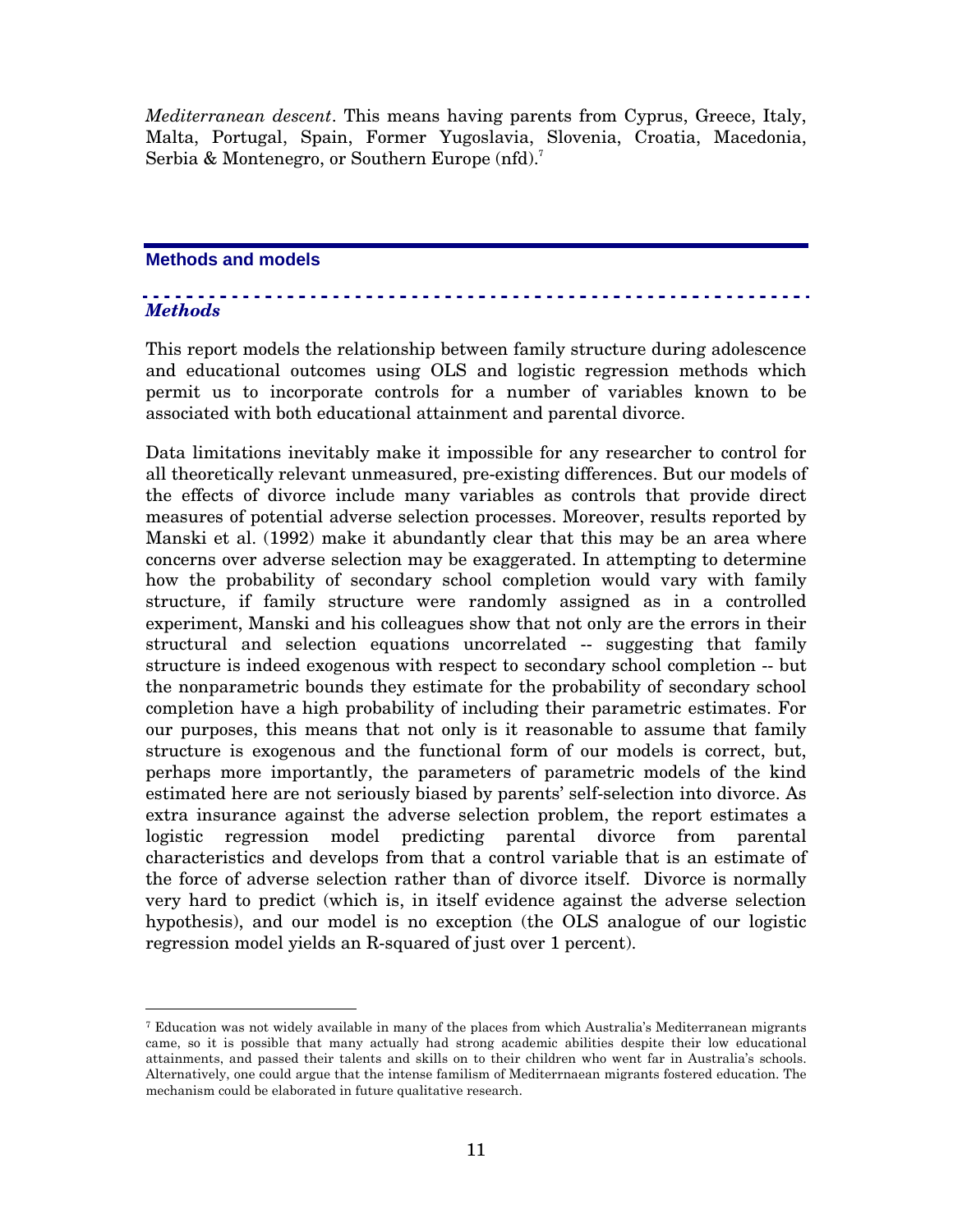Another possibility that we investigate that could account for the observed deleterious effects of divorce on educational attainment is moving house. The methodological strategy that we use here is to enter variables representing different kinds of moves into our models of the effects of divorce to see whether moving has a negative impact and whether including the measures of moving in the models renders the divorce effects non-significant.

## *Models*

All models include an implicit error term which, to save clutter, is not written out. Our models of divorce are given below. The proposal had anticipated also including measures of parental wealth and a measure of maternal employment, but they could not be included in the end. The measure of parental wealth proved too highly correlated with time, so we used an estimate of parental income instead. As to maternal employment, we became concerned that the estimated coefficient was too large to represent a genuine causal effect, and reflection suggested that the problem was likely to be that the causality was unclear, with reciprocal effects between the two being likely. When we removed maternal employment from the model, the effect of parental income suddenly became very large and statistically significant, so basically it was proxying maternal employment (since father's occupation which can be considered a measure of permanent income was already in the model), and would suffer the same problems of causal direction.

Divorce initial model:

*Parental\_divorce= f ( Time, Gender, Parents' education, Fathers' occupation, , Urban or rural residence, Parent's\_church\_going, Parents\_Catholic, Number of siblings, Mediterranean\_parents)* 

Divorce final model (eliminated variables are struck through):

*Parental\_divorce= f ( Time, Gender, Parents' education, Fathers' occupation, , Urban or rural residence, Parent's\_church\_going, Parents\_Catholic, Number of siblings, Mediterranean\_ethnicity)* 

### *Effect of divorce on education*

Two important social changes need to be recognized by inclusion of interaction terms in our model. First, the effect of father's occupation and parents' education is declining in Australia as in many other nations (Ganzeboom et al. 1989). Second, the effect of gender first shrank and then reversed in that men used to get more education, then there was a cross-over, and now women get more (e.g. Marks 1992). Our preferred model caters for these changes by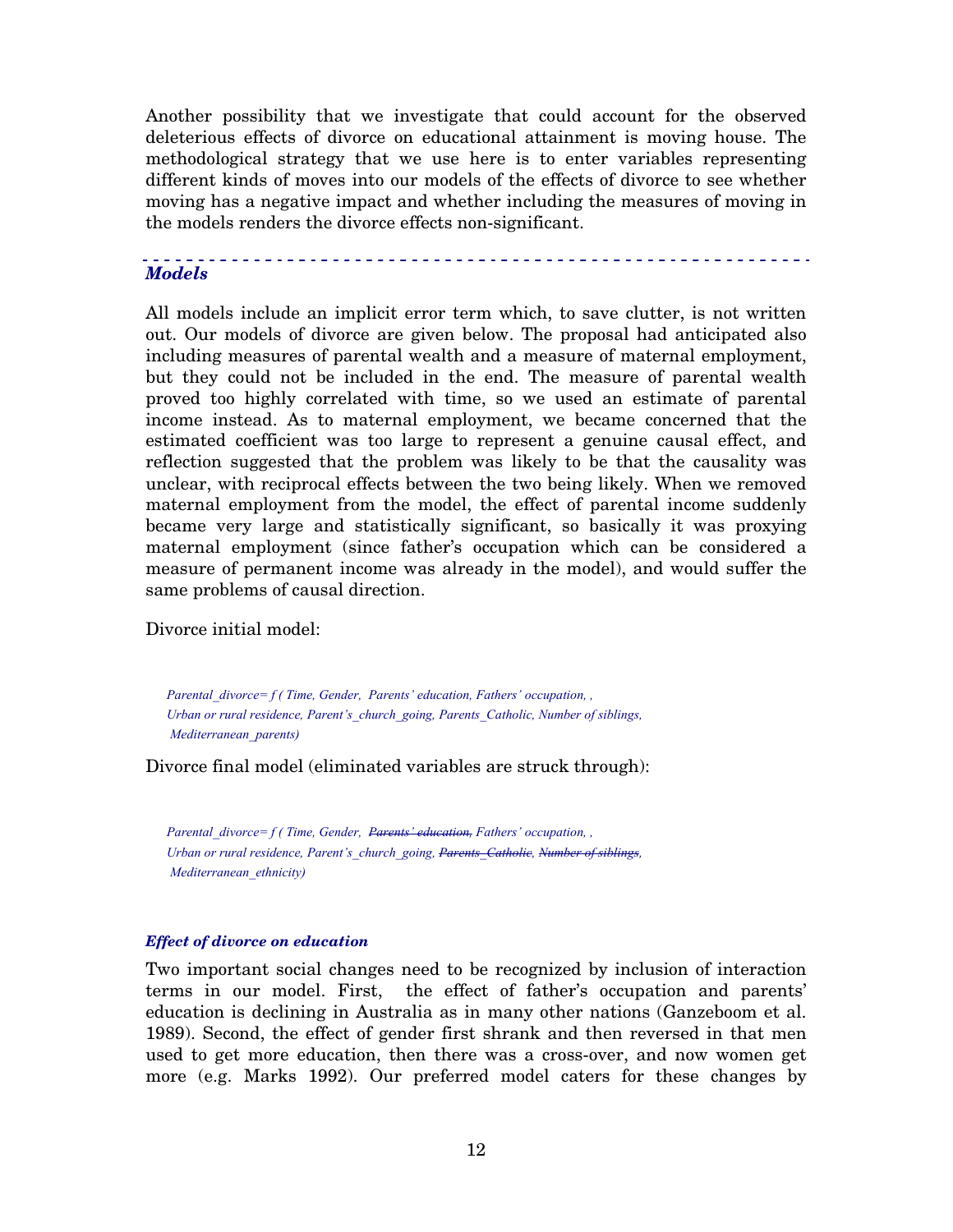including the corresponding interactions. The project was able to obtain satisfactory estimates of the model including these interactions with the OLS estimates for years of education, but for the logistic regression models we were only able to include time interactions for gender and divorce in the final models, because the estimates of the interactions of time with parents' education and father's occupation were rather unstable in sensitivity analyses, and in some versions rather destabilized the whole equation. The models (with initially planned but ultimately eliminated variables struck through) are:

*Probability of completing 12 or more years of education* 

*= f ( Time, Gender, Parental\_divorce, Time\_x\_Gender\_Interaction, Time\_x\_Parental\_Divorce\_Interaction. Fathers' occupation , Size\_of\_place\_of\_residence (ln), Number of siblings, Books\_in\_the\_home(ln), Mediterranean\_ethnicity, Time\_x\_Father's\_Occupation, Time\_x\_Parents' Eduation)*

*Probability of completing a tertiary qualification* 

*= f ( Time, Gender, Parental\_divorce, Time\_x\_Gender\_Interaction, Time\_x\_Parental\_Divorce\_Interaction. Fathers' occupation , Size of place of residence (ln), Number of siblings, Books\_in\_the\_home(ln), Mediterranean\_ethnicity, Time\_x\_Father's\_Occupation, Time\_x\_Parents' Eduation)*

*Years of education completed* 

*= f ( Time, Gender, Parental\_divorce, Time\_x\_Gender\_Interaction, Time\_x\_Parental\_Divorce\_Interaction. Fathers' occupation , Size\_of\_place\_of\_residence (ln), Number of siblings, Books\_in\_the\_home(ln), Mediterranean\_ethnicity, Time\_x\_Father's\_Occupation, Time\_x\_Parents' Eduation)* 

#### Promised moving model:

*Education = f(Time, Time interactions with all relevant variables Respondent's\_gender, Bookishness\_of\_family, Parents' education, Father's\_occupation, Mother's\_employment, Parents'\_estimated\_income, Number\_of\_siblings, Urban\_or\_rural residence, State\_of\_residence, National\_unemployment\_rate, Moving house between states or categories of size of place or both)*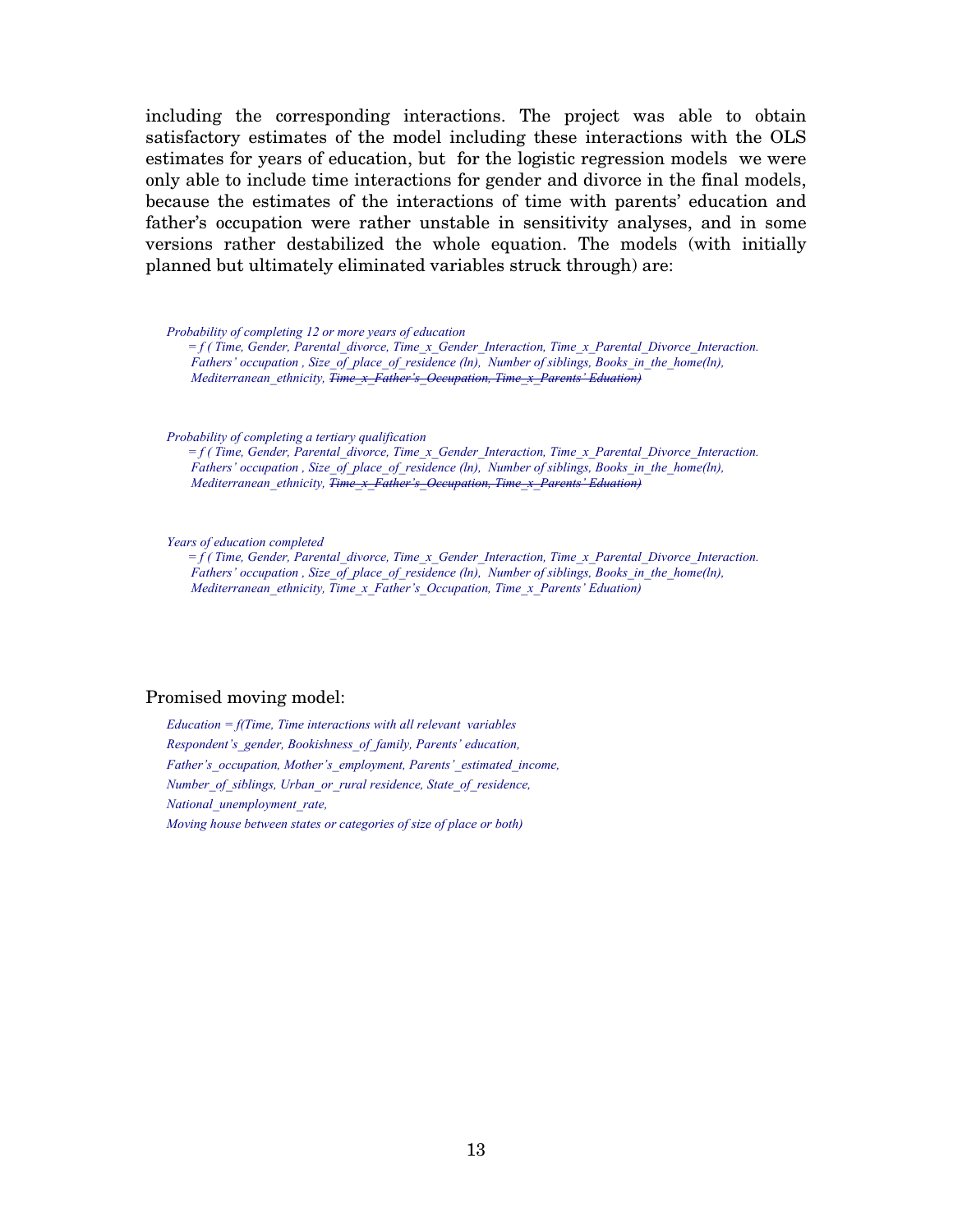## **Does the impact of divorce decline over time? Descriptive background**

Combining the experience of all cohorts together, Australian children of divorce appear to do just a little worse than children from non-divorced families (Table 1, "Total"). But this modest difference is misleading because it ignores history: Divorce is common only in recent cohorts when educational levels are much higher than they were in the past.

Table 1. Description: Education by cohort and whether parents have divorced or not. Australia, cohorts born up to 1983 (secondary school completion) or up to 1975 (years of education and tertiary qualification). Corrected for upward bias in educational attainment.[c]

|               |                               | Years of education          |                     | % 12 or more years of<br>education |                     | % Tertiary<br>qualification |                     | Number of cases [b]         |                     |
|---------------|-------------------------------|-----------------------------|---------------------|------------------------------------|---------------------|-----------------------------|---------------------|-----------------------------|---------------------|
| Year of birth | % with<br>divorced<br>parents | Non-<br>divorced<br>parents | Divorced<br>parents | Non-<br>divorced<br>parents        | Divorced<br>parents | Non-<br>divorced<br>parents | Divorced<br>parents | Non-<br>divorced<br>parents | Divorced<br>parents |
| Up to 1924    | 4                             | 8.6                         | 9.5                 | 16                                 | 24                  | 2                           | 3                   | 2021                        | 238                 |
| 1925-34       | 5                             | 9.3                         | 8.9                 | 19                                 | $15*$               | 4                           | 0                   | 2131                        | 249                 |
| 1935-44       | 6                             | 10.2                        | $9.6*$              | 28                                 | $22*$               | 8                           | 6                   | 2702                        | 331                 |
| 1945-54       | 5                             | 11.2                        | $10.2*$             | 39                                 | $23*$               | 15                          | $8*$                | 4211                        | 392                 |
| 1955-64       | $\overline{7}$                | 11.7                        | $10.9*$             | 48                                 | $31*$               | 17                          | $9*$                | 4058                        | 448                 |
| $1965 + [a]$  | 10                            | 12.7                        | $11.9*$             | 62                                 | $47*$               | 29                          | $26*$               | 1971                        | 306                 |
| Total         | 6                             | 10.7                        | $10.3*$             | 36                                 | $29*$               | 17                          | 14                  | 17094                       | 1964                |

Notes:

[a] Years of education and % university completed for the birth cohorts in and after 1965 as a whole be downward biased in this descriptive table, because many of the younger people in this group who will complete university have not yet done so. Accordingly, the whole group is used in the computations for % who have completed secondary school and the cohorts are limited to 1965-1975 for the computations of years of education completed and % who have completed university.

[b] Note that the number of cases does not mirror the age structure, because these are pooled cross-sections beginning in 1984. Hence, people now in middle and old age have been at risk of being selected into the sample on numerous occasions, whereas the young have only been of eligible age for a short while.

[c] Corrected for upward bias in educational attainment by subtracting one half year of education from thee estimated years of education, 4 percentage points from the estimates for the percentages having 12 or more years of education, and 6 percentage points from the estimates for the percentages having tertiary qualifications.

Strikingly, looking at educational attainments by birth cohort reveals that the size of the deficit increases over time (Table 1 above, and Figure 1, below, especially the percentage completing  $12$  or more years of education<sup>8</sup>). In early cohorts born before 1935, children from divorced families did about as well educationally as children from non-divorced families, with both groups completing roughly 9 years of education, on average. But in more recent cohorts, the offspring of divorced families have noticeably lower educational attainments, with a deficit of about eight-tenths of a year compared to people from non-

<sup>8</sup> The percentage point gap is a larger fraction of the percentage completing secondary school in the earlier cohorts.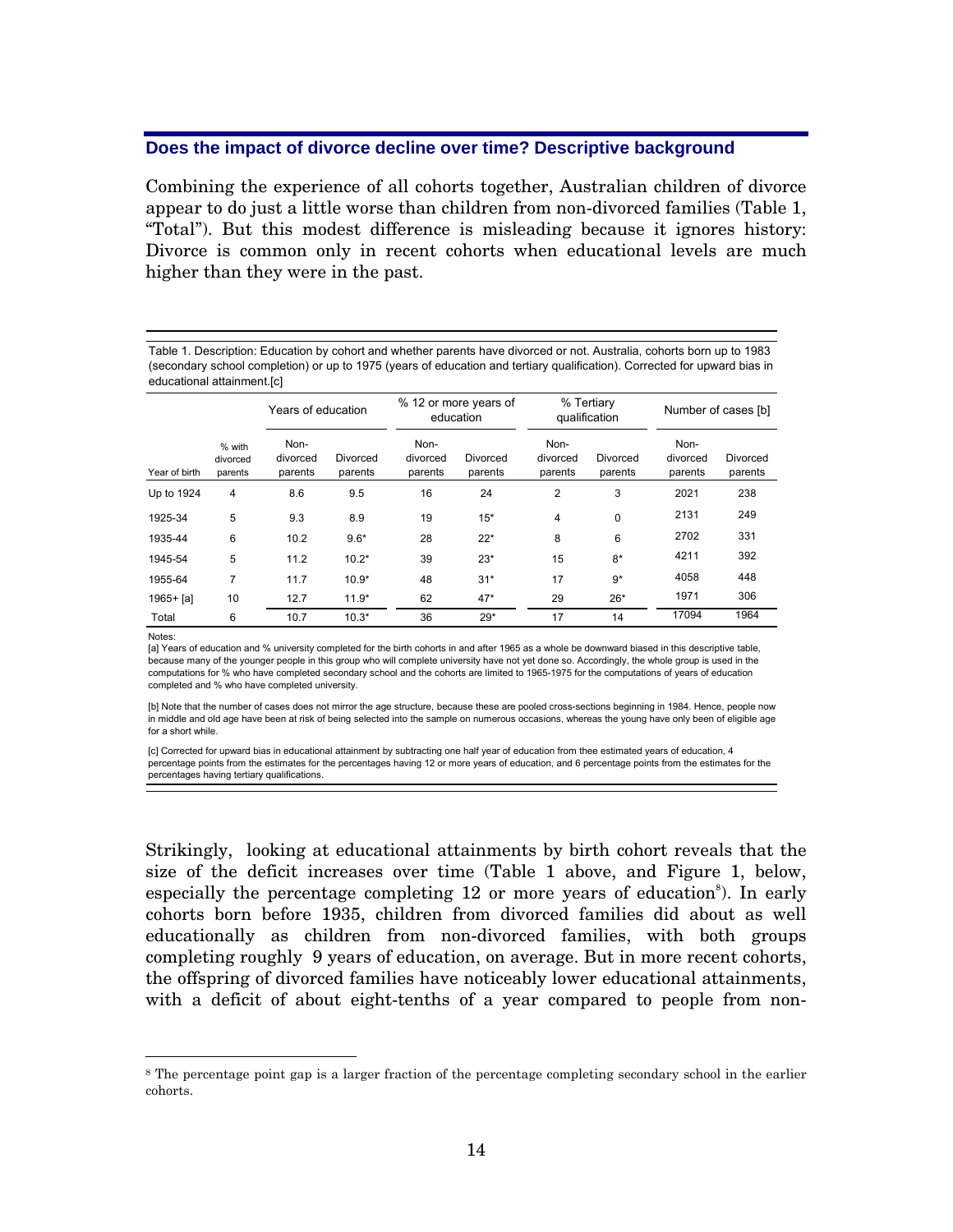divorced families. The percentage point difference was increasing through the cohorts of the  $1960s$ .<sup>9</sup>

The difference between the two groups in the percentage having completed 12 or more years of education is shown in Figure 1.



This descriptive evidence is certainly not consistent with the hypothesis that the impact of divorce is declining or steady over time. But, based on them, one is not entitled uncritically to accept that the effect of divorce is increasing over time, because these descriptive results take no account of differences between the kinds of families who have divorced and those who have not. Hence they do not yet demonstrate that divorce – rather than something else about divorced families – harms children's education.

To assess whether this apparent increase in the damage done by divorce over cohorts is an artefact of other social changes, we need to turn to multivariate analysis. But before predicting the consequences of divorce, it is necessary to examine which families divorce, to examine the extent to which they were distinctive before divorce. That distinctiveness is then taken into account in our models predicting the consequences of divorce, to lessen the risk that divorce itself is not the problem, but merely a proxy for other factors that impair children's education.

<sup>9</sup> There may be a very small decrease in the very most recent cohorts. That will be taken up further in the multivariate models, below. The crucial point here is that the gap for the cohorts born in the 1950s, 1960s, and 1970s is much larger than it was for earlier cohorts.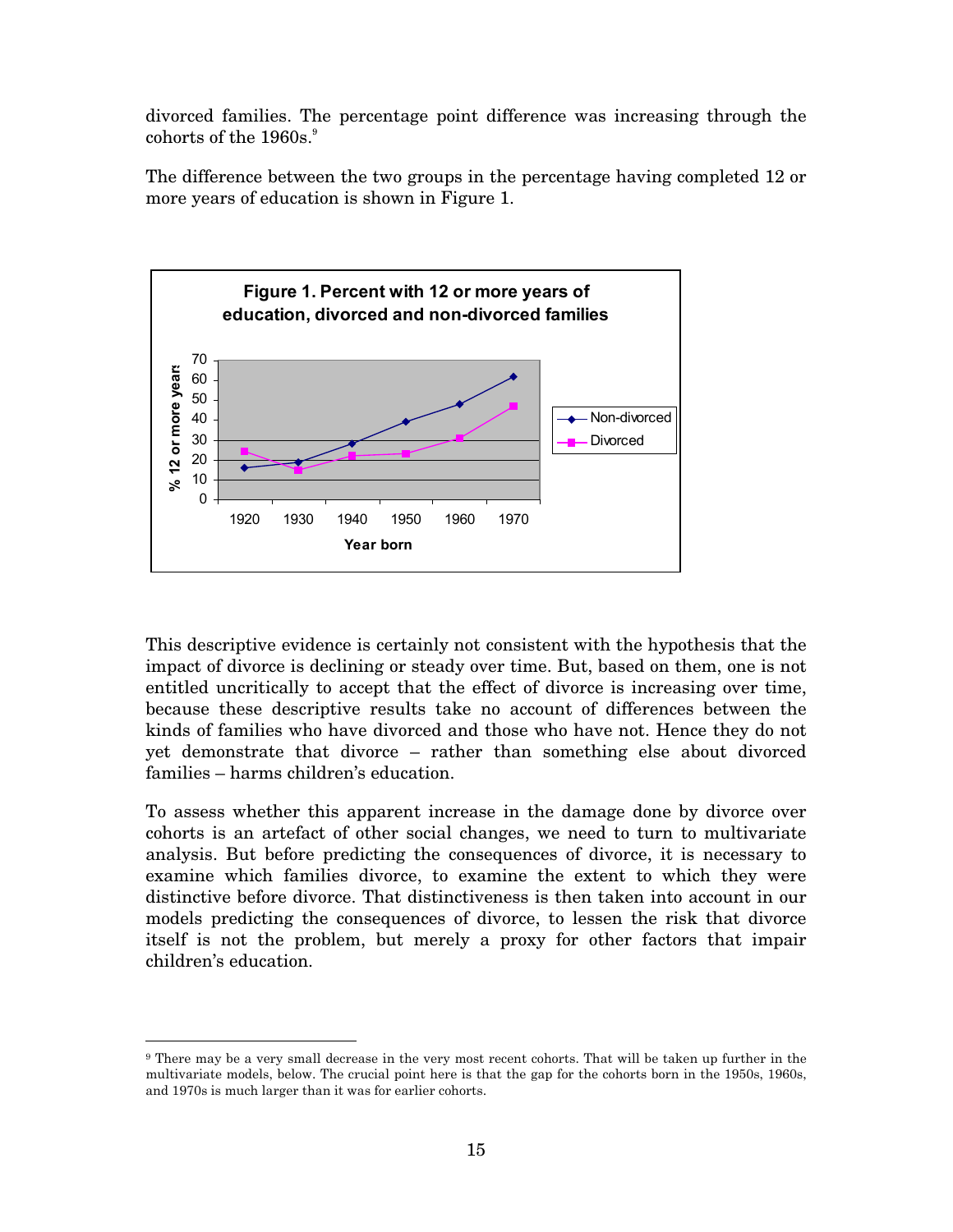## **Who divorces?**

What kind of families divorce? The logistic regression analyses estimate that history plays an important role, even net of many other variables that have been changing over time (Table 2, Panel B, row 1, columns 2 and 6). This model includes time as a dichotomous indicator – whether respondent reached age 14 (the reference point for the parental divorce equation) before or after the Family Law Act was enacted. We have operationalised that as being born before or after 1962. This large and significant effect is very robust, and changes little with the inclusion or omission of other variables in the model (see Panel A, Table 2 and Appendix 1).

The model does not fit very well (fit statistics are in the table, but because of their familiarity the project also computed R-squared for these models estimated by OLS and found that they explain about 1 and one half percent of the variance). This does not mean that there is anything wrong with the estimates of the coefficients and effects in the table, but it does mean that there is probably a very large random component and possibly some unmeasured structured variables causing divorce. Because no other analysis has ever achieved a good fit of a divorce model, either in Australia (e.g. Kelley, Evans, and Headey 2001) or abroad (e.g. Morgan and Rindfuss 1985; Goldscheider and Waite 1991: Table 6.3), it seems likely that most of the unexplained variance is random.

Exploratory models also included other variables not included in the final model for various reasons (some discussed in the Models section), and some of these alternative models are included for perusal in Appendix 1, but one issue is worth mentioning here. If maternal employment is included in the model, it has a highly significant effect on divorce, but we have omitted it from the final model because of doubts about which way the causality goes – to what extent it is wife's employment that increases the risk of divorce and to what extent it is the loss of a husband (or its anticipation) that leads women to increase their workforce participation. We flag it here, because it is an issue that deserves future research attention.

For present purposes, one of the very convenient things about the findings is that two of the variables in the reduced model which appear to be among the most important determinants of divorce would not be expected to affect children's education directly, so the composite index based on the divorce equation will contain information independent of the main effects of the shared variables. The time effect mentioned above is one of these (for the effects of time on education have been ongoing, rather than the effect of time on divorce, which is basically a shift factor) at the time of the Family Law Act.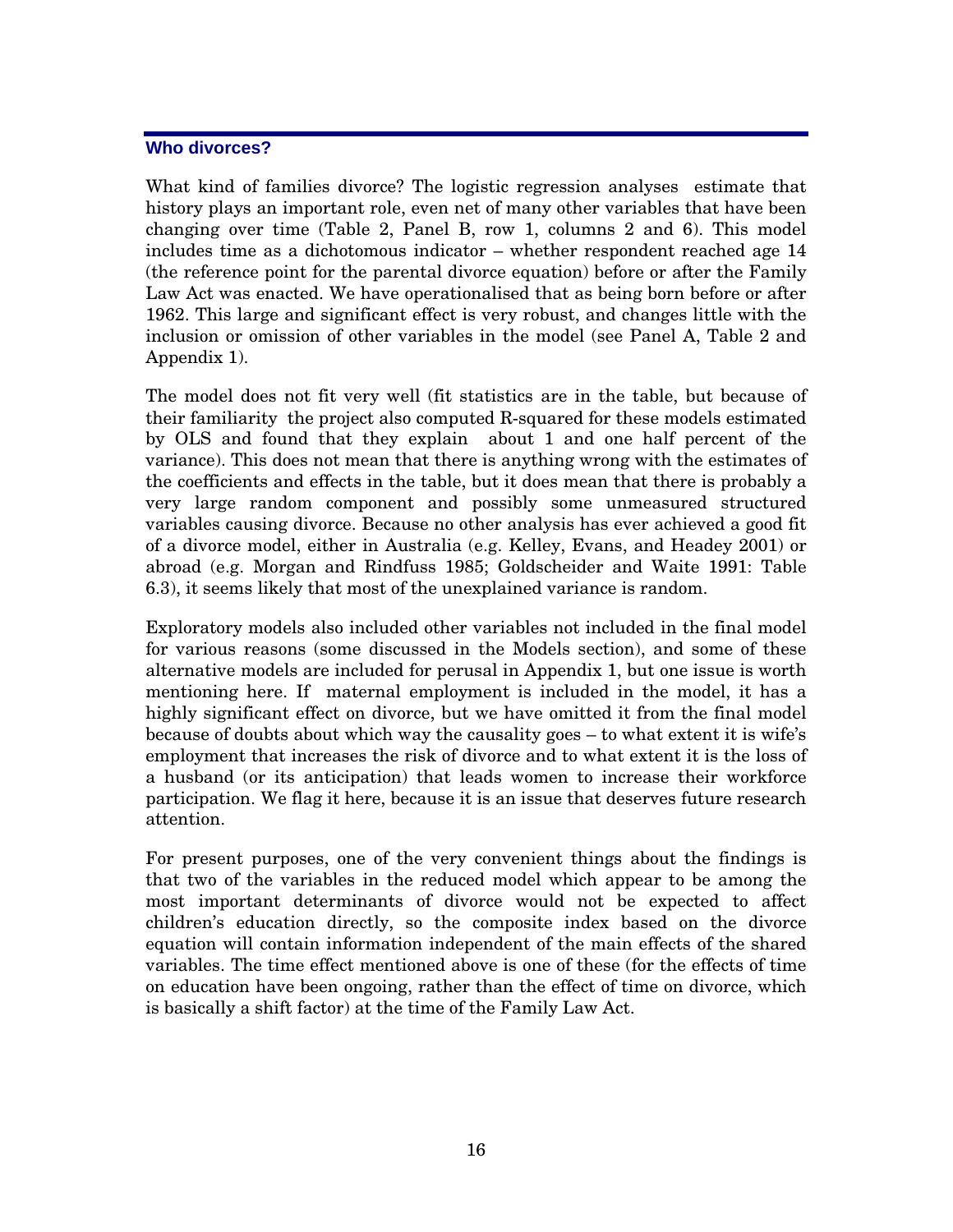| Table 2. Logistic regression analysis of the probability of parental divorce. The model |
|-----------------------------------------------------------------------------------------|
| of Panel A included maternal employment; it is excluded from the model of Panel B.      |
| The estimated in Panel B are used later to make a weighted index proxying family        |
| traits adverse to continuity in marriage. IsssA-Pool database.                          |

| Variable                             | Coef-    | Standard       |                | Signifi- |        |  |
|--------------------------------------|----------|----------------|----------------|----------|--------|--|
|                                      | ficient  | error          | Wald           | cance    | Exp(B) |  |
| Panel A:                             |          |                |                |          |        |  |
| Born before 1962 (0 or 1)            | $-0.110$ | 0.071          | $\overline{2}$ | 0.119    | 0.90   |  |
| Gender (Male=1)                      | $-0.156$ | 0.054          | 8              | 0.004    | 0.86   |  |
| Parents' education (years)           | 0.014    | 0.011          | 2              | 0.213    | 1.01   |  |
| Father's occupation (0 to 100)       | $-0.001$ | 0.001          | 1              | 0.235    | 1.00   |  |
| Mother's work intensity index        | 1.091    | 0.070          | 242            | 0.000    | 2.98   |  |
| Parents Catholic                     | $-0.070$ | 0.066          | 1              | 0.286    | 0.93   |  |
| Parents' church-going (In days/year) | $-0.168$ | 0.017          | 101            | 0.000    | 0.85   |  |
| Constant                             | $-2.280$ | 0.130          | 307            | 0.000    |        |  |
| Panel B                              |          |                |                |          |        |  |
| Born before 1962 (0 or 1)            | $-0.259$ | 0.063          | 17             | 0.000    | 0.77   |  |
| Gender (Male=1)                      | $-0.149$ | 0.049          | 9              | 0.002    | 0.86   |  |
| Parents' education (years)           | 0.022    | 0.010          | 5              | 0.029    | 1.02   |  |
| Father's occupation (0 to 100)       | $-0.002$ | 0.001          | 4              | 0.034    | 1.00   |  |
| <b>Parents Catholic</b>              | $-0.014$ | 0.059          | 0              | 0.812    | 0.99   |  |
| Parents' church-going (In days/year) | $-0.187$ | 0.015          | 154            | 0.000    | 0.83   |  |
| Constant                             | $-1.821$ | 0.115          | 253            | 0.000    |        |  |
| Chi-Square change                    |          |                |                |          |        |  |
| Model 1                              | 419.8    | $\overline{7}$ |                |          |        |  |
| Model 2                              | 216.3    | 6              |                |          |        |  |
| Diff                                 | 203.5    |                |                |          |        |  |

In particular, parental church attendance has a substantial effect (Table 2, Panel B, Row 4), showing that the more respondent's parents went to church, the less likely they were to divorce. The preliminary model (Panel A) also included a measure of whether parents were Catholic, because it seemed possible that the specific anti-divorce position of the Catholic church hierarchy could influence Catholics to divorce less than others. But in fact the results suggest that Catholics, at least over the period covered here were just as likely to divorce as were people of other faiths who were equally devout, all else equal. (Remember that church attendance is controlled in the model). It should be noted that it is possible that the negative association between divorce and church attendance comes about because divorced people were stigmatised at church and so stopped attending worship services. Panel data could help resolve this issue in future research.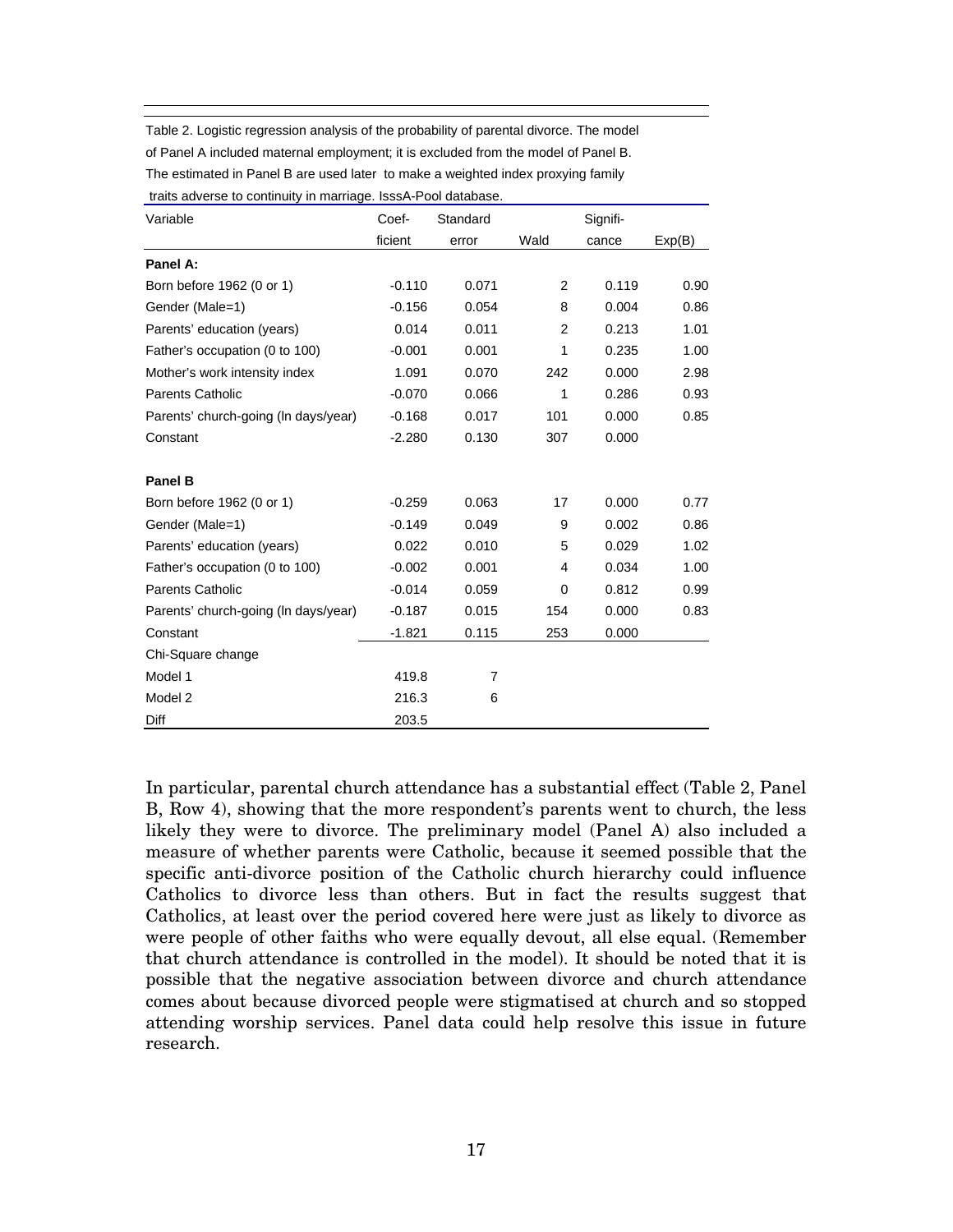Another factor that has quite a striking effect on divorce is having parents who migrated to Australia from the Mediterranean region (defined in the "Control variables" subsection of the Data section). Respondents growing up in such families were less likely than children from mixed or non-Mediterranean immigrant families to experience divorce.

Respondent's gender has a small association with parental divorce. Girls are a little more likely to report parental divorce than boys. A similar effect has also been observed in the United States (e.g. Morgan and Rindfuss 1985), so we are not inclined to dismiss it as chance.

Two other variables have statistically significant, but very small, coefficients. (1) Father's occupation (probably best understood here as representing permanent income) is associated with slightly lower divorce risk in this model, net of other factors. (2) For size of place of residence, the coefficient suggests that divorce risk increases slightly as city size increases.

We use this reduced model to create a "selectivity" index of risk of divorce. Later, we enter this index into the model predicting education to see whether including it renders the impact of divorce non-significant. Should it do so, that would be evidence against divorce having an impact on children's educational attainment.

## **Impact of divorce on educational attainment: Multivariate results**

## *Probability of completing twelve or more years of education*

The analysis finds that respondents whose parents have divorced are less likely than others to complete twelve years of education, and that this effect is increasing over time, net of a range of other background variables normally included in models of educational attainment (Figure 2 and Table 3). There is a significant increase in model fit, with a reduction in deviance (-2 likelihood) of 8 with 1 degree of freedom when the time interaction is entered (Table 4).

Turning to the predicted values – a simulation that shows what expected probability people would have of completing twelve years of education if (1) they were average on all characteristics in the model other than the focal ones, and (2) if the "rules of the game" represented by the coefficients held, and (3) they had the specified combinations of birth year and parental divorce in Figure 2.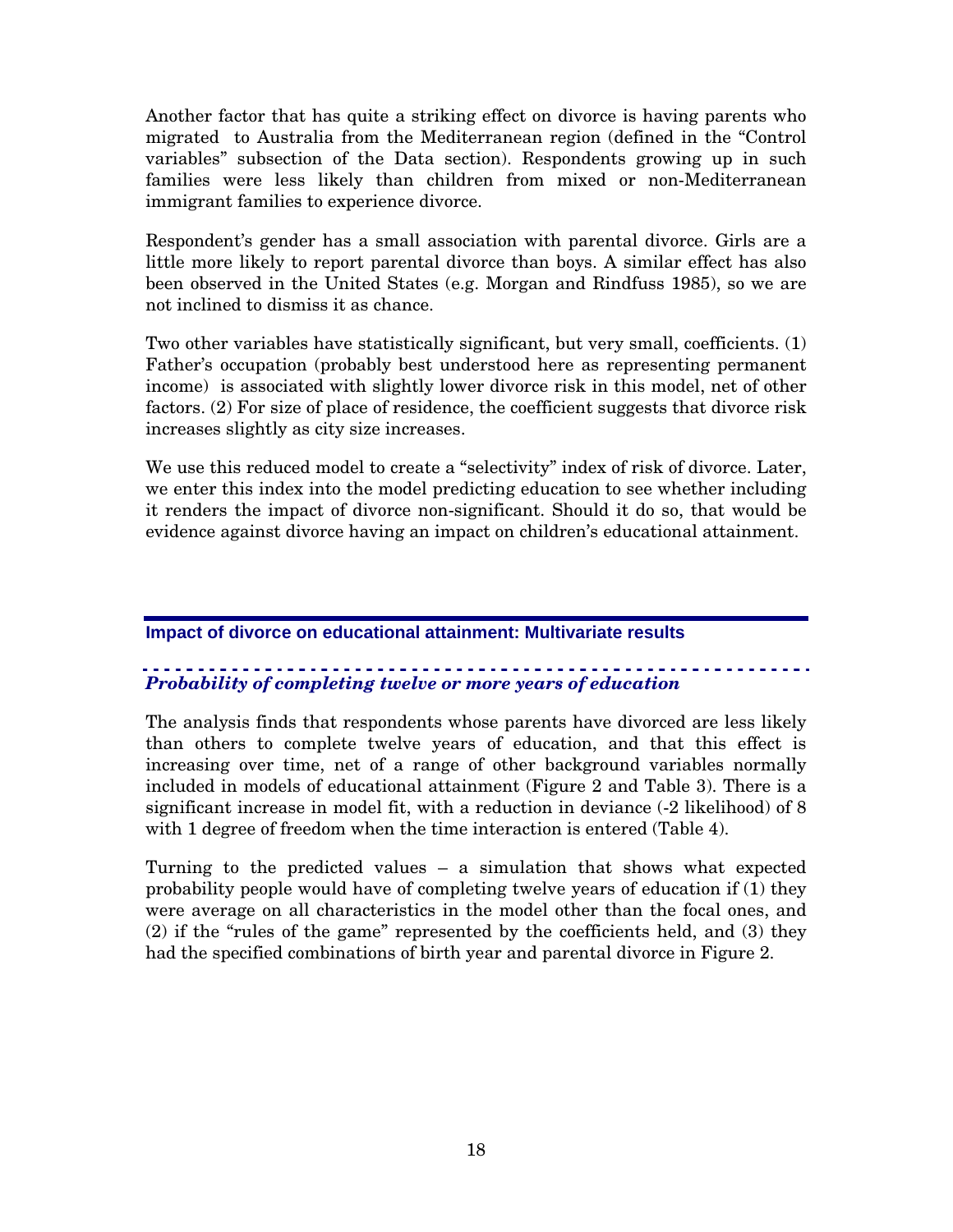

Notes: These are from a simulation that is based on the model in Panel A of Appendix Table 3. The simulation multiplies each coefficient in Panel A by its mean, except for divorce and time which are sequentially set to each of the years shown in the table for divorced and non-divorced families. These products are then summed and translated from logits back into years of education to obtain the predicted values (1) the probabilities that an otherwise average person (i.e. someone who has the sample's mean values on all other variables) from a divorce family would complete 12 or more years of education across this spann of years, and (2) the probabilities that an otherwise average person (i.e. someone who has the sample's mean values on all other variables) from a non-divorced family would complete 12 or more years of education across this span of years. the values shown in this figure are corrected for possible upward bias in education be deducting 4 percentage points from each value (see the "Data"section for details.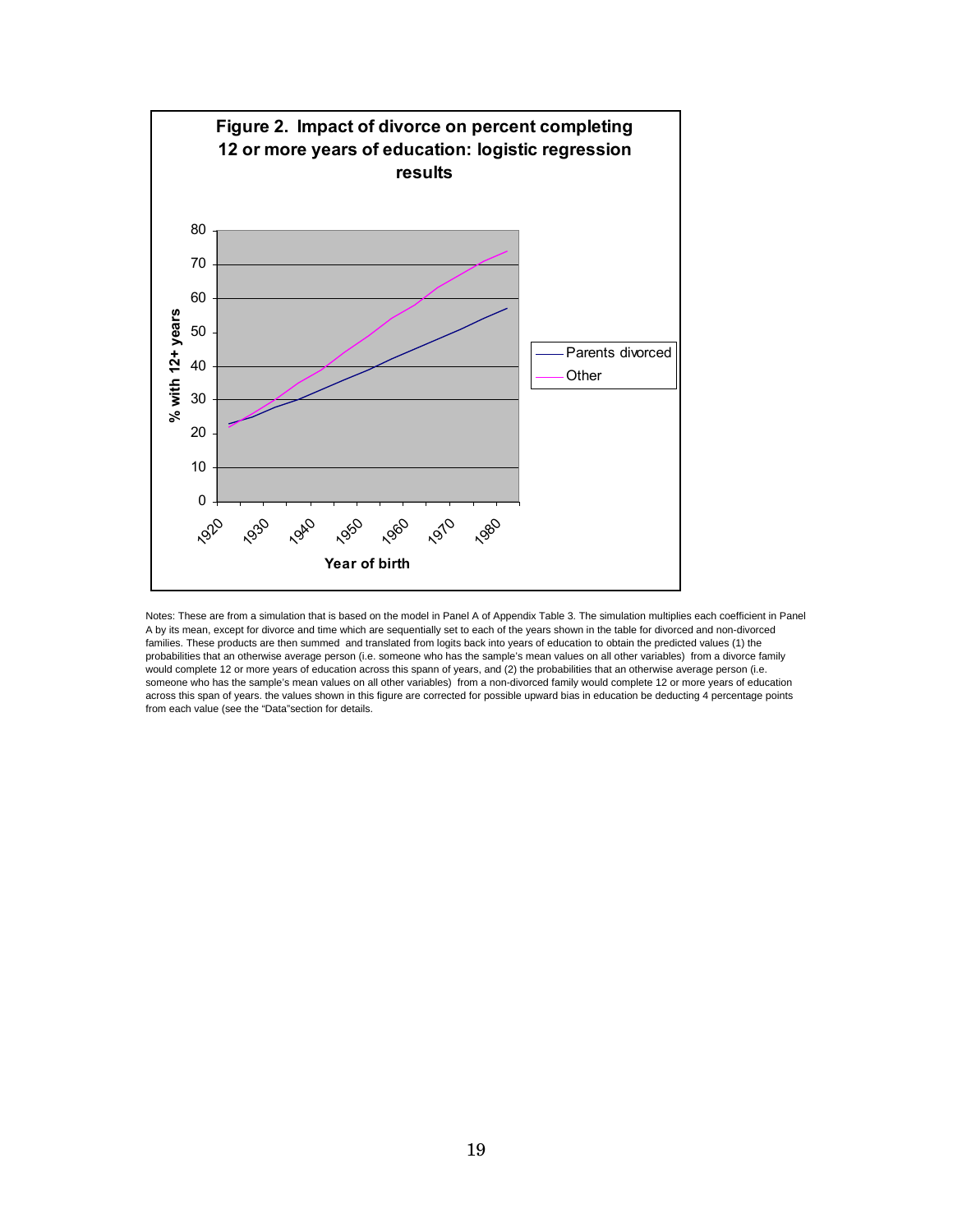Table 3. Estimates of models of the probability of having 12 or more years of education. Logistic regression estimates.

Panel A: Preferred model. Time interactions with divorce and gender only.

| Variable                                              | Coef-<br>ficient | Standard<br>error | Wald | Signifi-<br>cance | Exp(B) |
|-------------------------------------------------------|------------------|-------------------|------|-------------------|--------|
| Parents divorced by the time R was<br>age 14 (0 or 1) | 0.318            | 0.269             | 1    | 0.237             | 1.37   |
| Parental divorce by year born<br>interaction          | $-0.014$         | 0.005             | 8    | 0.004             | 0.99   |
| Year born (year-1900)                                 | 0.039            | 0.002             | 472  | 0.000             | 1.04   |
| Gender (Male=1)                                       | 1.262            | 0.120             | 111  | 0.000             | 3.53   |
| Gender by time interaction                            | $-0.020$         | 0.002             | 74   | 0.000             | 0.98   |
| Parents' education (years)                            | 0.135            | 0.008             | 278  | 0.000             | 1.15   |
| Books in the home at age 14 (ln)                      | 0.336            | 0.013             | 652  | 0.000             | 1.40   |
| Father's occupation (0 to 100)                        | 0.011            | 0.001             | 211  | 0.000             | 1.01   |
| Siblings (#)                                          | $-0.107$         | 0.010             | 119  | 0.000             | 0.90   |
| Size of place (ln)                                    | 0.024            | 0.005             | 24   | 0.000             | 1.02   |
| Parents Mediterranean migrants (0<br>or $1)$          | 0.765            | 0.083             | 85   | 0.000             | 2.15   |
| Constant                                              | $-5.411$         | 0.131             | 1720 | 0.000             |        |

Panel B: No time interaction with divorce, but does include time interactions with father's occupation and parent's education.

| Parents divorced by the time R was<br>age 14 (0 or 1) | $-0.432$ | 0.074 | 34  | 0.000 | 0.65 |
|-------------------------------------------------------|----------|-------|-----|-------|------|
| Year born (year-1900)                                 | 0.050    | 0.005 | 105 | 0.000 | 1.05 |
| Gender (Male=1)                                       | 1.262    | 0.121 | 110 | 0.000 | 3.53 |
| Gender by time interaction                            | $-0.020$ | 0.002 | 73  | 0.000 | 0.98 |
| Parents' education (years)                            | 0.179    | 0.026 | 48  | 0.000 | 1.20 |
| Parents' education by time<br>interaction             | $-0.001$ | 0.001 | 3   | 0.079 | 1.00 |
| Books in the home at age 14 (ln)                      | 0.334    | 0.013 | 643 | 0.000 | 1.40 |
| Father's occupation (0 to 100)                        | 0.015    | 0.002 | 40  | 0.000 | 1.02 |
| Father's occupation by time<br>interaction            | $-0.009$ | 0.005 | 3   | 0.079 | 0.99 |
| Siblings (#)                                          | $-0.107$ | 0.010 | 119 | 0.000 | 0.90 |
| Size of place (ln)                                    | 0.024    | 0.005 | 24  | 0.000 | 1.02 |
| Parents Mediterranean migrants (0<br>or $1)$          | 0.750    | 0.083 | 81  | 0.000 | 2.12 |
| Constant                                              | $-5.931$ | 0.254 | 546 | 0.000 |      |
|                                                       |          |       |     |       |      |

Panel C: Includes time interactions with divorce, gender, father's occupation, and parent's education.

| Parents divorced by the time R was |          |       |     |       |      |
|------------------------------------|----------|-------|-----|-------|------|
| age 14 (0 or 1)                    | 0.288    | 0.271 | 1   | 0.287 | 1.33 |
| Parental divorce by year born      |          |       |     |       |      |
| interaction                        | $-0.014$ | 0.005 | 8   | 0.006 | 0.99 |
| Year born (year-1900)              | 0.050    | 0.005 | 105 | 0.000 | 1.05 |
| Gender (Male=1)                    | 1.279    | 0.121 | 112 | 0.000 | 3.59 |
| Gender by time interaction         | $-0.020$ | 0.002 | 75  | 0.000 | 0.98 |
| Parents' education (years)         | 0.175    | 0.026 | 46  | 0.000 | 1.19 |
| Parents' education by time         |          |       |     |       |      |
| interaction                        | $-0.001$ | 0.001 | 3   | 0.110 | 1.00 |
| Books in the home at age 14 (ln)   | 0.335    | 0.013 | 645 | 0.000 | 1.40 |
| Father's occupation (0 to 100)     | 0.015    | 0.002 | 41  | 0.000 | 1.02 |
| Father's occupation by time        |          |       |     |       |      |
| interaction                        | $-0.009$ | 0.005 | 3   | 0.077 | 0.99 |
| Siblings (#)                       | $-0.106$ | 0.010 | 117 | 0.000 | 0.90 |
| Size of place (ln)                 | 0.024    | 0.005 | 24  | 0.000 | 1.02 |
| Parents Mediterranean migrants (0  |          |       |     |       |      |
| or $1)$                            | 0.749    | 0.083 | 81  | 0.000 | 2.11 |
| Constant                           | $-5.948$ | 0.254 | 548 | 0.000 |      |
|                                    |          |       |     |       |      |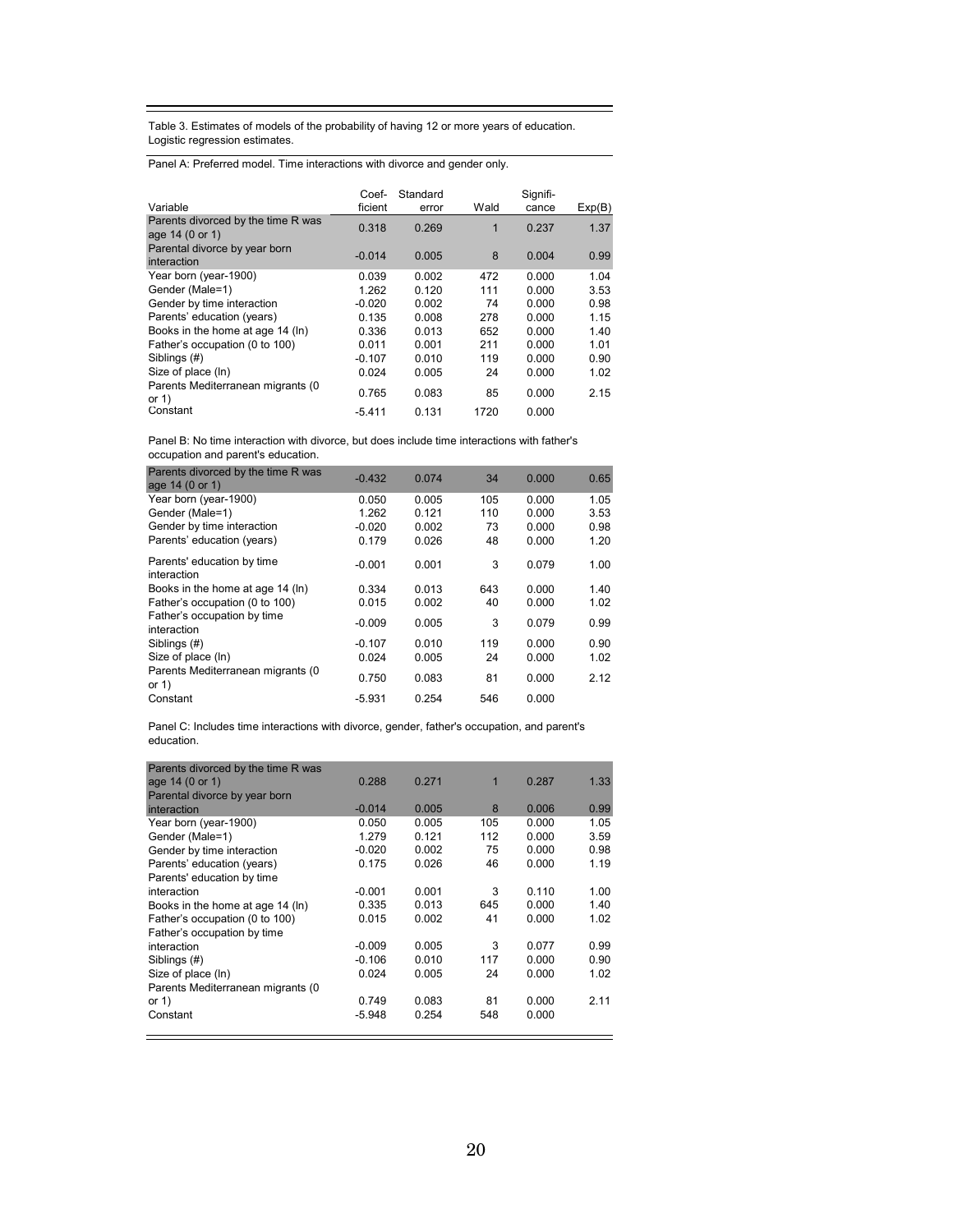The predicted values in Figure 2 reveal that there was little or no difference between children from divorced and non-divorced families in the probability of completing twelve years of education for people born early in the last century, all else equal. The emerging difference had grown to a five percentage point gap between divorce and non-divorced families by the birth cohort (or "vintage") of 1935, to 10 percentage points by the birth cohort of 1950, and to 15 percentage points by the cohort of 1950. The gap since then is still growing, but more slowly, reaching 16 points for the cohort of 1960, and 17 for the cohorts of 1970 and 1975.10

If the growth of the difference has come to an end, that is an important point. One could obtain more precise estimate of the recent probabilities by pooling this dataset with the HILDA dataset to achieve a quite large sample size for these recent cohorts. $^{11}$ 

| Table 4. Fit statistics for Table 3.<br>Degrees of |             |            |         |  |  |  |  |
|----------------------------------------------------|-------------|------------|---------|--|--|--|--|
|                                                    | Deviancelal | Chi-square | freedom |  |  |  |  |
| Initial                                            | 25008.9     |            |         |  |  |  |  |
| Model A                                            | 20540.1     | 4468.812   | 11 df   |  |  |  |  |
| Model B                                            | 20539.0     | 4469.865   | 12 df   |  |  |  |  |
| Model C                                            | 20531.8     | 4477.14    | 13df    |  |  |  |  |
| Notes: [a] Deviance (-2 log likelihood)            |             |            |         |  |  |  |  |

## *Probability of acquiring a tertiary qualification*

Our next topic is the influence of parental divorce on their offspring's chances of completing a tertiary qualification, net of other background influences likely to affect education. One could model the effect of divorce on the risk of acquiring a tertiary qualification either for the whole population over age 25, or only for those who have completed twelve or more years of education and hence who are the ones mainly eligible to enter courses leading to tertiary qualifications. The latter is a crisper comparison (because the former does not net out the effects of twelve years of education), but the former is closer to the way that the way that the issue is often presented, so it may be more familiar. In the event it does not make much difference, for the results are much the same either way, but,

<sup>&</sup>lt;sup>10</sup> The finding of no difference between children of divorced and non-divorced families in years of education completed for cohorts born in the 1920s is interesting. We are inclined to interpret it as reflecting the predominance of older, more authority based parenting styles which could be implemented effectively by one parent. But it could also be that there are other changing features of the cultural climate that account for the fact. This is an issue which historical research could illuminate.

<sup>11</sup> One might particularly wish to investigate the introduction of FAS, secondary Austudy, Youth Allowance and, perhaps most importantly, the Child Support Scheme in this pooled dataset.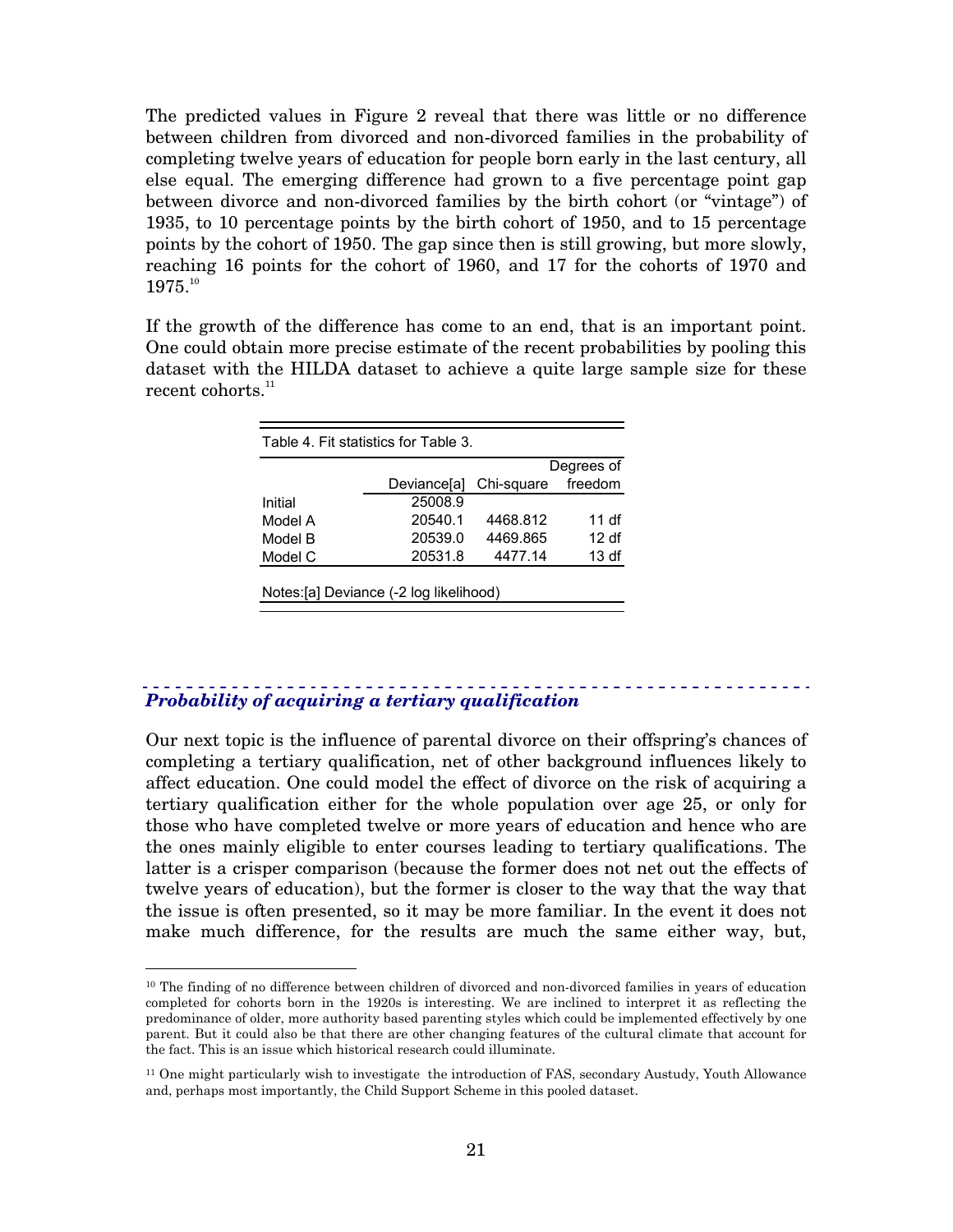predictably, are somewhat clearer when the equation is estimated for those with twelve or more years of education, who better approximate the eligible ("at risk") population (Table 5) than when it is estimated for all over age 25 (Appendix Table 3).

The estimates in Table 5 are that the coefficients representing the effects of parental divorce on acquiring a tertiary qualification are not statistically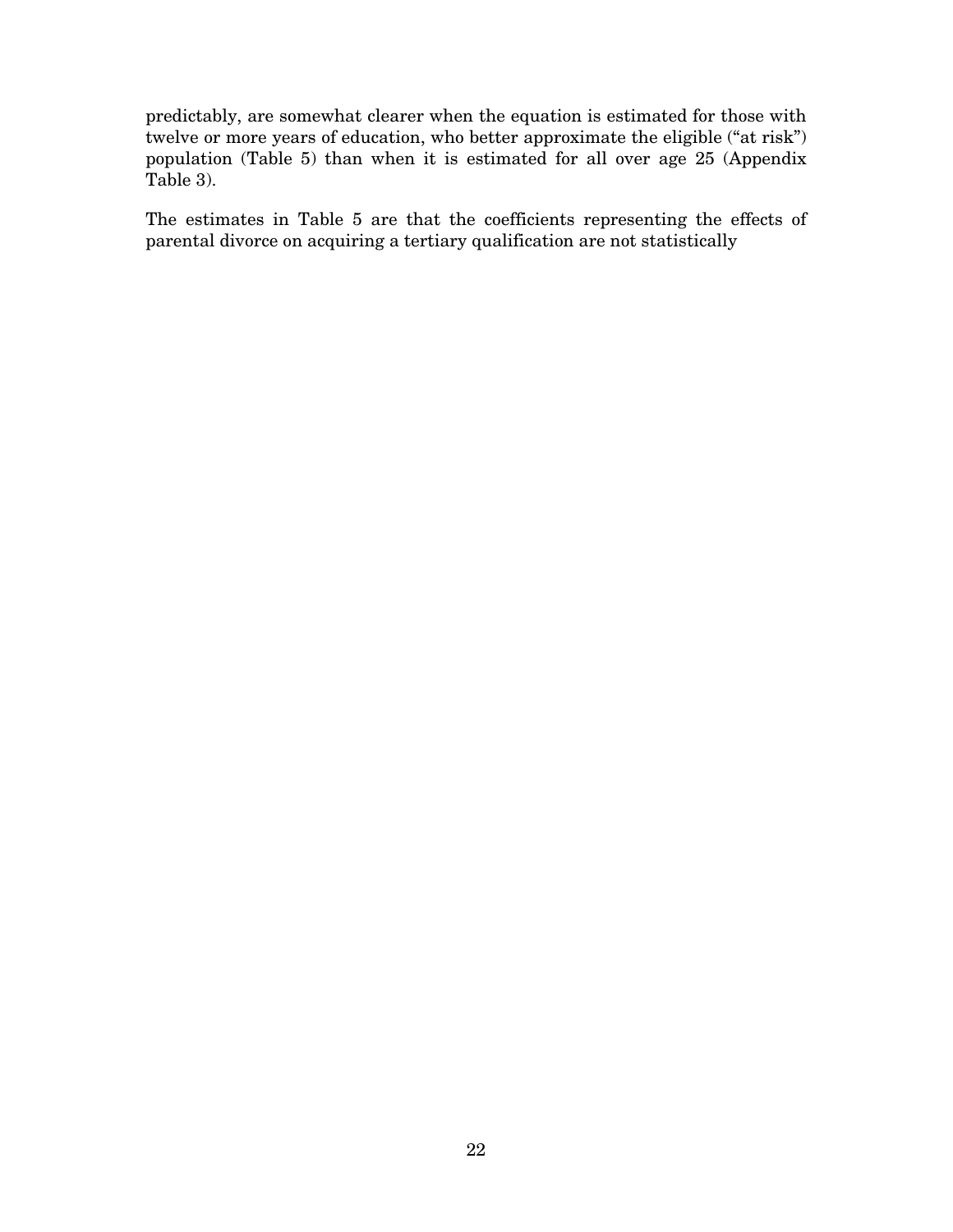Table 5. Estimates of the effect of divorce on completing a tertiary qualification (with controls). Persons over age 25 who completed twelve or more years of education only (N=6205). Logistic regression estimates.

Panel A: Model A'. Time interaction gender only.

|                                                       | Coef-    | Standard |          | Signifi- |        |
|-------------------------------------------------------|----------|----------|----------|----------|--------|
| Variable                                              | ficient  | error    | Wald     | cance    | Exp(B) |
| Parents divorced by the time R was age 14<br>(0 or 1) | $-0.032$ | 0.126    | $\Omega$ | 0.798    | 0.97   |
| Year born (year-1900)                                 | 0.015    | 0.003    | 22       | < 0.005  | 1.01   |
| Gender (Male=1)                                       | 1.345    | 0.208    | 42       | < 0.005  | 3.84   |
| Gender by time interaction                            | $-0.019$ | 0.004    | 22       | < 0.005  | 0.98   |
| Parents' education (years)                            | 0.018    | 0.012    | 2        | 0.125    | 1.02   |
| Books in the home at age 14 (ln)                      | 0.132    | 0.021    | 39       | < 0.005  | 1.14   |
| Father's occupation (0 to 100)                        | 0.006    | 0.001    | 25       | < 0.005  | 1.01   |
| Siblings (#)                                          | $-0.050$ | 0.016    | 10       | 0.002    | 0.95   |
| Size of place (ln)                                    | 0.032    | 0.008    | 16       | < 0.005  | 1.03   |
| Parents Mediterranean migrants (0 or 1)               | 0.042    | 0.140    | 0        | 0.765    | 1.04   |
| Constant                                              | $-2.396$ | 0.216    | 123      | < 0.005  |        |

Panel B: No time interaction with divorce, but does include time interactions with father's occupation and parent's education.

| Parents divorced by the time R was age 14<br>(0 or 1) | $-0.042$ | 0.126 | $\mathbf{0}$   | 0.741 | 0.96 |
|-------------------------------------------------------|----------|-------|----------------|-------|------|
| Year born (year-1900)                                 | $-0.014$ | 0.008 | 3              | 0.078 | 0.99 |
| Gender (Male=1)                                       | 1.302    | 0.207 | 39             | 0.000 | 3.68 |
| Gender by time interaction                            | $-0.018$ | 0.004 | 20             | 0.000 | 0.98 |
| Parents' education (years)                            | $-0.130$ | 0.039 | 11             | 0.001 | 0.88 |
| Parents' education by time interaction                | 0.003    | 0.001 | 15             | 0.000 | 1.00 |
| Books in the home at age 14 (ln)                      | 0.134    | 0.021 | 40             | 0.000 | 1.14 |
| Father's occupation (0 to 100)                        | 0.008    | 0.004 | 4              | 0.054 | 1.01 |
| Father's occupation by time interaction               | $-0.004$ | 0.008 | 0              | 0.634 | 1.00 |
| Siblings (#)                                          | $-0.052$ | 0.016 | 11             | 0.001 | 0.95 |
| Size of place (ln)                                    | 0.031    | 0.008 | 15             | 0.000 | 1.03 |
| Parents Mediterranean migrants (0 or 1)               | 0.112    | 0.141 | 1              | 0.428 | 1.12 |
| Constant                                              | $-1.026$ | 0.403 | $\overline{7}$ | 0.011 |      |

Panel C: Includes time interactions with divorce, gender, father's occupation, and parent's education.

| Parents divorced by the time R was age 14<br>(0 or 1) | $-0.345$ | 0.463 | $\mathbf{1}$ | 0.456 | 0.71 |
|-------------------------------------------------------|----------|-------|--------------|-------|------|
| Parental divorce by year born interaction             | 0.006    | 0.009 | $\Omega$     | 0.495 | 1.01 |
| Year born (year-1900)                                 | $-0.014$ | 0.008 | 3            | 0.073 | 0.99 |
| Gender (Male=1)                                       | 1.295    | 0.208 | 39           | 0.000 | 3.65 |
| Gender by time interaction                            | $-0.018$ | 0.004 | 20           | 0.000 | 0.98 |
| Parents' education (years)                            | $-0.129$ | 0.039 | 11           | 0.001 | 0.88 |
| Parents' education by time interaction                | 0.003    | 0.001 | 15           | 0.000 | 1.00 |
| Books in the home at age 14 (ln)                      | 0.134    | 0.021 | 40           | 0.000 | 1.14 |
| Father's occupation (0 to 100)                        | 0.008    | 0.004 | 4            | 0.053 | 1.01 |
| Father's occupation by time interaction               | $-0.004$ | 0.008 | 0            | 0.634 | 1.00 |
| Siblings (#)                                          | $-0.052$ | 0.016 | 11           | 0.001 | 0.95 |
| Size of place (ln)                                    | 0.031    | 0.008 | 15           | 0.000 | 1.03 |
| Parents Mediterranean migrants (0 or 1)               | 0.115    | 0.141 | 1            | 0.418 | 1.12 |
| Constant                                              | $-1.015$ | 0.403 | 6            | 0.012 |      |
|                                                       |          |       |              |       |      |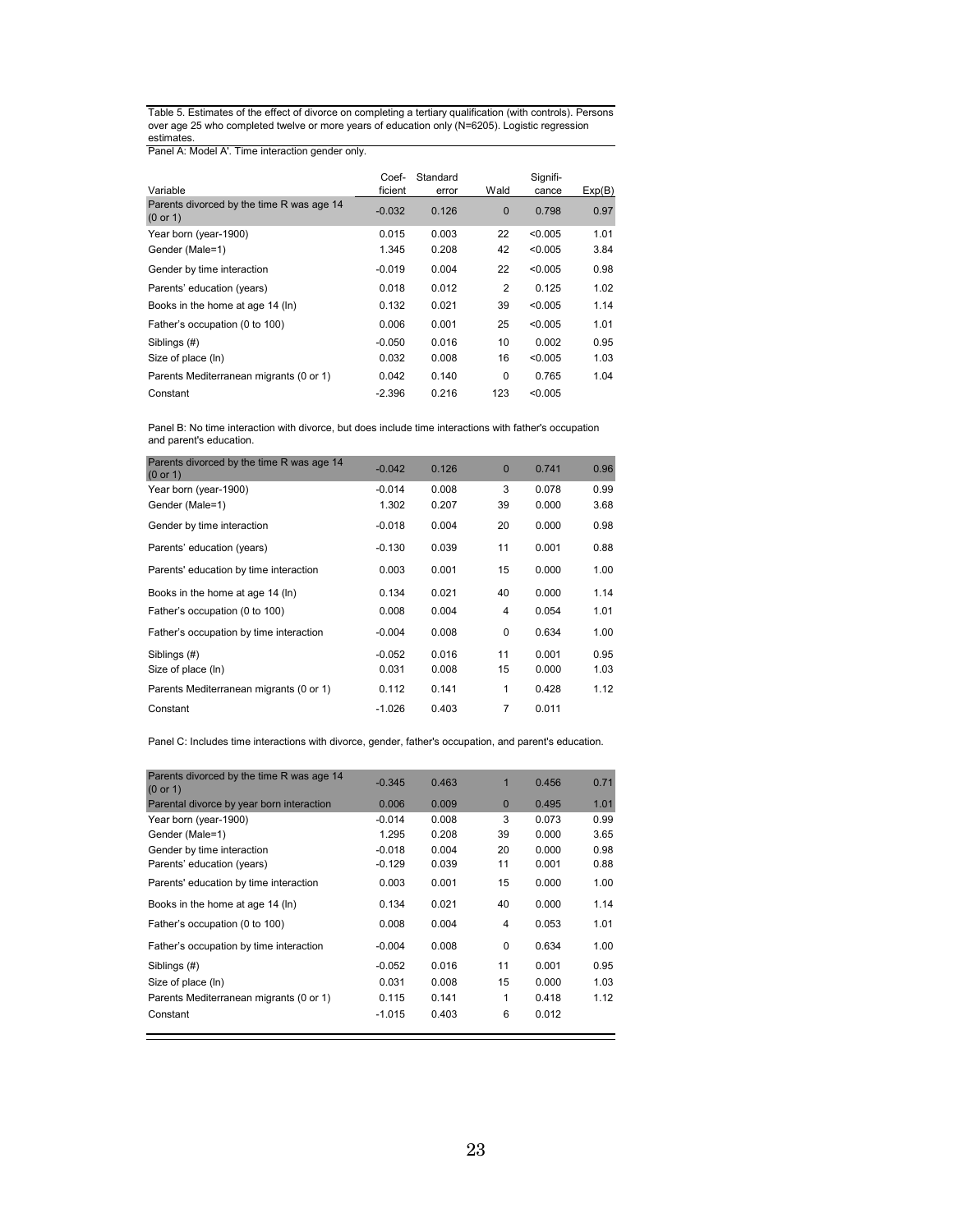significant whether or not one includes the time interaction in a variety of specifications (model A, not shown, is like model A' but includes the time interaction. The fit statistics are shown in Table 6.

|          | Table 6. Fit statistics for Table 5. |       | Degrees of |
|----------|--------------------------------------|-------|------------|
|          | Deviance[a] Chi-square               |       | freedom    |
| Initial  | 8321.4                               |       |            |
| Model A' | 8072.2                               | 249.2 | 10         |
| Model A  | 8071.5                               | 249.9 | 11         |
| Model B  | 8055.3                               | 266.1 | 12         |
| Model C  | 8054.9                               | 266.5 | 13         |

Thus, in the various alternative models examined here, the effect of parental

divorce and the interaction of parental divorce with time do not contribute to model fit and fail standard tests of statistical significance.<sup>12</sup> It is reasonable to interpret these results as indicating that, on the available evidence, parental divorce does not reduce the chances of completing a tertiary qualification among those who have completed twelve or more years of education.

## *Years of education*

As one would expect from the analysis of secondary school completion, there is a clear connection between time, divorce, and years of education in these models (Figure 3 and Table 7). To show how the effect grows over time, it may be useful to turn to the results of a simulation generating predicted values of years of education from the estimates of our models with all other variables set to their means. This yields a view of what average years of education would have been for people from divorced and non-divorced families by year of birth, had they had the average values for the sample as a whole, and had the "translations" of all the family background characteristics into education represented by the estimated coefficients in the model held.

 $12$  Note that the interaction with time is based on the implicit hypothesis that selectivity into divorce should be decreasing over time as divorce has become readily available and socially acceptable. It seems likely that divorces in earlier times were much more selective on unmeasured variables such as adverse personality characteristics and substance abuse. However, the fact that the time interaction is not statistically significant suggests that either this is incorrect or that it is irrelevant ot educational attainment. Remember that the selectivity does not refer to socio-economic status which is controlled in the model explicitly.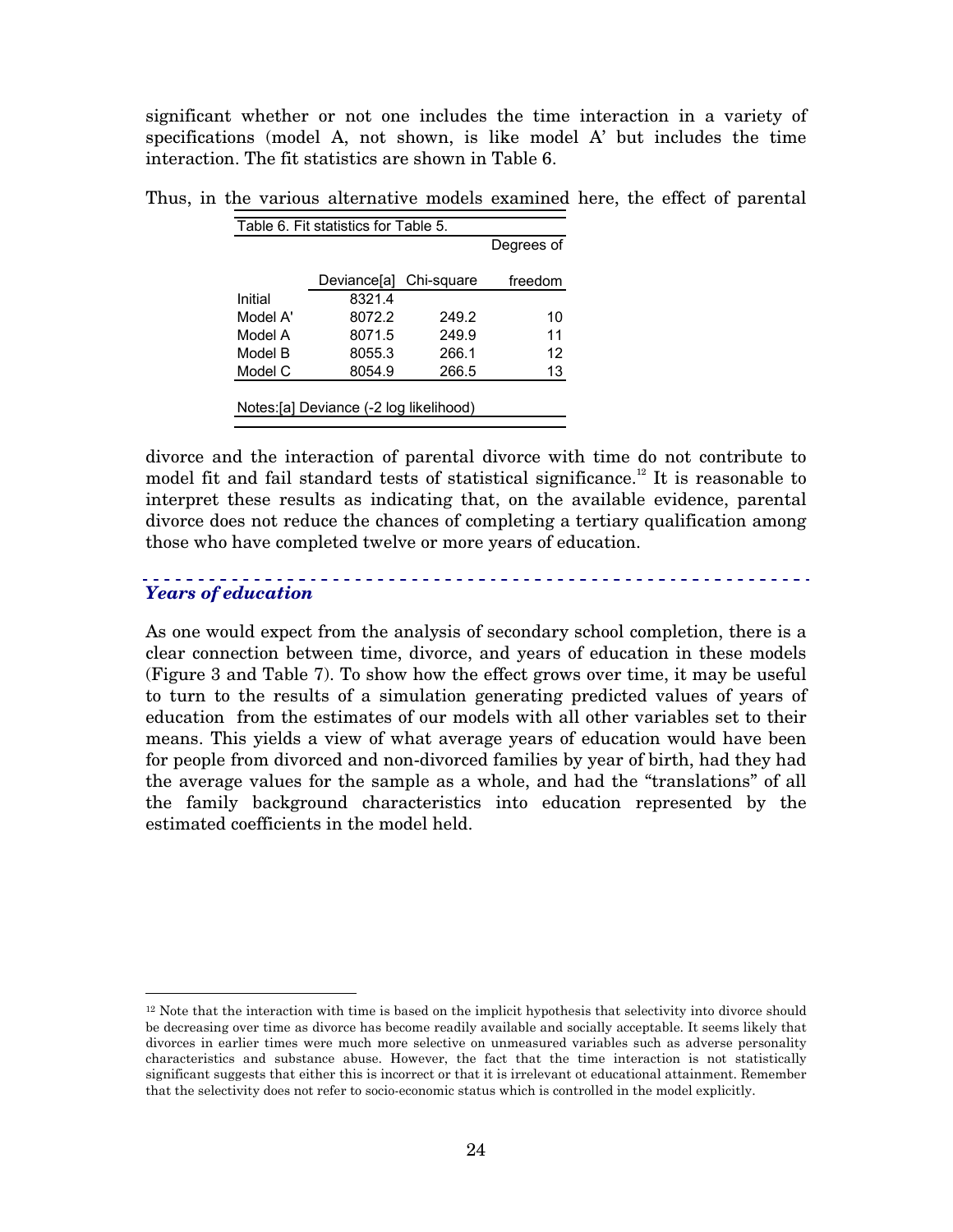

According to the simulation, among the cohorts born around 1920 there was no difference in years of education completed between people raised in divorced and non-divorced families (Figure 3). By the cohorts born around 1940, people from divorced families were getting about 0.3 of a year less education, on average, than otherwise similar people from non-divorced families. That gap had widened to 0.6 of a year by the cohorts born around 1960, and to about 1.0 years by the cohorts born around 1980.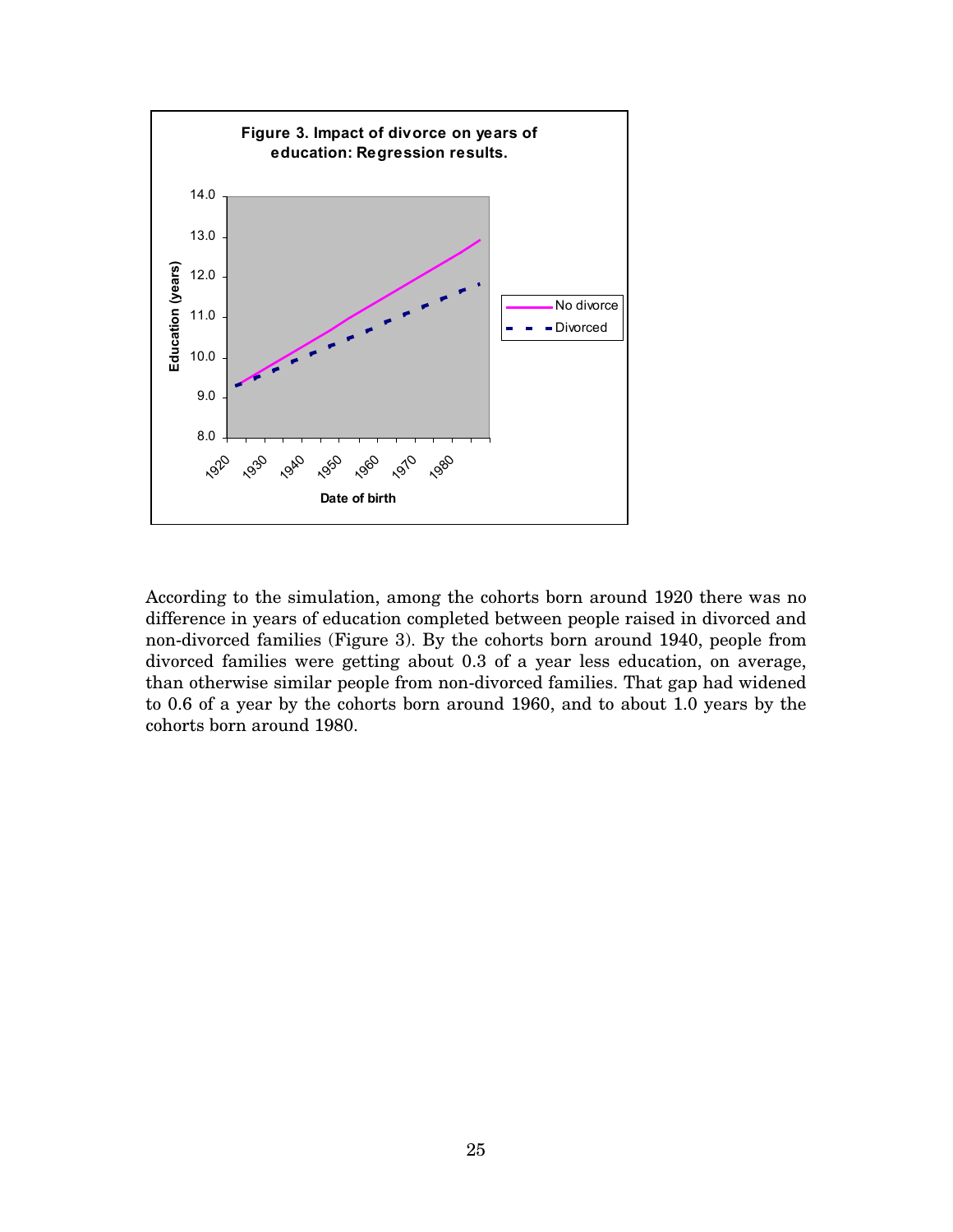Table 7. Estimates of models of years of education, persons over age 25 only. OLS estimates. R-squared for all models=0.33.

Panel A: Time interactions with divorce and gender only.

| Coef-<br>ficient | Standard | Standar-<br>dised | t-value  | Signifi-<br>cance |
|------------------|----------|-------------------|----------|-------------------|
| 0.340            | 0.299    | 0.03              | 1.14     | 0.2557            |
| $-0.016$         | 0.006    | $-0.06$           | $-2.67$  | 0.0076            |
|                  |          |                   |          |                   |
| 0.062            | 0.002    | 0.30              | 31.76    | < 0.0005          |
| 1.133            | 0.124    | 0.19              | 9.10     | < 0.0005          |
| $-0.014$         | 0.003    | $-0.11$           | $-5.15$  | < 0.0005          |
| 0.168            | 0.009    | 0.15              | 18.76    | < 0.0005          |
| 0.448            | 0.014    | 0.24              | 32.36    | < 0.0005          |
| 0.016            | 0.001    | 0.13              | 16.85    | < 0.0005          |
| $-0.166$         | 0.011    | $-0.10$           | $-15.60$ | < 0.0005          |
| 0.048            | 0.006    | 0.06              | 8.76     | < 0.0005          |
| $-0.110$         | 0.098    | $-0.01$           | $-1.13$  | 0.2582            |
| 4.342            | 0.127    |                   | 34.06    | < 0.0005          |
|                  |          | error             |          |                   |

Panel B: No time interaction with divorce, but does include time interactions with father's occupation and parent's education.

| Parents divorced by the time R was<br>age 14 (0 or 1) | $-0.430$ | 0.087 | $-0.03$ | $-4.93$  | < 0.0005 |
|-------------------------------------------------------|----------|-------|---------|----------|----------|
| Year born (year-1900)                                 | 0.100    | 0.005 | 0.48    | 21.07    | < 0.0005 |
| Gender (Male=1)                                       | 1.111    | 0.124 | 0.18    | 8.95     | < 0.0005 |
| Gender by time interaction                            | $-0.013$ | 0.003 | $-0.10$ | $-4.96$  | < 0.0005 |
| Parents' education (years)                            | 0.316    | 0.025 | 0.28    | 12.64    | < 0.0005 |
| Parents' education by time<br>interaction             | $-0.003$ | 0.001 | $-0.21$ | $-6.23$  | < 0.0005 |
| Books in the home at age 14 (ln)                      | 0.446    | 0.014 | 0.24    | 32.27    | < 0.0005 |
| Father's occupation (0 to 100)                        | 0.027    | 0.003 | 0.22    | 9.93     | < 0.0005 |
| Father's occupation by time<br>interaction            | $-0.025$ | 0.006 | $-0.11$ | $-4.30$  | < 0.0005 |
| Siblings (#)                                          | $-0.161$ | 0.011 | $-0.10$ | $-15.22$ | < 0.0005 |
| Size of place (ln)                                    | 0.047    | 0.006 | 0.06    | 8.60     | < 0.0005 |
| Parents Mediterranean migrants (0<br>or $1)$          | $-0.140$ | 0.097 | $-0.01$ | $-1.44$  | 0.1498   |
| Constant                                              | 2.709    | 0.226 |         | 11.97    | < 0.0005 |
|                                                       |          |       |         |          |          |

Panel C: Includes time interactions with divorce, gender, father's occupation, and parent's education.

| Parents divorced by the time R was<br>age 14 (0 or 1)<br>Parental divorce by year born<br>interaction | 0.203<br>$-0.013$ | 0.299<br>0.006 | $\mathbf{0}$<br>$\Omega$ | 0.679<br>$-2.214$ | 0.4969<br>0.0268 |
|-------------------------------------------------------------------------------------------------------|-------------------|----------------|--------------------------|-------------------|------------------|
| (Joint F for parental divorce and its<br>interaction= $15.4$ with 2 df (p<.001)                       |                   |                |                          |                   |                  |
| Year born (year-1900)                                                                                 | 0.100             | 0.005          | 0                        | 21.116            | < 0.0005         |
| Gender (Male=1)                                                                                       | 1.119             | 0.124          | 0                        | 9.011             | < 0.0005         |
| Gender by time interaction                                                                            | $-0.014$          | 0.003          | 0                        | $-5.013$          | < 0.0005         |
| Parents' education (years)                                                                            | 0.313             | 0.025          | 0                        | 12.497            | < 0.0005         |
| Parents' education by time                                                                            |                   |                |                          |                   | < 0.0005         |
| interaction                                                                                           | $-0.003$          | 0.001          | 0                        | $-6.086$          |                  |
| Books in the home at age 14 (ln)                                                                      | 0.446             | 0.014          | 0                        | 32.292            | < 0.0005         |
| Father's occupation (0 to 100)                                                                        | 0.027             | 0.003          | $\Omega$                 | 9.937             | < 0.0005         |
| Father's occupation by time                                                                           |                   |                |                          |                   | < 0.0005         |
| interaction                                                                                           | $-0.025$          | 0.006          | 0                        | $-4.322$          |                  |
| Siblings (#)                                                                                          | $-0.160$          | 0.011          | 0                        | $-15.129$         | < 0.0005         |
| Size of place (ln)                                                                                    | 0.047             | 0.006          | 0                        | 8.588             | < 0.0005         |
| Parents Mediterranean migrants (0                                                                     |                   |                |                          |                   |                  |
| or $1$ )                                                                                              | $-0.142$          | 0.097          | 0                        | $-1.455$          | 0.1456           |
| Constant                                                                                              | 2.697             | 0.226          | 548                      | 11.917            | < 0.0005         |
|                                                                                                       |                   |                |                          |                   |                  |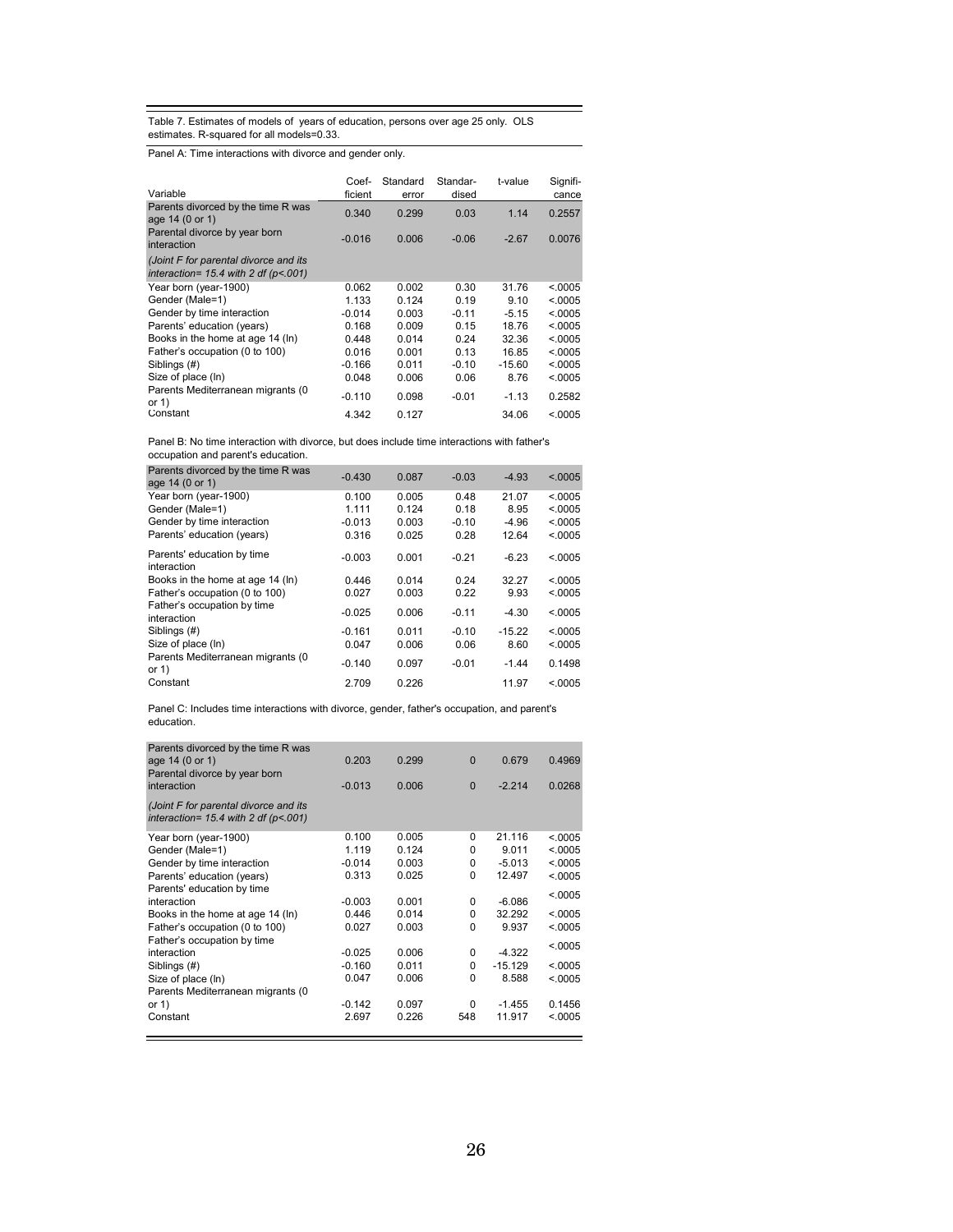## **Does adverse selection account for the effect of divorce?**

The possibility remains that the apparent negative effect of divorce on educational attainment found in our models is more apparent than real, because it is pre-existing unmeasured characteristics of families who divorce that both increase the risk of divorce and produce reduced educational attainments. Even without the analysis to follow, it is worth mentioning that this does not seem tremendously likely to be so for several reasons. (1) Divorce is very difficult to predict, so it is unlikely to be highly selective. (2) Divorce has become more common, so it is likely that it has, if anything, become less selective on unmeasured characteristics, so the impact ought to be decreasing rather than increasing. (3) Many characteristics that influence educational attainment are controlled in the model. (4) Other research has shown that parental conflict, one of the key candidate selection variables, does not, in fact, affect educational attainments.

Nonetheless, it is worth examining the adverse selection hypothesis here. To this end, this project constructed an "adverse selection" proxy variable from the model of divorce presented above in the section" Who Divorces?". Basically, the coefficient estimates from that model give a set of weights that are applied to each respondent's characteristics to generate individual-level estimates of the degree to which respondent's family was adversely selected. To assess whether this measure accounts for the effect of divorce on children's education, we include it in the models presented above, and examine how it changes their behaviour.

To assess the impact of this adverse selection indicator, Table 8, Section 1 revisits the estimates of the coefficient representing the effects of divorce on offspring's education in Tables 3 and 7, and compares them to the estimates from those models augmented by the adverse selection indicator. Fit statistics for the original and augmented models are given in Table 9. Missing data differ slightly from the estimates in Table 3; so estimates of the original and augmented models on exactly the same cases are given in the Appendix.

Table 8 shows that the parameter estimates of the effects of divorce on the probability of completing 12 or more years of education differ little by whether or not the index of adverse selection is included in the model. Table 9 shows how the fit develops beginning with a baseline model that includes neither the adverse selection index nor parental divorce, then enters the adverse selection index in the next step and assesses the fit, and then enters parental divorce. The results clearly show that both adverse selection and parental divorce make separate, statistically significant contributions to fit.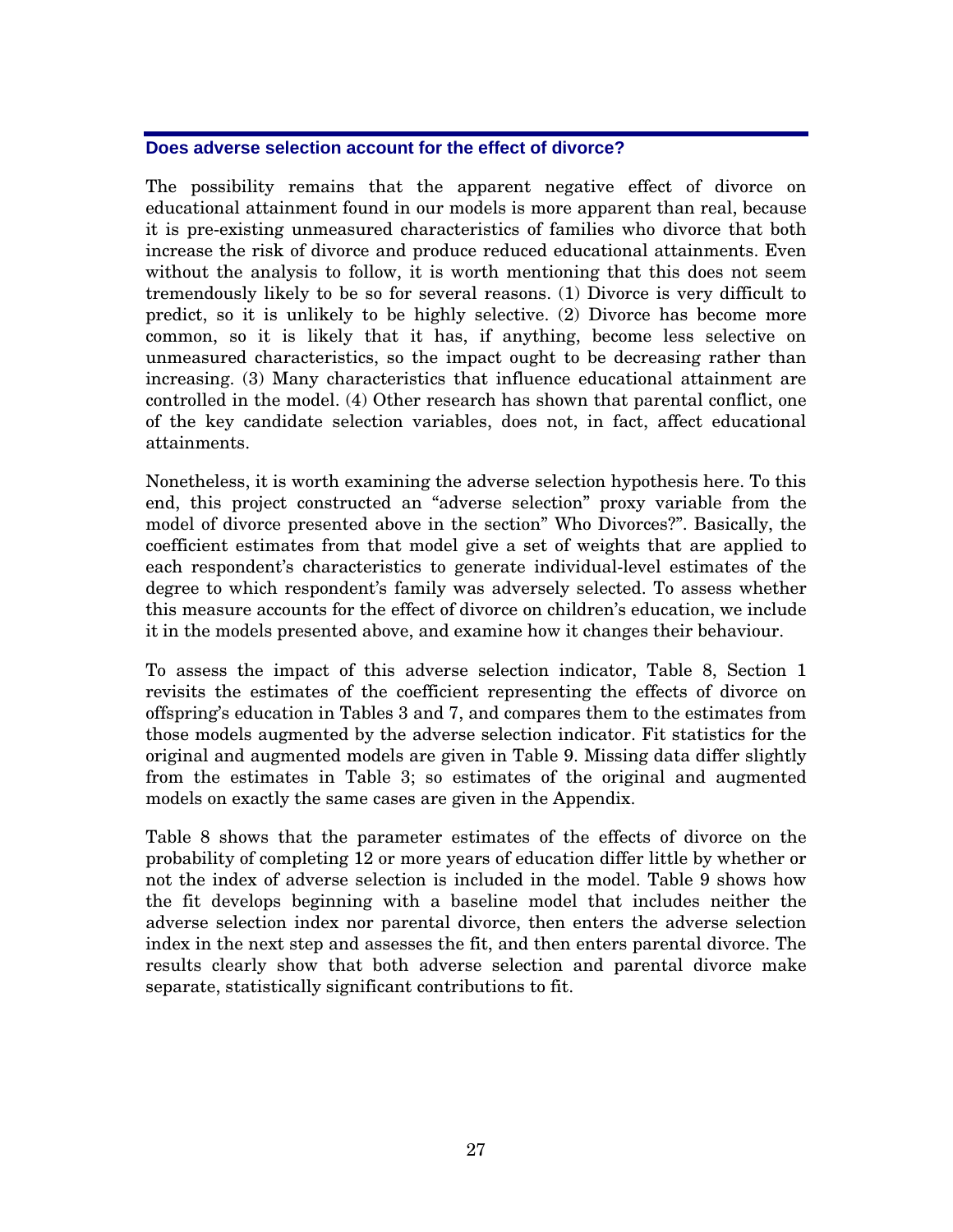| Table 8. Estimates of models of the probability of completing twelve or more years of       |
|---------------------------------------------------------------------------------------------|
| education and estimates of models of years of education, with and without adverse selection |
| proxy variable.                                                                             |

| Section 1: Dependent variable=<br>probability of completing 12 or more<br>years of education. |          |          |      |          |        |
|-----------------------------------------------------------------------------------------------|----------|----------|------|----------|--------|
|                                                                                               | Coef-    | Standard |      | Signifi- |        |
| Model A (Table 3):                                                                            | ficient  | error    | Wald | cance    | Exp(B) |
| Parents divorced by the time R was<br>age 14 (0 or 1)                                         | 0.318    | 0.269    | 1.4  | 0.237    | 1.37   |
| Parental divorce by year born<br>interaction                                                  | $-0.014$ | 0.005    | 8.3  | 0.004    | 0.99   |
| Model A plus adverse selection<br>indicator                                                   |          |          |      |          |        |
| Parents divorced by the time R was<br>age 14 (0 or 1)                                         | 0.321    | 0.274    | 1.4  | 0.242    | 1.38   |
| Parental divorce by year born<br>interaction                                                  | $-0.013$ | 0.005    | 6.2  | 0.013    | 0.99   |
|                                                                                               |          |          |      |          |        |

| Section 2: Dependent variable:<br>Years of education completed | Metric<br>regression<br>coefficient | Standard<br>error | Standar-<br>dized<br>coefficient | т        | Sig T |
|----------------------------------------------------------------|-------------------------------------|-------------------|----------------------------------|----------|-------|
| Model C (Table 7):                                             |                                     |                   |                                  |          |       |
| Parents divorced by the time R was<br>age 14 (0 or 1)          | 0.205                               | 0.299             | 0.015                            | 0.684    | 0.494 |
| Parental divorce by year born<br>interaction                   | $-0.014$                            | 0.006             | $-0.050$                         | $-2.213$ | 0.027 |
| Model C plus adverse selection<br>indicator                    |                                     |                   |                                  |          |       |
| Parents divorced by the time R was<br>age 14 (0 or 1)          | 0.217                               | 0.298             | 0.016                            | 0.727    | 0.468 |
| Parental divorce by year born<br>interaction                   | $-0.012$                            | 0.006             | $-0.044$                         | -1.966   | 0.049 |
|                                                                |                                     |                   |                                  |          |       |

Table 8 also presents estimates of the effects of divorce on years of education completed, and here again comparing the parameter estimates shows that they remain much the same regardless of whether the adverse selection index is included. Similarly, the tests on changes in F-values with the inclusion of the adverse selection index and the divorce measures shows that the divorce measures make a statistically significant contribution to fit, above and beyond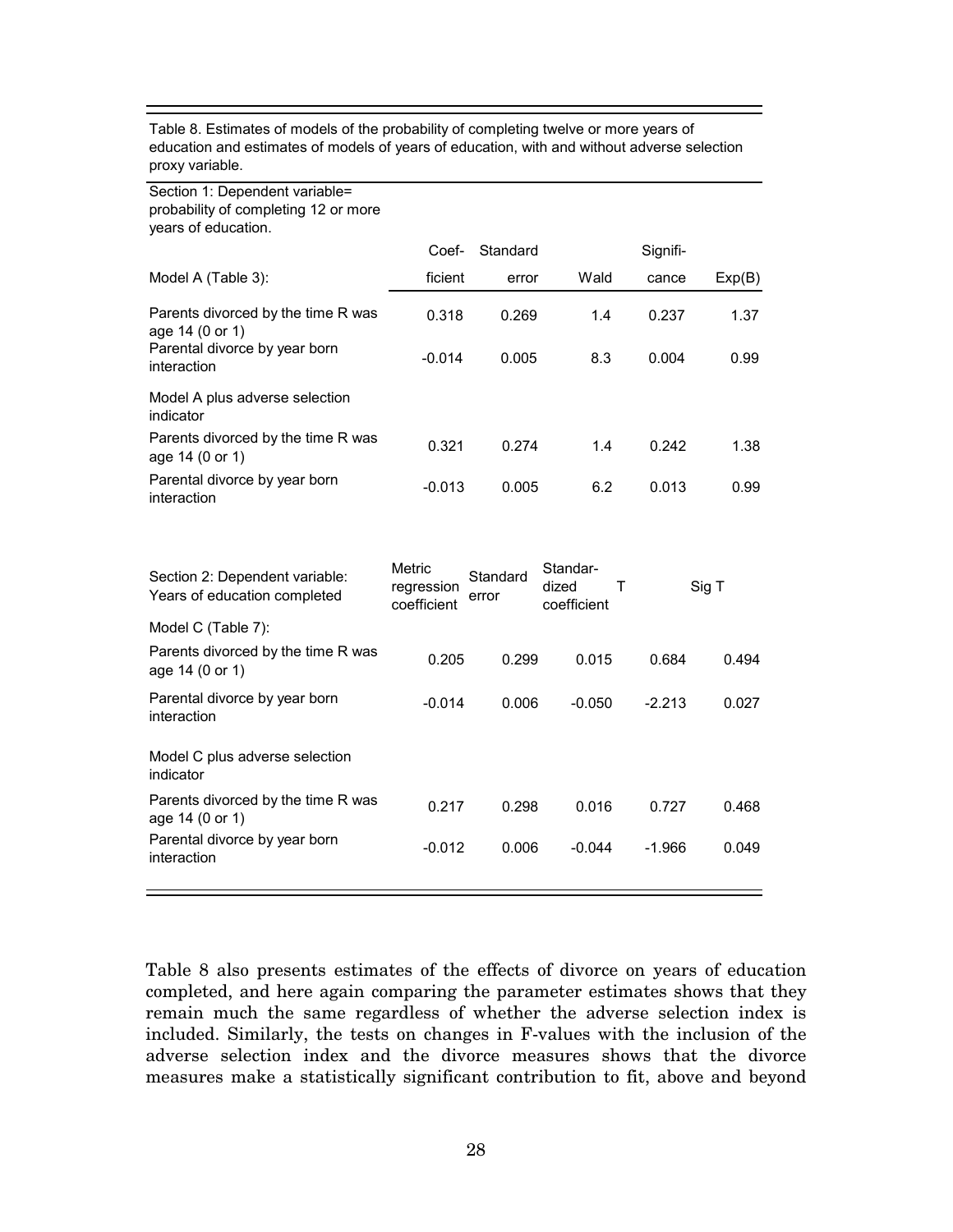that contributed by the adverse selection index (Table 9). Note that the adverse selection index has a quite notable linkage to educational attainment – both in regards to the probability of completing twelve or more years of education and in regards to the number of years of education completed – as shown by the fit statistics (Table 9) and the standardised regression coefficient (Appendix Table 6). The point is that divorce per se, in these models, has a statistically significant impact above and beyond that of the adverse selection index, and, moreover, that inclusion of the adverse selection index has little impact on the magnitude of the impact of divorce as measured by the coefficient estimates.

| Table 9. Fit statistics for Table 8.                                                                                        |             |            |                          |
|-----------------------------------------------------------------------------------------------------------------------------|-------------|------------|--------------------------|
|                                                                                                                             |             |            | Degrees of               |
|                                                                                                                             | Deviance[a] | Chi-square | freedom                  |
| Pr (get 12 or more years of education), based on<br>Model A, Table 3<br>A1. Model A (Alternative 1): without parental       |             |            |                          |
| divorce, or interaction of divorce and time, or<br>adverse selection index<br>A2. Model A (alternative 2): A1 plus adverse  | 20406.6     | 4468.8     | 9 df                     |
| selection                                                                                                                   | 20225.9     | 4216.9     | 10 df                    |
| A3. Model A (alternative 3): A (alternative 2) plus<br>divorce indicators                                                   | 20198.6     | 4189.6     | 11                       |
| Years of education, based on Model C, Table 7                                                                               | F-model     | F-Change   | Degrees<br>οf<br>freedom |
| C1. Model C (Alternative 1): without parental<br>divorce, or interaction of divorce and time, or<br>adverse selection index | 711.5       |            | 11                       |
| C2. Model C (alternative 2): C1 plus adverse<br>selection<br>A3. Model A (alternative 3): A (alternative 2) plus            | 671.4       | 153.9      | 12                       |
| divorce indicators                                                                                                          | 577.5       | 9.7        | 14                       |

Thus, on the evidence available here, adverse family characteristics associated with divorce as proxied by our adverse selection index have a strong linkage to education, but divorce per se has a statistically significant additional impact.

Next this report addresses the question of whether moving house accounts for the effect of divorce on educational attainments.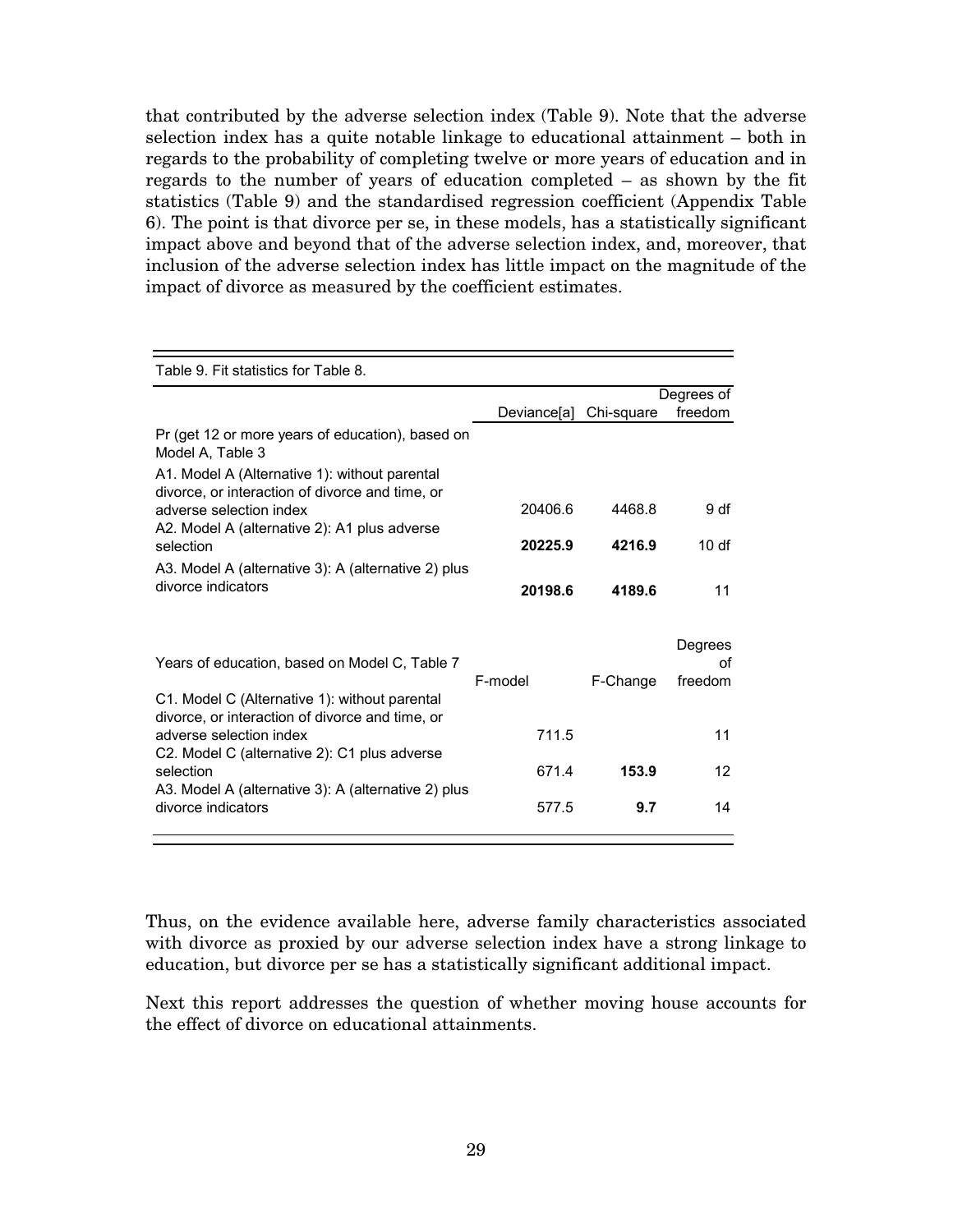## **Does moving house during childhood have deleterious effects on children's educational attainment?**

There has been an argument, mainly in the US literature, that moving house during childhood has a deleterious impact on educational attainment, and that this impact entirely accounts for the deleterious effect of divorce on children's education. As the impact of moving house on educational attainment has never previously been studied in a nationwide representative sample in Australia, this section experiments with a variety of alternative models. There are constraints about what variables are available in existing data, although, presumably in several decades the FAC's Longitudinal Study of Australian Children will be able to provide definitive results.

To begin, let us examine the effects of changes in size of place – moving from a large city to a small one, and so on. Recall that in the models discussed thus far, size of place has a positive effect on education (as is also true in other models and other surveys in Australia). To set the stage, a comparison of rows 1 and 2 of Table 9 shows the significant gain in fit associated with place of residence at age 14 in the preferred Model A of Table 3, predicting completion of twelve or more years of education. The next model, whose fit statistics are summarised in row 3, adds in size of place where the family was living when respondent was born (see also the parameter estimates are in Appendix Table 7, Panel A). The estimate of the coefficient is non-significant, suggesting that information about the place where one started one's life does not make a statistical contribution to the explanation of the probability of completing twelve or more years of education net of size of place of residence at age 14. A further model, in Row 4, explores whether a measure of change in size of place (the difference between size of place at age 14 and size of place at birth) has a statistically significant effect. The fit statistics show that entering this variable does not significantly improve the fit of the model. Thus it seems reasonable to say that in these models, moving among different size of place categories between birth and age 14 does not adversely affect education, all else equal.

The next question is whether taking such moves into account renders the effect of parental divorce on children's education non-significant. Row 5 of Table 9 shows that omitting parental divorce and the interaction of parental divorce and time from Model 4 of this table significantly reduces the fit. Thus, the evidence here is that moving house from larger to smaller (or smaller to larger) sized places does not account for the impact of divorce on education.

Turning to the chances of completing a tertiary qualification, the results show that the larger the size of place of residence at age 14, the greater the chances of completing a tertiary qualification (Table 9, row 7, and Appendix Table 9). Here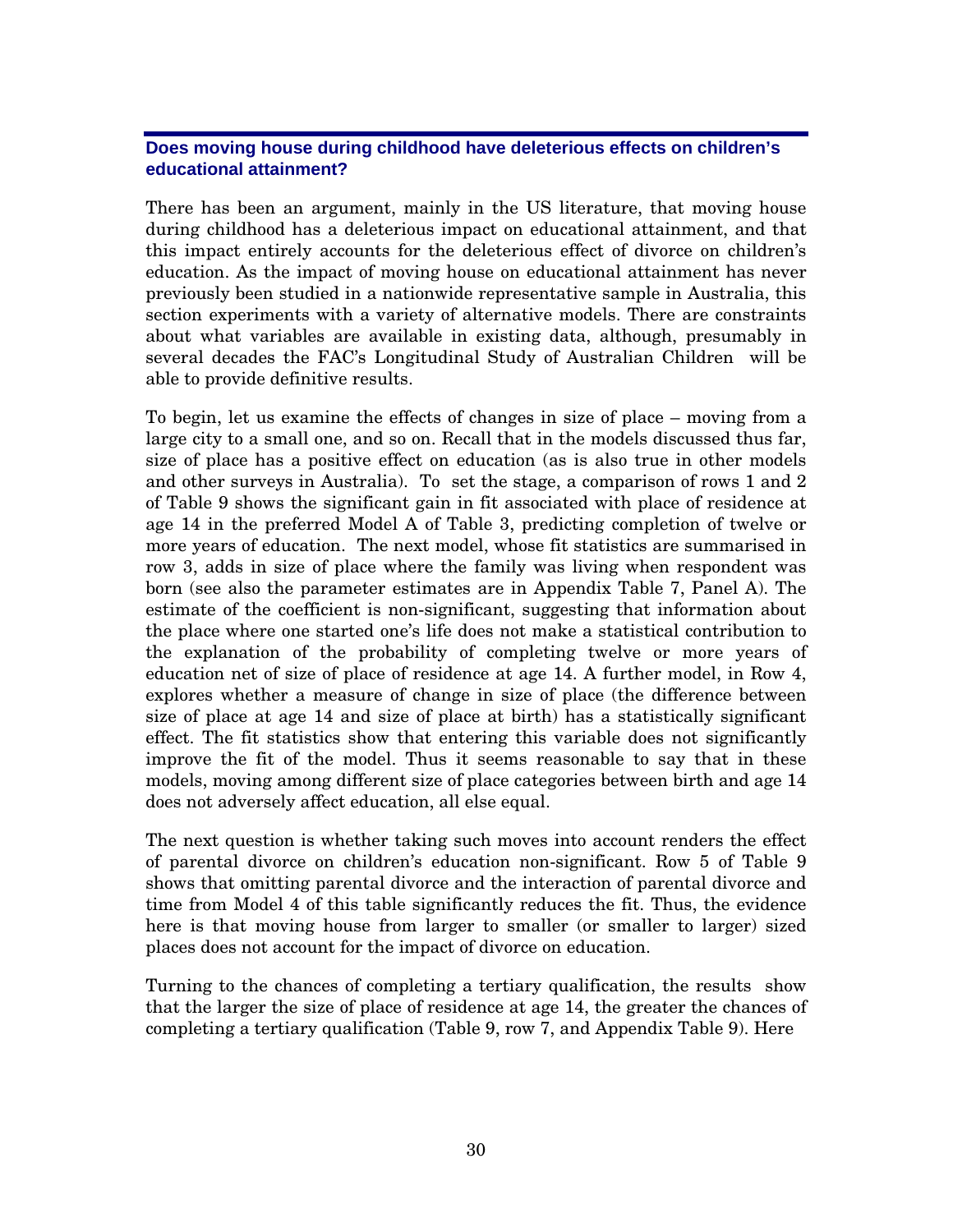Table 9. Impact of size of place of residence at age 14 and of moving between size of place of residence categories on educational attainment. Significant differences at p<.001 are in boldface.

|                                                                                         | Chi-    | Change in             |                    |
|-----------------------------------------------------------------------------------------|---------|-----------------------|--------------------|
| Dependent variable: Completion of 12 or more years of education                         | square  | chi-square            | df                 |
| 1. Baseline (Model A of Table 3 but omitting size of place of residence at              |         |                       |                    |
| age 14)                                                                                 | 2964.34 |                       | 10                 |
| 2. Adds size of place of residence at age 14 to Model 1 of this table                   |         | 15.867                | 1                  |
| 3. Adds size of place of birth to Model 2 of this table                                 |         | 0.13                  | 1                  |
| 4. Adds interaction of size of place at birth and at age 14 to Model 3 of this<br>table |         | 1.474                 | 1                  |
| 5. Removes divorce measures from Model 4 of this table                                  |         | $-9.202$              | 2                  |
| Dependent variable: Completion of tertiary qualification                                |         |                       |                    |
| 6. Baseline: Model A of Table 5, but omitting size of place of residence at<br>age 14   | 149.87  |                       | 9                  |
| 7. Adds size of place of residence at age 14 to Model 6 of this table                   |         | 10.464                | 1                  |
| 8. Adds size of place of birth to Model 7 of this table                                 |         | 0.239                 | 1                  |
| 9. Adds interaction of size of place at birth and at age 14 to Model 8 of this          |         |                       | 1                  |
| table                                                                                   |         | 1.183                 |                    |
| 10. Removes divorce measures from Model 9 of this table                                 | na      | na                    | na                 |
| Dependent variable: Years of education completed                                        | Model F | F of this<br>variable | df in this<br>test |
| 11. Baseline: Model C, Table 9, but omitting size of place of residence at              | 2010    |                       |                    |

| TT. Daseline. Model C. Table 9, but offitting size of place of residence at<br>age 14     | 394.03 |   |
|-------------------------------------------------------------------------------------------|--------|---|
| 12. Adds size of place of residence at age 14 to Model 11 of this table                   | 50.41  | 1 |
| 13. Adds size of place of birth to Model 12 of this table                                 | 0.07   | 1 |
| 14. Adds interaction of size of place at birth and at age 14 to Model 13 of<br>this table | 1.81   | 1 |
| 15. Removes divorce measures from Model 14 of this table                                  | 9.87   | 2 |

neither size of place of residence of the family at the time of respondent's birth, nor the difference between size of place of residence at age 14 and at birth had a statistically significant impact on obtaining a tertiary qualification (rows 8 and 9). Because the earlier analysis of Table 5 indicates that parental divorce does not impact the probability of obtaining a tertiary qualification among those who complete 12 or more years of education, there are no tests in Row 10 of whether the impact of divorce is accounted for by movement. Note that these are logistic regression models estimated only for people who completed 12 or more years of education.

Finally, the bottom panel of Table 9 presents the F-statistics associated with the OLS models of years of education (unlike the previous panel, these are estimated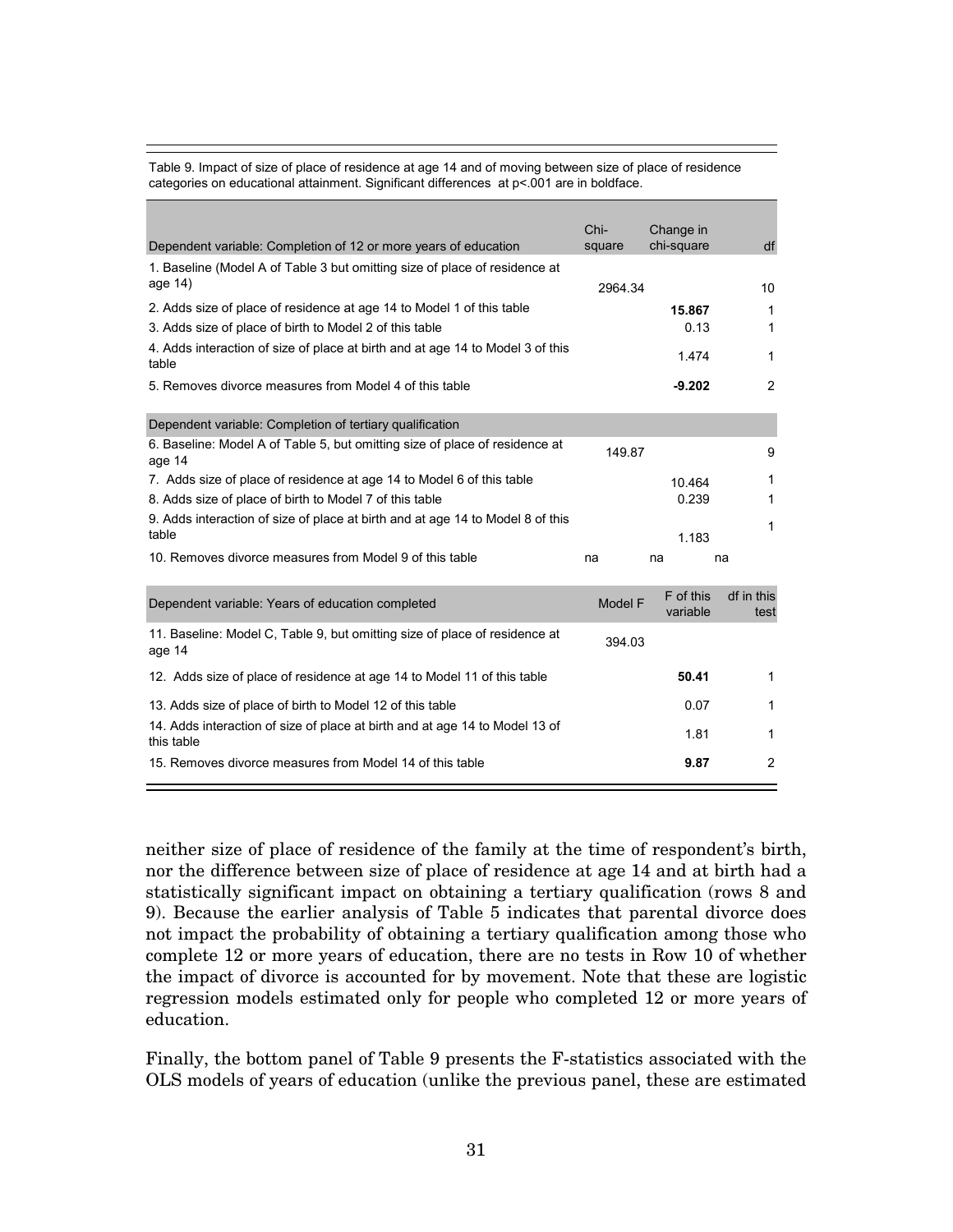for all respondents). Here, too, there is a statistically significant improvement in fit associated with size of place of residence at age 14 (Row 12). By contrast, there is no significant improvement in fit with size of place of residence at birth(Row 13), nor with the difference between size of place of residence at birth and at age 14 (Row 14). The results in Row 15 show that in this model the variables representing parental divorce and the interaction of parental divorce and year born jointly have a statistically significant impact net of the location and moving variables on years of education completed.

Thus, there are two conclusions to be drawn from this evidence. (1) Moving house between size of place categories does not have a negative effect on educational attainment. (2) Moving house between size of place categories does not account for the negative effects of divorce on education.

Next, this report addresses the issues of international and interstate moves.

Turning first to international migration, we added international migration to the preferred Model A of Table 3 of completing twelve or more years of education. This yields a significant improvement to fit of the logistic regression model. Substantively, people who moved to Australia from abroad as children are significantly more likely than otherwise comparable native born Australians to complete twelve or more years of education, in this model (Table 10, Row 2). But this movement effect clearly does not account for the negative effect of parental divorce on children's educational attainment. Removal of the parental divorce effects from the augmented Model A worsens the fit as indicated by the significant change in chi-square (Table 10, Row 3).

Among those who have completed twelve or more years of education, the effect of migrating into Australia on obtaining a tertiary qualification is probably positive as well. Adding the immigration by age 14 dummy variables into the preferred Model A of Table 5 yields an improvement in fit that is significant at the .01 level, but not the .001 level (Table 10, Row 7). The estimates of Table 5 revealed nonsignificant impact of parental divorce on the chances of obtaining a tertiary qualification among people who have completed twelve or more years of education. Accordingly, there is no point in testing whether international migration accounts for what probably does not exist.

Adding international migration by age 14 into the preferred Model C of Table 7 predicting years of education completed significantly improves the fit of the OLS regression model (Table 10, Row 12). This effect, however, does not account for the effect of parental divorce on children's education: removing the parental divorce measures from the preferred Model C of Table 7 augmented by the international migration measure significantly worsens the fit (Table 10, Row 13).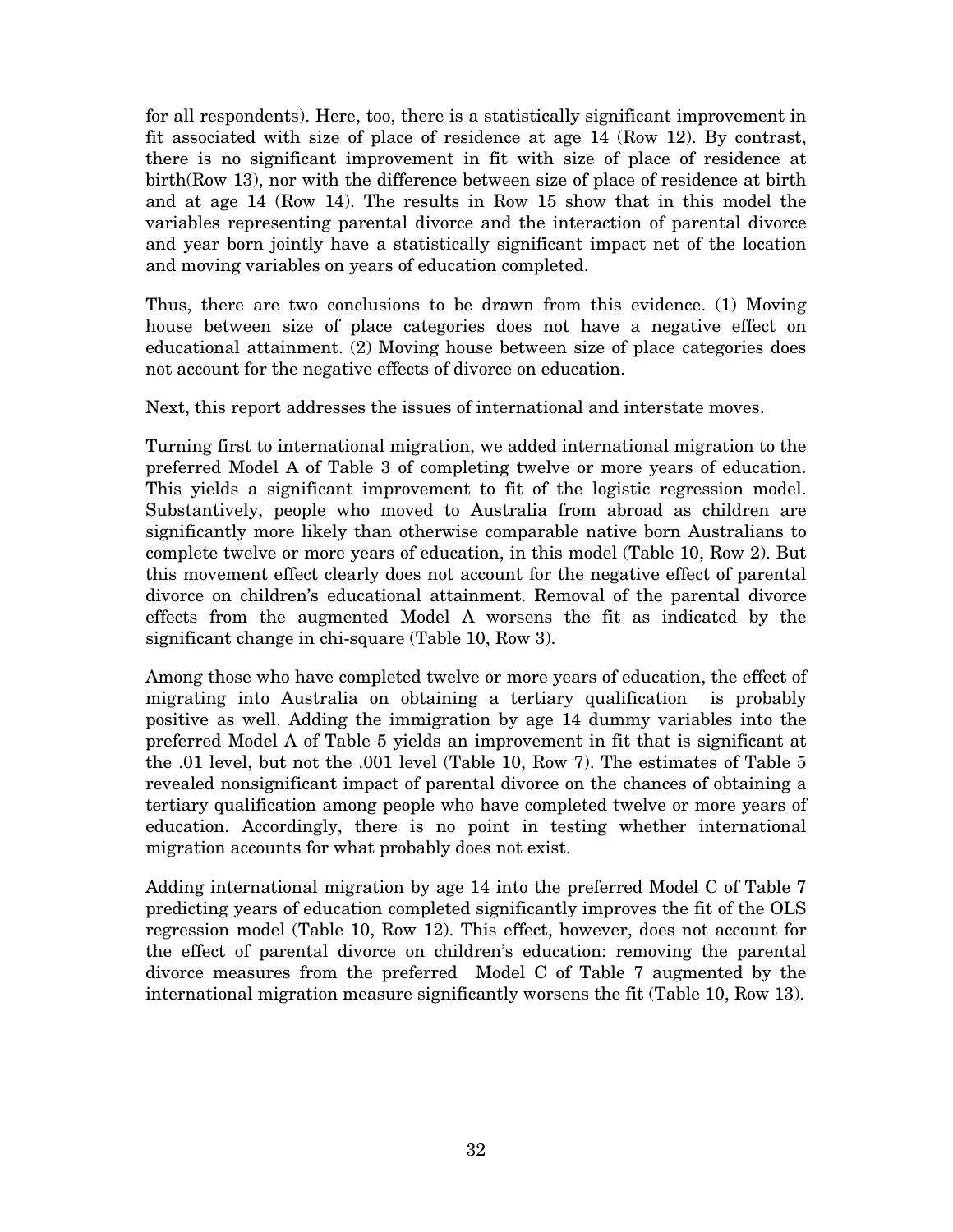|                                                                 | Chi- Change in    |                |
|-----------------------------------------------------------------|-------------------|----------------|
| Dependent variable: Completion of 12 or more years of education | square chi-square | df             |
| 1. Baseline: Model A of Table 3                                 | 4468.812          | 11             |
| 2. Adds immigration by age 14 to baseline                       | 136.08            | 1              |
| 3. Removes divorce measures from Model 2 of this table          | $-229.00$         | $\overline{2}$ |
| 4. Adds state of residence at age 14 to baseline                | 78.10             | 5              |
| 5. Adds interstate moves to Model 4 of this table               | 0.35              | 1              |
| 6. Removes divorce measures from Model 5 of this table          | $-41.38$          | 2              |
| Dependent variable: Completion of tertiary qualification        |                   |                |
| 6. Baseline: Model A of Table 5                                 | 249.9             |                |
| 7. Adds immigration by age 14 to baseline                       | 8.04              | 1              |
| 8. Adds state of residence at age 14 to baseline                | 11.57             | 5              |
| 9. Adds interstate moves to Model 4 of this table               | 0.70              |                |

Table 10. Impact of international and interstate moves on educational attainment. Significant differences at p<.001 are in boldface, p<.01 are in italics.

Note: The effect of parental divorce is not statistically significant in Model A of Table 5, so there is no "divorce effect" to account for and there would be little point in testing for whether its removal from models 7 or 9 decreases fit.

| Dependent variable: Years of education completed         | Model F | F of this<br>variable | df in this<br>test |
|----------------------------------------------------------|---------|-----------------------|--------------------|
| 10. Baseline: Model C, Table 7                           | 562.92  |                       |                    |
| 11. Adds immigration by age 14 to baseline               |         | 46.09                 |                    |
| 12. Removes divorce measures from Model 11 of this table |         | 15.99                 |                    |
| 13. Adds state of residence at age 14 to baseline        |         | 8.59                  | 5                  |
| 14. Adds interstate moves to Model 13 of this table      |         | 0.44                  | 1                  |
| 15. Removes divorce measures from Model 14 of this table |         | 15.07                 | 2                  |
|                                                          |         |                       |                    |

Thus, in these models, international migration by age 14 has a significant effect on the probability of completing twelve or more years of education, net of an array of family socioeconomic and background characteristics. Moreover, it also significantly enhances the probability of obtaining a tertiary qualification (among those with twelve or more years of education) and the number of years of education completed. In sum, this form of moving house appears to be related to children's education. However, this effect is additional to that of divorce rather than explaining it.

Next, this report addresses the question of the impact of interstate moves on educational attainment.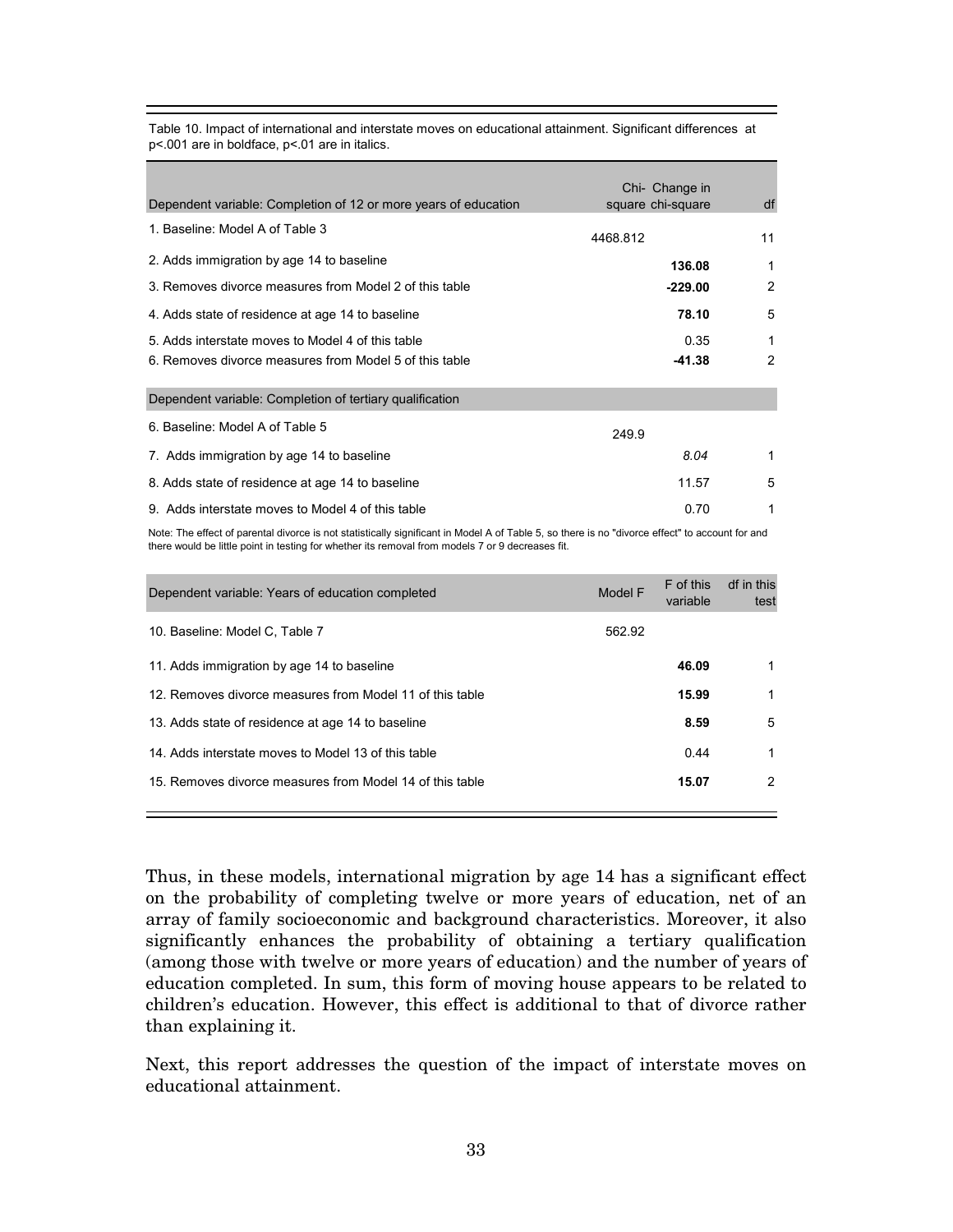First, note that adding state of residence at age 14 to the preferred model significantly improves the fit of preferred Model A of Table 3 predicting the probability of completing twelve years of education using logistic regression (Table 10, Row 4). It also improves the fit of preferred Model C of Table 7 predicting the number of years of education completed using OLS regression (Table 10, Row 14). The evidence about its impact on the fit of Model A of Table 5 predicting the probability of obtaining a tertiary qualification (among people who have completed twelve or more years of education) is more ambiguous, being significant at the 0.05 level, but not the 0.01 level.

Second, at least in these models, it seems that interstate moves do not have a significant impact on educational attainment, all else equal. Adding the measure of interstate moves to the preferred models of (1) the probability of completing twelve or more years of education, (2) the probability of obtaining a tertiary qualification (among those who have completed twelve years or more of education) and (3) the number of years of education completed yields nonsignificant changes to fit in all three cases (Table 10, Rows 5, 9, and 15).

Third, the state of residence at age 14 effects do not account for the effects of parental divorce on their offspring's educational attainment. When the parental divorce indicators are removed from the augmented models including state of residence at age 14 and interstate moves as well as the variables in the original preferred model of completing twelve or more years of education and the original preferred model of the number of years of education completed, the fit is significantly worse (Table 10, Rows 6 and 16).

Thus, in these models, state of residence influences educational outcomes, but interstate moves do not. The models do not detect any significant negative impact of interstate moves, and such moves do not account for the negative impact of divorce.

Next, this report presents results from the 2000/2001 IsssA survey which includes an explicit question on the number of times that the respondent had moved house to another suburb or further by the age of 14.

The results show that including the number of times a respondent moved house to another suburb or further by the age of 18 in the preferred Model A of Table 3 predicting completion of twelve or more years of education does not make a statistically significant impact on the fit of the model (Table 11, Row 2). However, with just 1581 cases available, this should be taken as a tentative rather than a definitive finding. This is especially true for the logistic regression analysis which is not as powerful a method as OLS.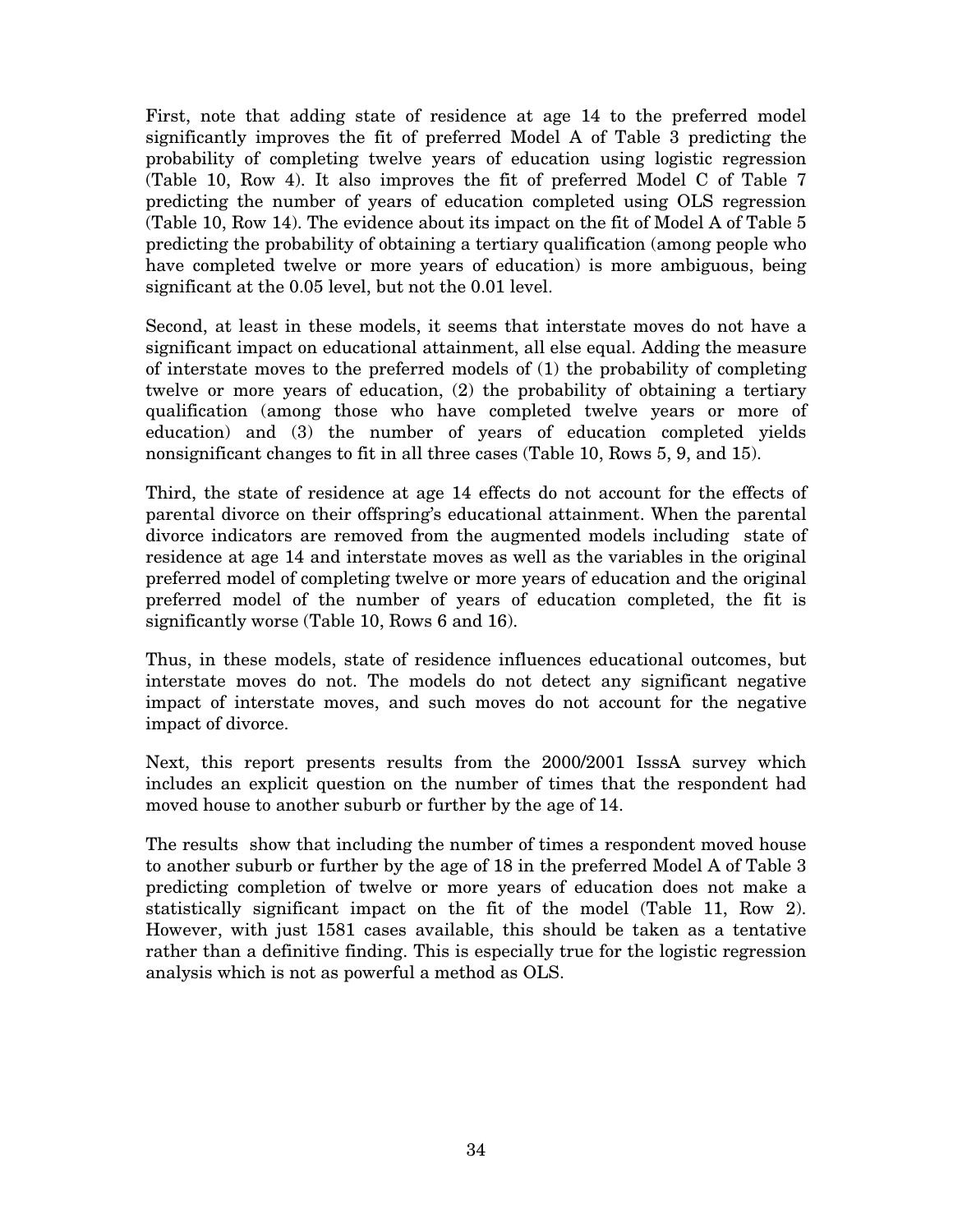Table 11. Impact of the number of moves by age 14 on educational attainment. Significant differences at p<.01 are in italics.

| Dependent variable: Completion of 12 or more years of education               | Chi- Change in<br>square chi-square | df |
|-------------------------------------------------------------------------------|-------------------------------------|----|
| 1. Baseline: Model A of Table 3                                               | 436.743                             | 11 |
| 2. Adds number of moves to another suburb or further by age 14 to<br>baseline | 1.47                                | 1  |
| 3. Removes divorce measures from Model 2 of this table                        | 3.22                                | 2  |
| Dependent variable: Completion of tertiary qualification                      |                                     |    |
| 4. Baseline: Model A of Table 5                                               | 47.4                                |    |
| 5. Adds number of moves to another suburb or further by age 14 to<br>baseline | 0.05                                | 1  |

Note: The effect of parental divorce is not statistically significant in Model A of Table 5, so there is no "divorce effect" to account for and there would be little point in testing for whether its removal from models 7 or 9 decreases fit.

| Dependent variable: Years of education completed                              | Model F | F of this<br>variable | df in this<br>test |
|-------------------------------------------------------------------------------|---------|-----------------------|--------------------|
| 6. Baseline: Model C, Table 7                                                 | 42.29   |                       |                    |
| 7. Adds number of moves to another suburb or further by age 14 to<br>baseline |         | 3.48                  |                    |
| 8. Removes divorce measures from Model 7 of this table                        |         | 9.48                  | 2                  |

Nor does the number of moves by age 14 have a statistically significant impact on the qualification of a tertiary qualification. As shown in Table 11, Row 5, adding the number of moves by age 14 into the preferred Model A of Table 5 does not lead to a statistically significant improvement in fit.

Finally, including the number of moves by age 14 into the preferred Model C of Table 7 does not significantly improve the fit (Table 11, Row 7), although it is a closer call. The coefficient is negative and close enough to statistical significance that the "no effect" conclusion should be treated as tentative rather than definitive. This result should be reassessed in larger samples as future editions of the IsssA or replicate questions in other surveys become available.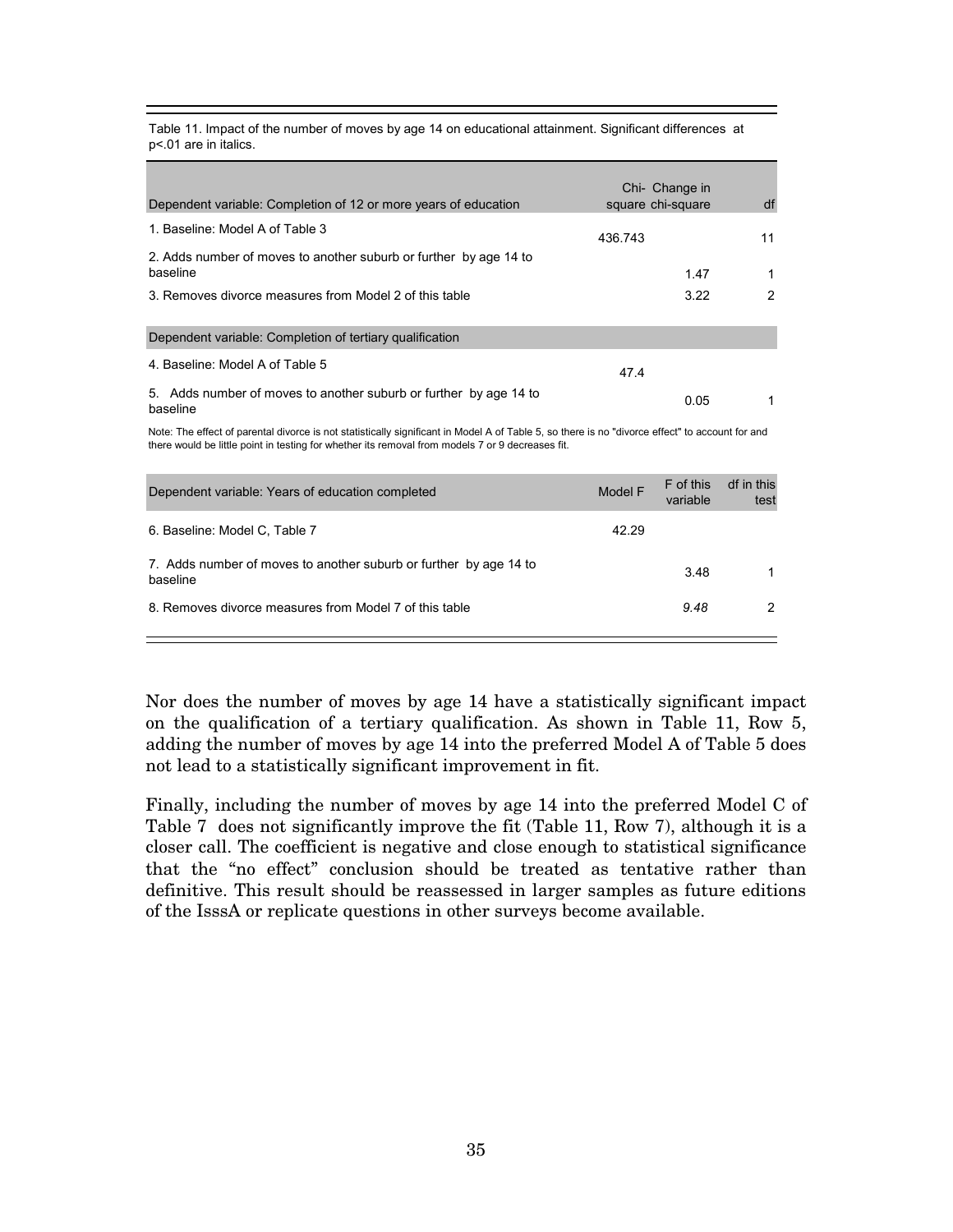## **Discussion**

Thus, the finding of an increasing impact of divorce on children's education is found in both the logistic regression analysis of the probability of completing twelve or more years of education and in the OLS estimates of years of education completed.13 It is not sensitive to model specification across the range of alternative models estimated in this report. The OLS models reported here do not detect the end of the widening of the gap that was found in the logistic regression models of the probability of acquiring 12 or more years of education Preliminary estimates of models that also included quadratics and quadratic interactions were very unstable, probably because more cases in the most recent cohorts are needed for stable estimates. A possible future project pooling these data with the HILDA data would provide a large number of cases for the more recent cohorts and thus would provide more definitive estimates. Models of the effect of divorce on the probability of gaining a tertiary qualification find all nonsignificant effects in a variety of model specifications. This suggests that the events or situations that bring about deleterious effects of divorce on education are concentrated before the usual ages of tertiary study, with the ages before 18 being a good place to explore these issues.

This report also examined the adverse selection hypothesis which claims that divorce itself really has no effect on children's education, but rather that it is preexisting adverse characteristics of the family of origin that lead the parents to divorce and lead to less education than would be expected on the basis of family socioeconomic position. This issue was addressed by developing an index of adverse characteristics based on the coefficients from a logistic regression equation modelling parental divorce, and entering this index into the models of education. This index has a substantial negative statistical link to education, even net of a wide array of family background characteristics such as socioeconomic status, but inclusion of it in the models does not render the effect of divorce non-significant. At least with the measurements and models used here, it seems that adverse family characteristics do lead to less education than would be expected on the basis of family socioeconomic characteristics, but that effect is largely additional to, rather than accounting for, the effect of divorce.

Another hypothesis that has been put forward is that moving house accounts for the apparently deleterious effect of divorce on children's education. To obtain the historical depth needed for this project's focus on changes over time, the project mostly uses existing data reaching back to retrospective data collected in 1984 that have limited information on moving house. These data indicate that the size of the place of residence of the family when the respondent was age 14

<sup>&</sup>lt;sup>13</sup> This discussion of an increasing difference refers to the absolute difference between those from divorced and non-divorced families in the percentage completing secondary school and in the years of school completed. Other perspectives on change, such as the size of the gap relative to the expected level could yield other interpretations.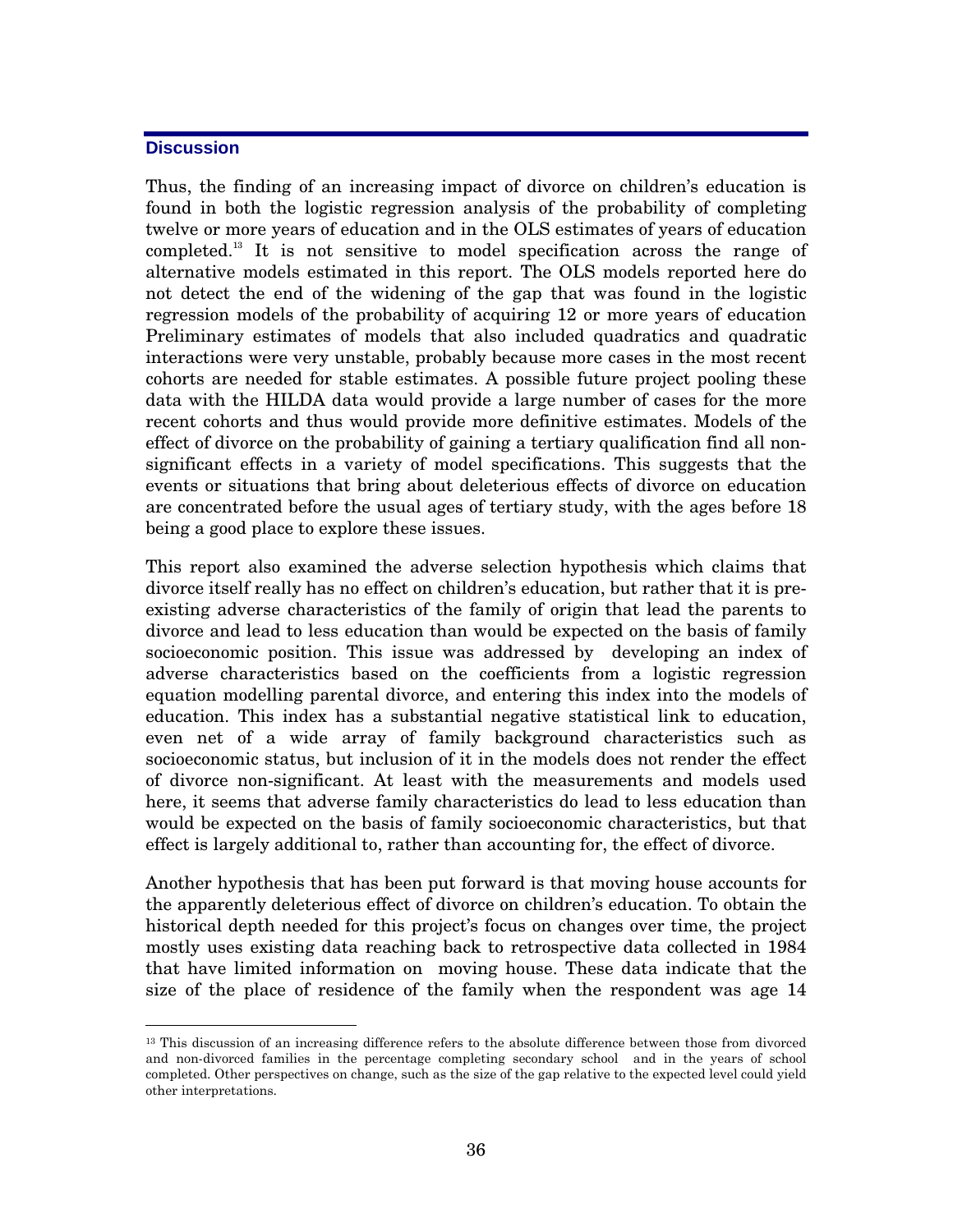(sometimes called urbanicity) has a positive association with educational attainment, even net of the family's socioeconomic position. However, moving from a residence at one size of place at birth to a residence in a different size of place at age 14 (for example from a village of about 1000 to a metropolis of over 500000) has no further impact on education. Similarly, international and interstate migrants do not appear to experience reduced educational attainments compared to their non-moving peers.

In the case of both size of place of residence and state of residence at age 14, on this evidence there are opportunity differences according to one's residence in adolescence. However, there does not appear to be any negative effect of shifting residence on educational attainment.

Finally, we turn to the most recent data which include explicit measure of the number of times respondents moved house during childhood (so this measure includes the local moves which would have been missed by the earlier surveys). When included in this report's models of educational attainment, these measures, too, suggest that moving house does not reduce educational attainments, all else equal, in Australia. Note that this result needs to be treated as tentative, because it is based on fewer cases.

All in all, the evidence available here suggests that moving house does not have deleterious consequences for education, all else equal, and that moving house does not account for the negative statistical association between education and parental divorce. The result that, at least in these models and with the data to hand, moving house does not have a significant negative impact on children's educational attainment suggests that welfare policies aimed to encourage workless parents to move to places where there are more jobs are unlikely to have unintended harmful consequences for children's education. Our results reflect the average effect across all persons, but there could be large interactions. For example, the impact of moving house could vary with the reasons for moving and the families attitudes towards moving.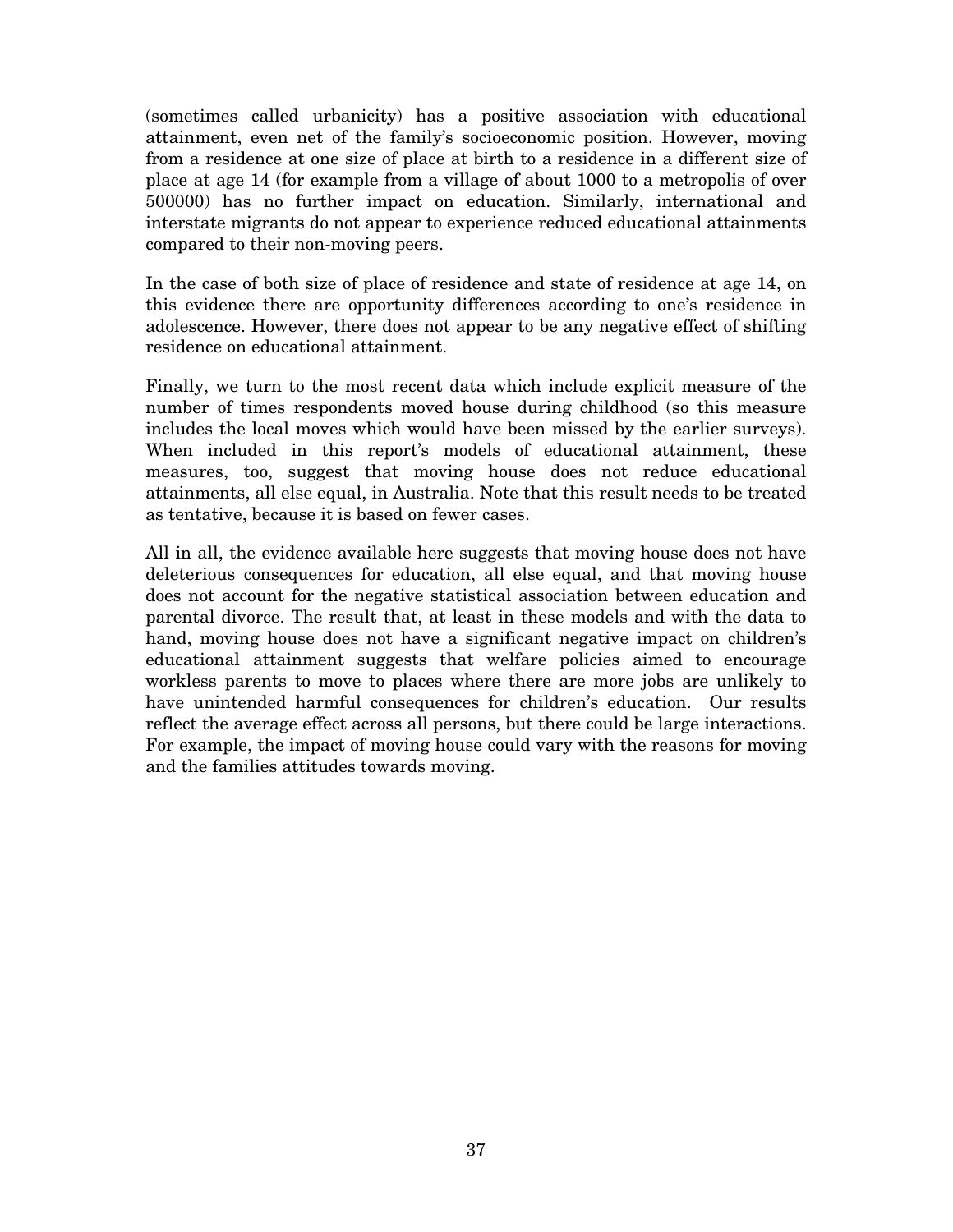# **REFERENCES**

- Axinn, William, Greg J. Duncan, and Arland Thornton. 1997. "The Effect of Parents' Income, Wealth, and Attitudes on Children's Completed Schooling and Self-Esteem." Pp 518-540 in Greg J. Duncan and Jeanne Brooks-Gunn (eds.) *Consequences of Growing Up Poor*. New York: Russell Sage.
- Bean, Clive S. 1991. "Comparison of National Social Science Survey with the 1986 Census". *NSSS Report* Suppl.(2)6: 12–19. Available at www.international-survey.org
- Bidwell, Charles E. 1989. "The Meaning of Educational Attainment." *Research in Sociology of Education and Socialization* 8: 117-138
- Blau, Peter M. and Otis Dudley Duncan. 1967. *The American Occupational Structure*. New York: Free Press.
- Broom, Leonard, F.L. Jones, Patrick McDonnell, and Trevor Williams. 1980. *The Inheritance of Inequality*. Routledge & Kegan Paul.
- Brownlee, K. A. 1975. "A Note on the Effects of Non-Response in Surveys." *JASA* 52 (227): 29-32.
- Dillman, Don A. 1993. "The Design and Administration of Mail Surveys." *Annual Review of Sociology* 17: 225-49.
- Donald, Marjorie N. 1960. "Implications of Non-response for the Interpretation of Mail Questionnaire Data." *Public Opinion Quarterly* 24(1): 99-114.
- Dronkers, Jaap. 1992. "Parents, Love, and Money: The Relations between Parental Class, Cognitive Skill, Educational Attainment, Occupation, Marriage, and Family Income." *International Perspectives on Education and Society* 2: 277-293.
- Evans, M.D.R. and Jonathan Kelley. 2002a. *Australian Economy and Society 2001. Volume 1: Education, Work, and Welfare*. Sydney: Federation Press.
- Evans, M.D.R. and Jonathan Kelley. 2002b. "Family background and occupational success in Australia. " *Australian Social Monitor* 5(3):73-78*.*
- Evans, M.D.R., Jonathan Kelley, and Richard Wanner. 2001. "Educational Attainment of the Children of Divorce: Australia, 1940-1990." *Journal of Sociology* 37(3): 297-319.
- Ganzeboom, Harry B.G., Ruud Luijkx, and Donald J. Treiman 1989. "Intergenerational Class Mobility in Comparative Perspective." *Research in Social Stratification and Mobility* 8:3–84.
- Goldscheider, Frances K. and Linda J. Waite. 1991. *New Families, No Families?* Berkeley: University of California Press.
- Goyder, John. 1985. "Face-to-Face Interviews and Mailed Questionnaires: The Net Difference in Response Rates." *Public Opinion Quarterly* 49 (Summer): 234-52.
- Haller, Archibald O. and Alejandro Portes. 1973. "Status Attainment Process." *Sociology of Education* 46:51-91.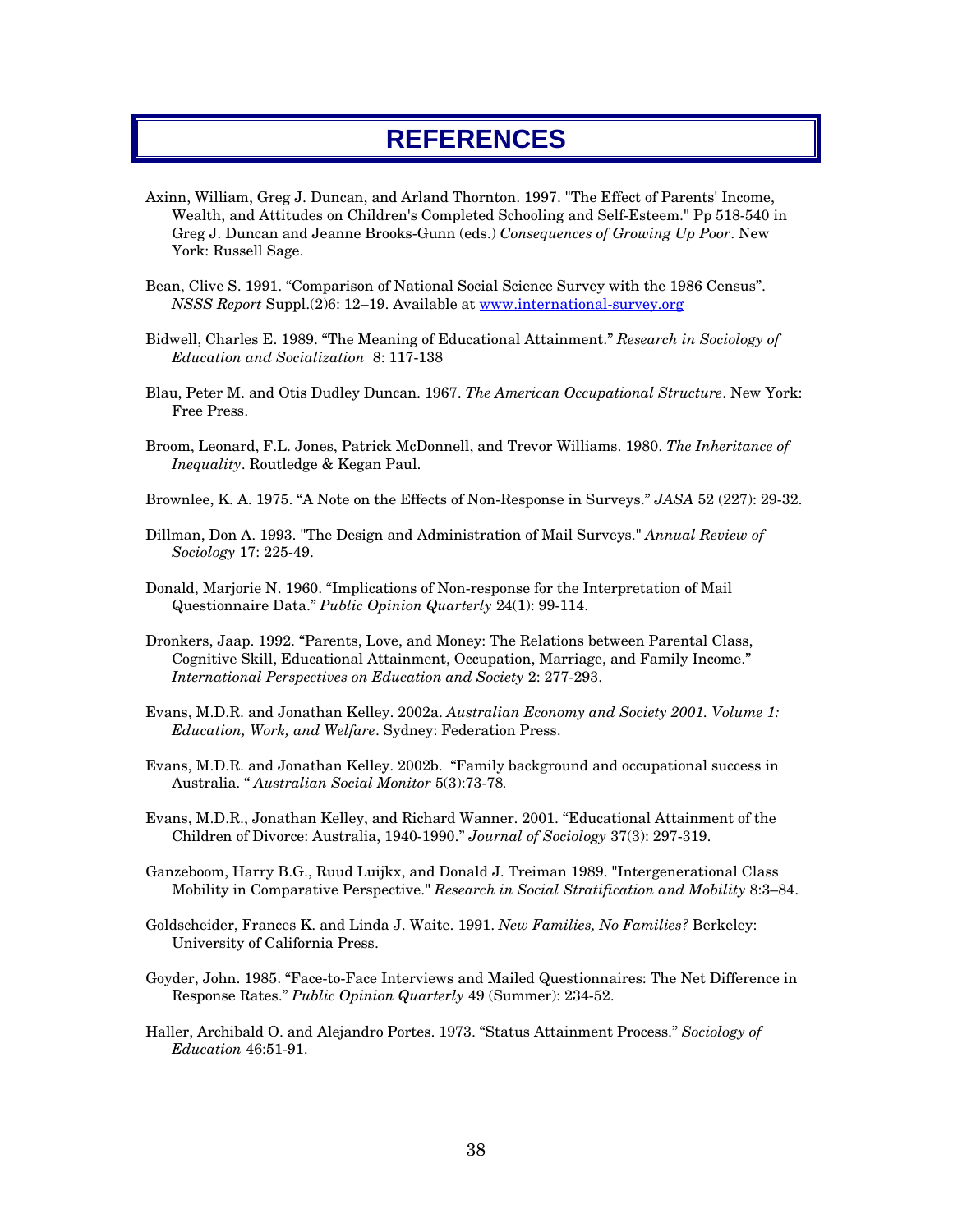Heckman, James J. 1979. "Sample Selection Bias as a Specification Error." *Econometrica* 45:153- 61.

- International Labour Office. 1968. *International Standard Classification of Occupations,*  Revised Edition. Geneva: ILO
- .Kelley, Jonathan. 1978. "Wealth and Family Background in the Occupational Career: Theory and Cross-cultural Data." *British Journal of Sociology* 29: 94-109.
- Kelley, Jonathan. 1990. "The Failure of a Paradigm: Log-linear Models of Social Mobility." Pp. 319-346 in *John Goldthorpe: Consensus and Controversy*, edited by John Clarke, Sohan Modgil and Celia Modgil. London: Falmer Press.
- Kelley, Jonathan , M.D.R. Evans, and Bruce Headey. 2001. "Marital Strife and Divorce in Australia" *Australian Social Monitor* 4(3): 60-62.
- Kelley, Jonathan and Nan Dirk De Graaf. 1997. "National Context, Parental Socialization, and Religious Belief: Results From 15 Nations." *American Sociological Review* 62:639-659.
- Kerckhoff, Alan C. 2001. "Education and Social Stratification Processes in Comparative Perspective." *Sociology of Education* 2001, special issue: 3-18.
- Klatzky, Sheila. R. and Robert W. Hodge (1972) "A canonical correlation analysis of occupational mobility." *JASA* 66: 16-22.
- Lampard, Richard. 1995. " A Contribution to the Debate on the Class Assignment of Families." *Sociology* 29(4): 715-728
- Little, Roderick J. A. 1992. "Regression with Missing X's: A Review." *JASA* 87: 1227-37.
- Marjoribanks, Kevin. 1989. "Ethnicity, Sibling, and Family Correlates of Young Adults' Status Attainment: A Follow-Up Study." *Social Biology* 36(1-2): 23-31.
- Marks, Gary N. 1992. "Ascription versus Achievement in Australia: Changes over Time 1965– 1990." *Australian and New Zealand Journal of Sociology* (subsequently re-named the *Journal of Sociology*) 28:330–50.
- Miller, Delbert. 1991. *Handbook of Research Design and Social Measurement*. Newbury Park, CA: Sage.
- Morgan, S. Philip and Ronald R. Rindfuss. 1985. "Marital disruption: Structural and temporal dimensions." American Journal of Sociology. 90:1055•1077.
- Partington, G. 1995. "Families and Education." Pp 9-28 in *Family, Education and Society: The Australian Perspective*. Edited by A. R. Barcan and P. O'Flaherty. Canberra, ACT: Academy Press.

Shea, John. 2000. "Does Parent's Money Matter?" *Journal of Public Economics* 77(2): 155-84.

- Sikora, Joanna. 1997. "International Survey of Economic Attitudes in Australia, Finland and Poland: Comparison with the Census". *WwA: Worldwide Attitudes* 1997.12.31:1–8. Available at www.international-survey.org.
- Sudman, Seymour. 1983. "Applied Sampling. Pp 145-194 in *Handbook of Survey Research*. New York: Academic Press.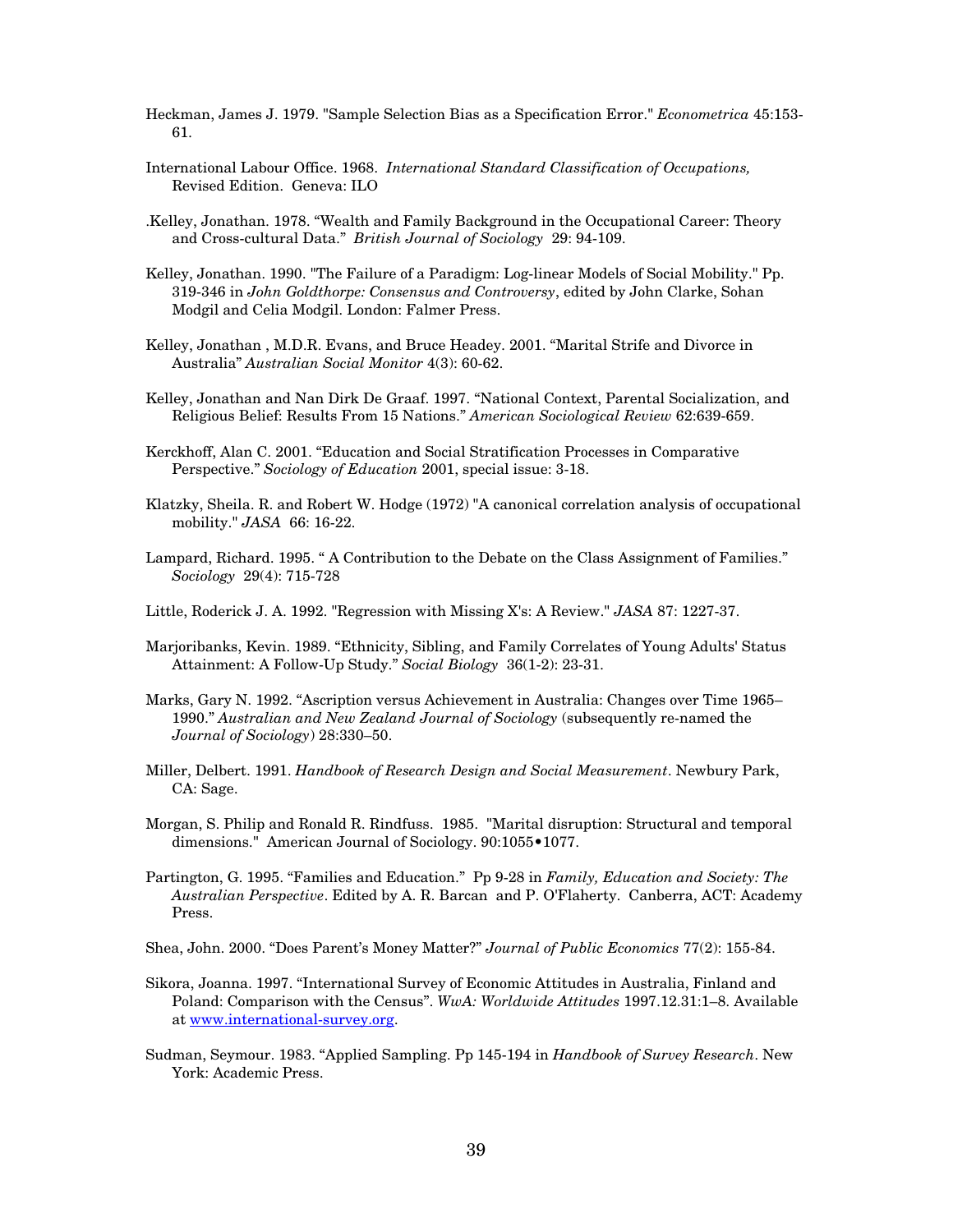- Teachman, Jay D., Kathleen M. Paasch, Randal D.Day, and Karen P. Carver. 1997. "Poverty during Adolescence and Subsequent Educational Attainment." Pp 382-418 in *Consequences Of Growing Up Poor*. Edited by Duncan, Greg J., and Brooks-Gunn, Jeanne. New York: Russell Sage Foundation.
- Treiman, Donald J. and Harry B. G. Ganzeboom. 1990. "Cross-National Comparative Status-Attainment Research." *Research in Social Stratification and Mobility* 9: 105-127.
- van Dijk, J.J.M., Pat Mayhew, and M. Killias. 1990. *Experiences of Crime Across the World: Key Findings from the 1989 International Crime Survey*. Boston: Kluwer Law & Taxation.
- Van Eijck, Koen, and Paul M. De Graaf,. 2001. "The Impact of Personality Traits on Educational Attainment." *Mens en Maatschappij* 76(4): 285-302.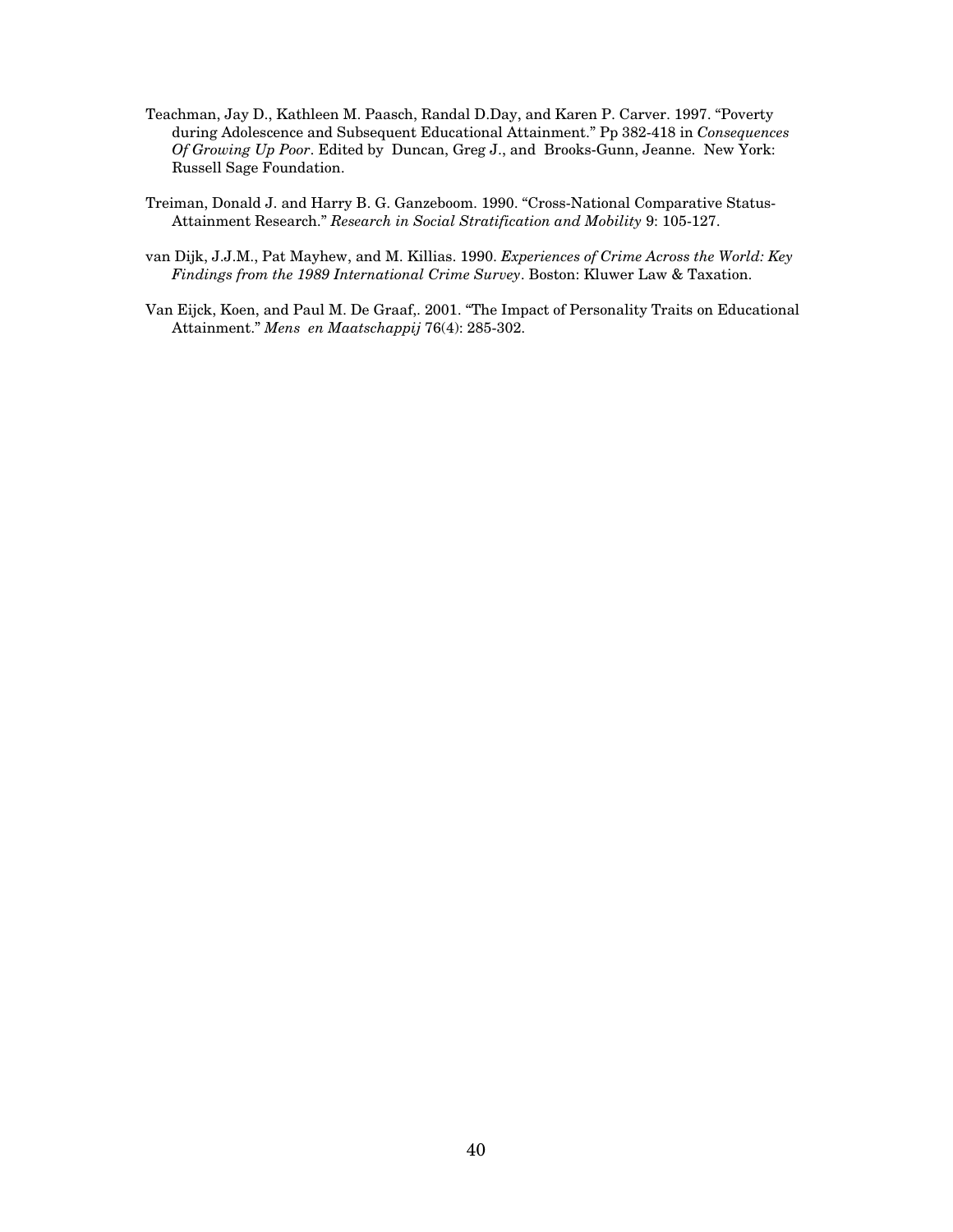# **APPENDIX A: DATA**

## **Data Sources**

The analyses in this project are largely based on data from the International Social Science Surveys Australia (IsssA). The IsssA regularly collects extensive and detailed survey data on large, representative national samples of Australians, beginning in 1984 and repeated most years since then.<sup>14</sup> There are now over 26,000 cases and many hundreds of variables. Some of the analyses also include aggregate data at the postcode-level from the ABS which we shall discuss below.

## **The IsssA**

The IsssA surveys' particular strengths are that they offer:

- o Individual level data on a very large number of variables simultaneously, facilitating multivariate analysis and enabling one explicitly to control for many sources of selectivity.
- o Extensive measurement of public policy preferences, attitudes, and values, based on carefully pretested multiple-item scales for more reliable measurement.
- o Extensive information on family background and on current labour force involvement.
- o Cross-national comparisons on many variables, allowing one to discover what is unique to Australia; what is common to culturally similar nations such as Britain and the USA; and what holds for industrial nations generally.
- o Historical depth, with many items appearing regularly since 1984.
- o Panel components with some measures available for the same respondents at several points in time.

<sup>&</sup>lt;sup>14</sup> The first survey, then called the National Social Science Survey, was supported primarily by the Australian Research Grants Committee and research funds kindly provided by Don Aitkin, now vicechancellor of the University of Canberra. Most, but not all, subsequent surveys through 1997 were mainly supported by the Research School of Social Sciences at the Australian National University. The IsssA's home is in the International Survey Centre which is now core-sponsored by the Melbourne Institute of Applied Economic and Social Research, the University of Melbourne, being designed as an omnibus the survey episodically includes modules sponsored by other organisations. Merging all the surveys into a pooled, userfriendly file with consistent variable definitions was sponsored by an ARC-Research Infrastructure and Equipment grant to the Melbourne Institute.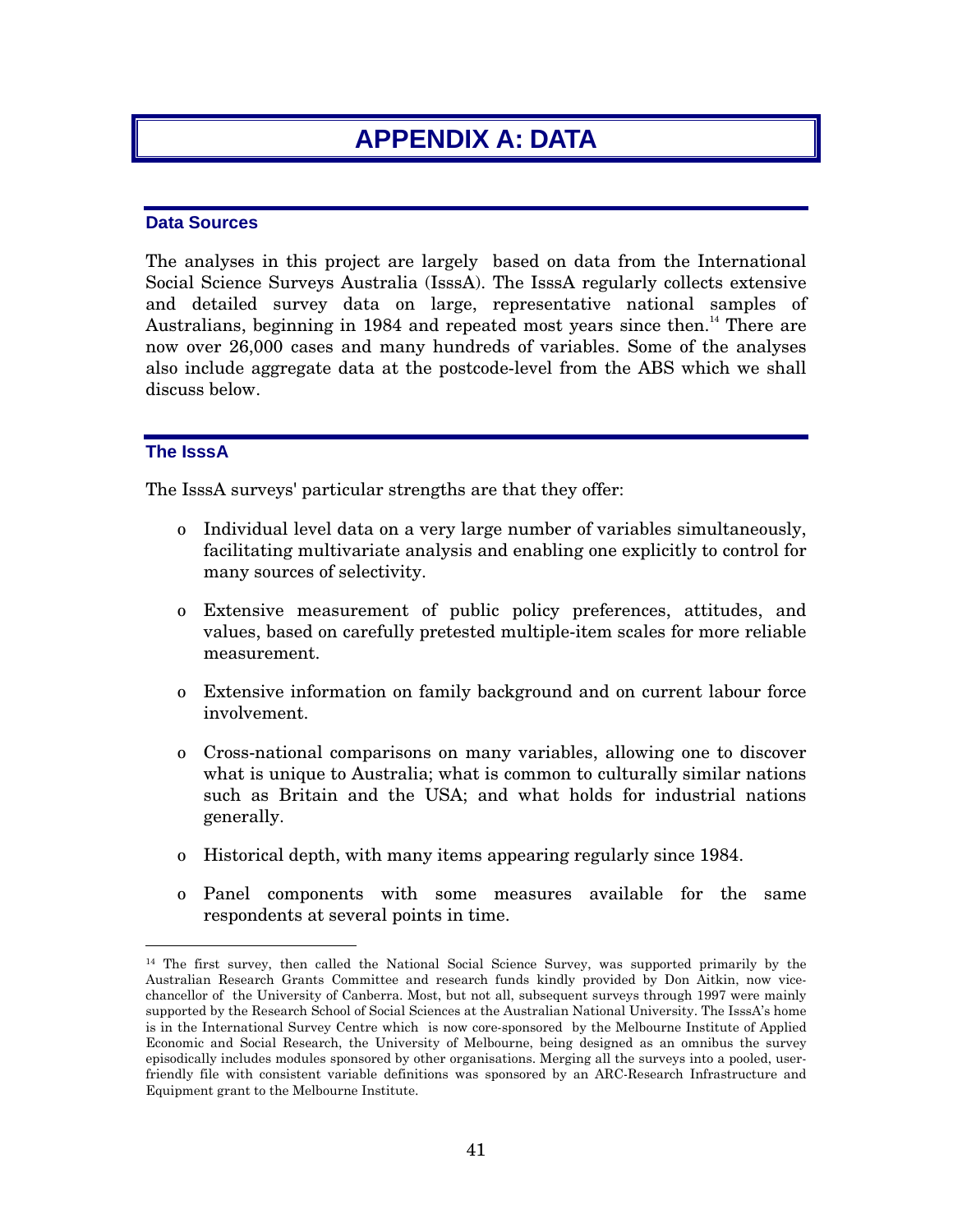#### *Population sampled*

The population sampled by the IsssA consists of citizens of Australia who reside at the address which they have provided to the Electoral Office, who can read English sufficiently well to answer a self-completion questionnaire, and who are not too cognitively impaired to answer a self-completion questionnaire. For simplicity, we refer to this population as "Australians". The selection on citizenship should have little effect, since prior research shows that non-citizen immigrants differ from citizen immigrants principally in their duration of residence, with few or no differences in issues that would be more relevant to this report, namely marital status and stratification characteristics (Evans 1988).

#### *A note on sample size*

The IsssA, unlike most social surveys, is based on a simple random sample. This is the optimal type of sample for most purposes, and the type of sample implicitly assumed by most statistical packages, so ordinary standard errors based on it are correct and do not require the inflating factors that cluster samples do. Simple random samples such as the IsssA are more efficient than the cluster samples used in almost all face-to-face surveys.<sup>15</sup>

A reasonable rule of thumb for high quality cluster designs is that they are worth approximately two-thirds as much as simple random samples (NORC 1987: 435). Thus an IsssA sample of about 2,200 would provide as reliable information as a good cluster sample of around 3,300 cases.

### *Data collection procedures: IsssA*

The IsssA surveys are from simple random samples of Australian citizens<sup>16</sup> drawn by the Electoral Commission from the compulsory electoral roll, a public document.<sup>17</sup> They are conducted by mail<sup>18</sup> using a minor modification of Dillman's (1993) Total Response Method. First, a personally-addressed preliminary letter announces the survey; offers a free telephone contact number for queries; and provides information on how to decline to participate<sup>19</sup>. Then the

<sup>&</sup>lt;sup>15</sup> Travel costs make simple random samples unaffordable for most face-to-face surveys.

<sup>&</sup>lt;sup>16</sup> For the exact definition, see the section on "Population sampled", above.

<sup>&</sup>lt;sup>17</sup> Most of the early surveys are repeated cross-sections (ie new samples drawn each time) but a few are panels (re-contacting previous respondents). Our current design is a permanent panel, augmented with some fresh respondents in each wave.

<sup>&</sup>lt;sup>18</sup> The first survey was mainly face-to-face interviews, with only the most rural quarter of the sample contacted by mail. Comparison of the face-to-face interviews with mail samples suggests that there are no systematic differences (Bean 1991), and similar results have been reported for the US (Goyder 1985). Mail surveys may be better than face-to-face or telephone surveys for sensitive issues, such as income, since there is no interviewer to create embarrassment (e.g. Babbie 1995: 272). Moreover, non-governmental surveys are more likely to detect participation in the gray economy and income derived from it. Probably the chief drawback to postal questionnaires is that because they are self-administered they are not suitable for questions requiring complex skip patterns (e.g. Babbie 1995: 272).

<sup>19</sup> For our surveys of 1984-85 through 1996-97, we did not use a preliminary letter, but rather a cover letter. The transition to a preliminary letter was at the suggestion of Malcolm Mearns, principal of Datacol Research on the grounds that it would be likely to boost response rates and that it would make refusals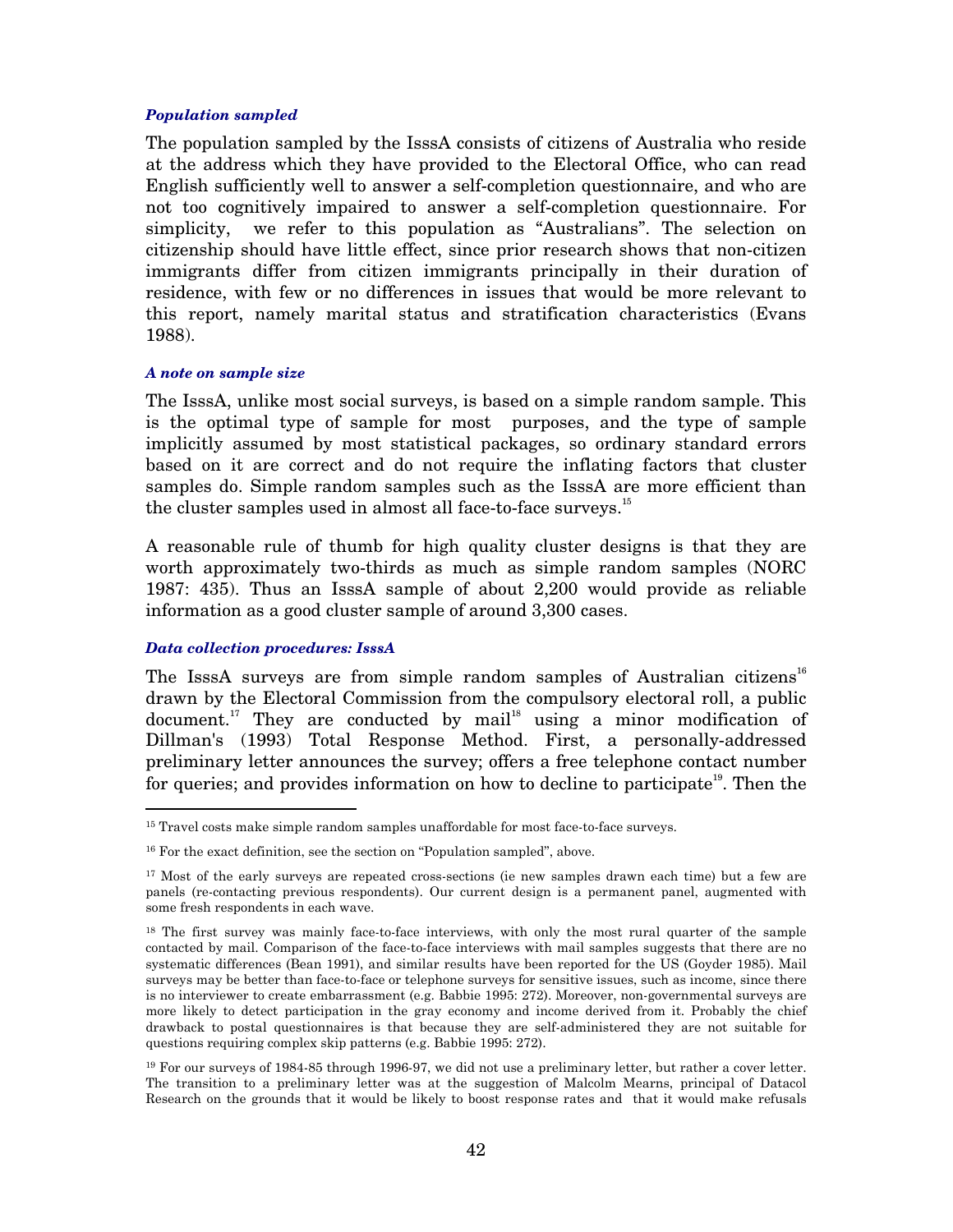survey booklet itself arrives in the post about two weeks later (together with its pre-paid return envelope and a further cover letter). These average around 64 pages, ranging from 32 to 84 pages, are attractively laid out, and are printed in black and white. The covers feature a map of Australia and are usually glossy white, with the map in a colour that varies from year to year<sup>20</sup>. For nonrespondents, this is typically followed by four follow-up mailings, two with fresh copies of the questionnaire, over a 6 to 12 month period.<sup>21</sup>

The data entry process is too elaborate to cover in detail here, because it changes over time<sup>22</sup>, but it is worthwhile giving a sketch of current practices. Because the IsssA relies almost entirely on closed-ended questions (because of their superior analytic properties), data processing is relatively straightforward. Upon receipt, the answers from the survey booklets are entered into a specialised computer program that flags out-of-range codes (usually keypunching errors), and has column location checks at the end of every page to guard against the keypuncher missing a question and thus punching answers to subsequent questions in the wrong fields, a problem sometimes known as "off-column" errors. Double answers (respondent circles two adjacent answer categories) are randomly assigned to one or the other answer (with special arrangements for a few unusual items). Experienced coders work with an automated occupation-coding program to transform open ended occupation questions into ABS 4-digit occupational codes. Experienced coders also convert open ended questions on industry and educational qualifications into standard ABS codes. Throughout the data entry process, coders and data-entry personnel flag all confusing or unclear cases which are subsequently dealt with in problem-resolution sessions with experts. All personnel are carefully trained and supervised<sup>23</sup> to maintain high standards of data-quality. With these procedures, we estimate that the data entry errors are substantially less than one per thousand questions (based on a sample of questionnaires that were entered twice, with different personnel performing the two entries).

cheaper (because the preliminary letter costs only ordinary letter postage, and people who refuse at that stage are excised from the mailing list before the higher cost mailing of the questionnaire). Research is now in progress systematically to evaluate the impact of the preliminary letter.

<sup>&</sup>lt;sup>20</sup> Our assessment indicates that colour makes no difference to response rates, but varying the colour helps to keep track of multi-year surveys and was an important mnemonic device for questionnaire designers trying to locate questions from earlier survey booklets. The electronic age has made the last issue less relevant, so if one were starting a survey today, one might well prefer to choose one permanent "signature" colour-scheme.

<sup>&</sup>lt;sup>21</sup> In some years we have experimented with telephone follow-ups and various other alternatives for the last contact, which proved neither demonstrably better nor demonstrably worse than standard practice. .

 $22$  The data from the first survey were coded and entered by Reark Research, the data from the 1986-87 and 1987-88 surveys were coded by research assistants at the Australian National University and entered by data processing personnel at the Australian National University's (former) Data Processing Unit, and the data from subsequent surveys are coded and entered by personnel at Datacol Research. Datacol Research also provides the foundational SPSS locating, identifying, and labelling variables.

<sup>23</sup> Including random checks.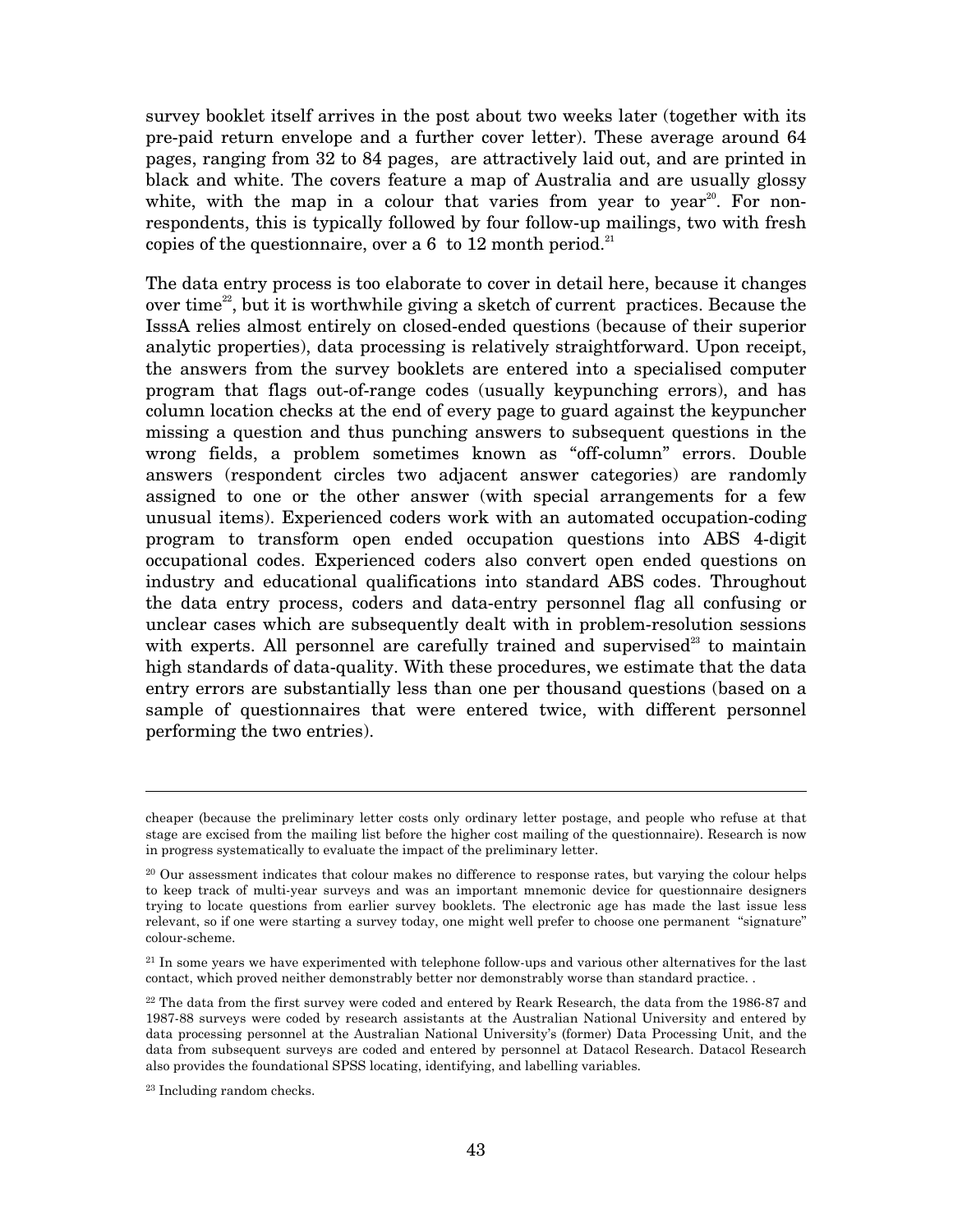### **Non-response bias in surveys**

#### *Representativeness*

The representativeness of the IsssA surveys in terms of education is covered in detail in the text. This section assesses the representativeness with respect to other variables. Note that sample representativeness matters, because only on the basis of a representative sample can one can make generalisations to the population as a whole. The representativeness of IsssA achieved samples in general has been clearly established in prior research (Bean 1991; Sikora 1997), and analyses using IsssA data appear regularly in the world's leading sociology journals.<sup>24</sup>

Here, we take two approaches to the issue of representativeness (also sometimes known as survey response bias): (1) comparisons of IsssA survey results with the Australian Census, and (2) comparisons of prompt respondents with tardy respondents (who would have been non-respondents if not for our extensive follow-up procedures).

 Results for IsssA surveys conducted around the time of the 1991 Australian census show that the survey samples (1989-1993; 8234 cases) are representative of the population (Table A1).<sup>25</sup> Similar comparisons with the 2001 Census will be conducted in due course.

The IsssAs around 1990 do find 7 per cent more people employed than does the nearby Census (65 per cent versus 58 per cent). There are two possible sources of this difference, one being that the Census is "true" and the IsssA unrepresentative, the other being that people engaged in grey and black employment are more ready to report it to a non-governmental survey. With the information to hand, there is no solid evidence for preferring one of the interpretations to the other.

As noted in the text, on "age left school" the IsssA data and ABS data closely agree (see table below), but the IsssA seems slightly to underrepresent those who have not completed year twelve, and to overrepresent those who have achieved some qualification (details in the text, above).

<sup>24</sup> For example: Evans, Kelley, and Kolosi (1992); Kelley and De Graaf (1997); Kelley and Evans (1993, 1995).

<sup>25</sup> More extensive comparisons show this as well (Bean 1991; Sikora 1997).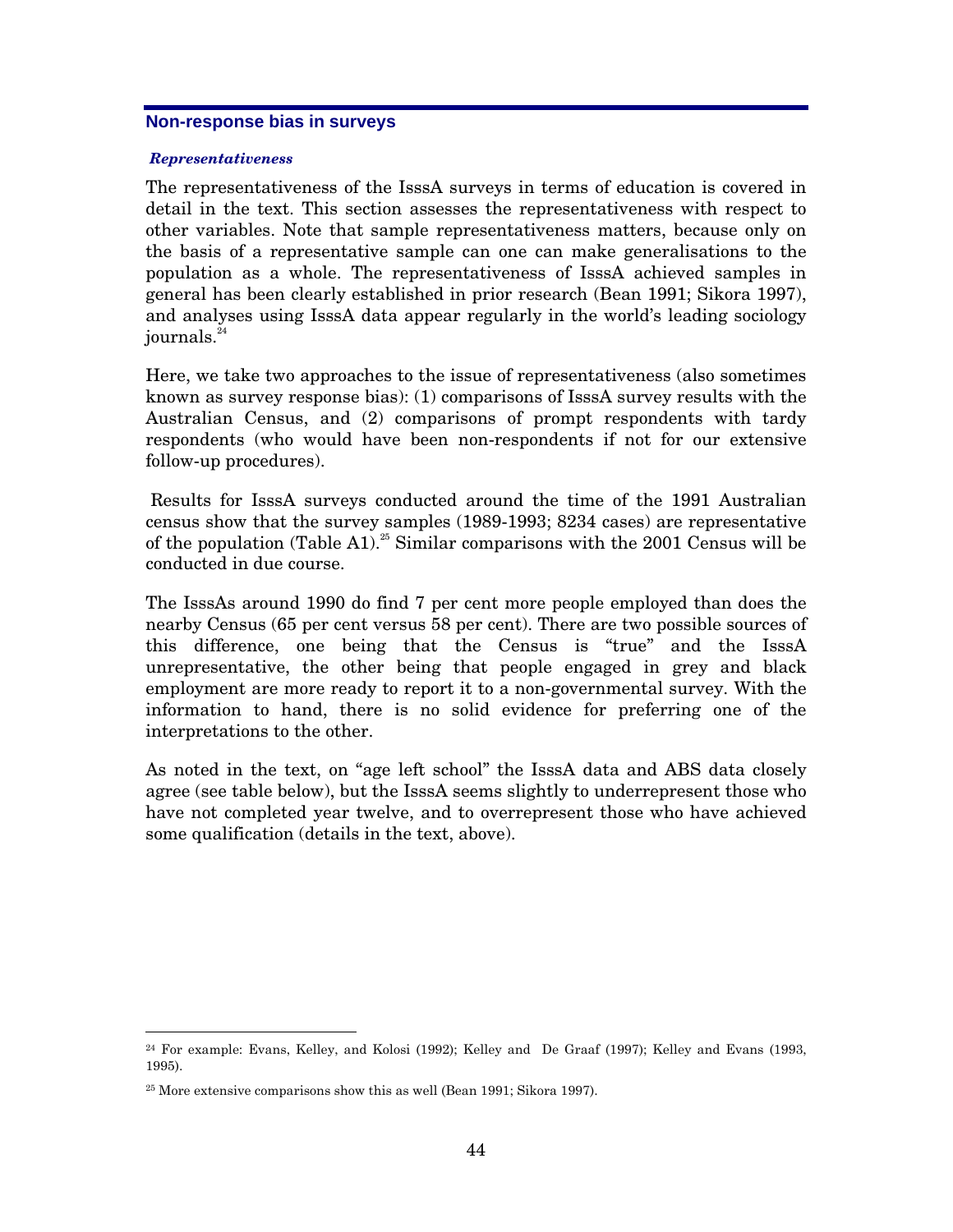Table A1: Comparison of IsssA surveys with the census.

|                                |                 | Census 1991 IsssA 1989-93 |
|--------------------------------|-----------------|---------------------------|
| <i>Gender</i>                  |                 |                           |
| Male                           | 49%             | 51 <sub>8</sub>           |
| Female                         | 51%             | 49.8                      |
| Age Groups                     |                 |                           |
| $18 - 24$                      | 15.8            | 118                       |
| $25 - 34$                      | 22 <sup>8</sup> | 21%                       |
| $35 - 44$                      | 218             | 238                       |
| $45 - 54$                      | 15 <sub>8</sub> | 17 <sub>8</sub>           |
| $45 - 64$                      | 12 <sup>8</sup> | $14\frac{6}{5}$           |
| 65+                            | 16 <sup>8</sup> | 148                       |
| Education: Age Left School     |                 |                           |
| Under 15/none                  | 18 <sup>°</sup> | 18%                       |
| 15                             | 24.8            | 238                       |
| 16                             | 228             | 23%                       |
| 17                             | 19%             | 21%                       |
| 18                             | 118             | 118                       |
| 19 and over                    | 7 응             | 3 <sup>o</sup>            |
| Employment Status              |                 |                           |
| Emploved                       | 58.8            | 65%                       |
| Unemployed                     | 7%              | 2.8                       |
| Not in labour force            | 36 <sup>8</sup> | 33 <sup>8</sup>           |
| Occupation of employed persons |                 |                           |
| <i>Managers &amp; admin</i>    | 148             | 138                       |
| Professionals                  | 148             | 19%                       |
| Para-professionals             | 8 <sup>8</sup>  | 11 <sup>8</sup>           |
| Tradespersons                  | 14 <sub>8</sub> | 12 <sub>8</sub>           |
| Clerks                         | 16 <sup>o</sup> | 16 <sub>8</sub>           |
| Sales, service                 | 138             | 128                       |
| Plant & mchn operators 8%      |                 | 7%                        |
| Labourers                      | 138             | 10 <sub>8</sub>           |

Another line of insight into the representativeness question comes from comparisons of prompt respondents, who complete and return their questionnaires shortly after receiving them, with tardy respondents (who would be non-respondents had they not been contacted on multiple occasions). Note that our preliminary letter invites sample members to refuse if they do not wish to participate, and we do not re-contact anybody who refuses. So the nonrespondents are people who have not indicated a desire not to participate. An analysis of characteristics of non-respondents compared to respondents is given below in the section on "Non-response".

## *Survey non-response*

#### *Completion rates*

Among the data quality issues that concern survey researchers are completion rates, because of the possibility that non-respondents may differ systematically from respondents, yielding an unrepresentative achieved sample, and thereby violating the assumptions that justify generalization from a sample to a population (e.g. Donald 1960; Brownlee 1975; Miller 1991: 145-155; Babbie 1995: 262). Completion rates (defined as completions divided by eligibles, where eligibles = refusals plus completions]) range between 60 and 65 per cent on IsssA surveys. Potential respondents are defined as "eligible" if they are currently living at the address given in the electoral roll, able to read English, and not seriously ill. The main uncertainty has to do with the addresses, a proportion of which are out of date, erroneous, or unoccupied and so ineligible. Following van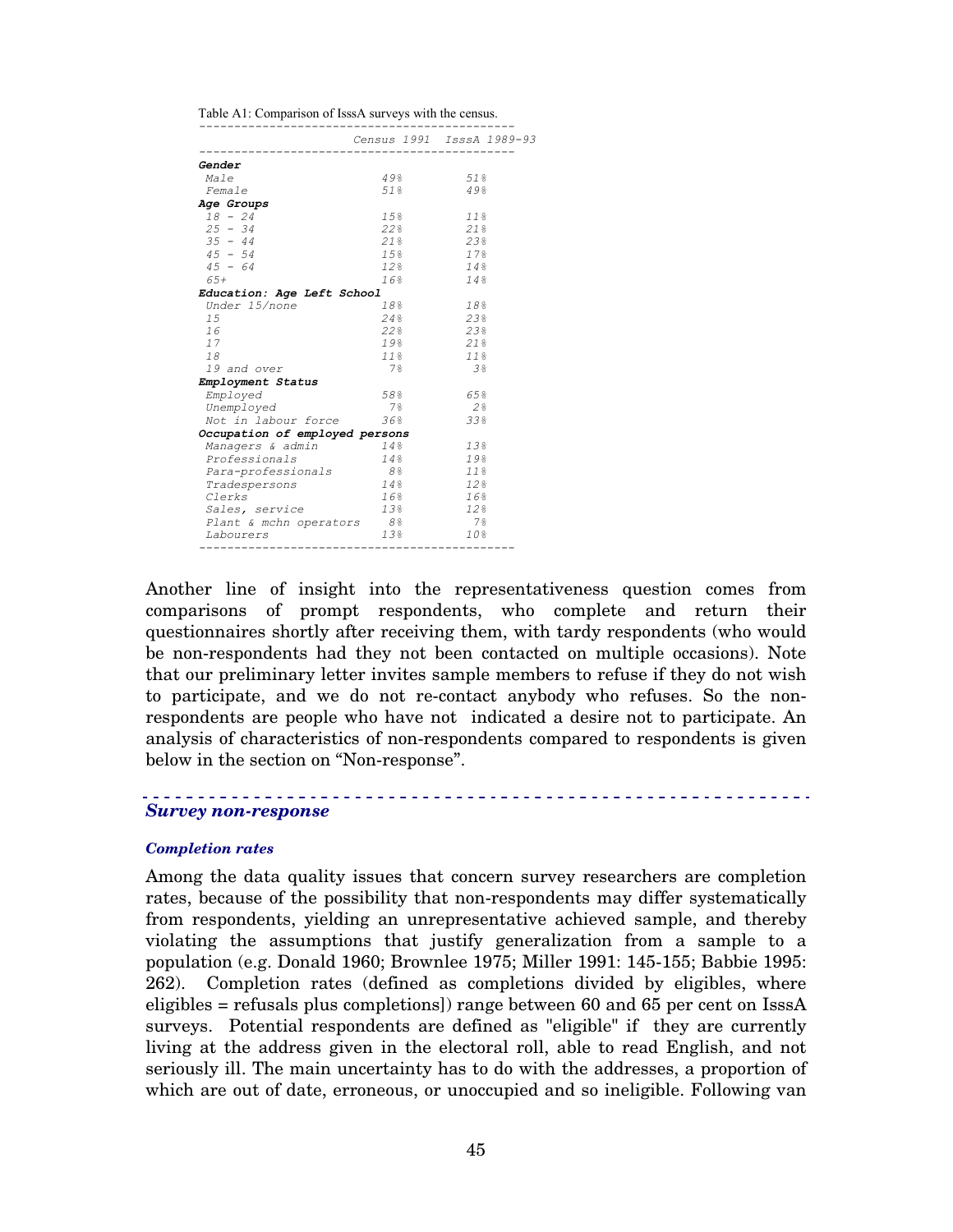Dijk, Mayhew and Killias (1990) we define as ineligible addresses from which we have heard nothing after 5 or 6 contacts. The IsssA completion rate compares favourably with recent experience in Australia, the USA, and many other industrial nations. For example, the well-regarded International Crime Victim Survey averaged 41 per cent in 14 nations using a similar definition (van Dijk, Mayhew and Killias  $1990.<sup>26</sup>$ 

However, diligent pursuit of non-respondents is expensive. In the IsssA, as in other mail surveys (Dillman 1993), the great majority of the completions come within a month or two of entering the field $27$ . But then things begin to get expensive. The IsssA typically sends a second questionnaire (expensive both in printing and in postage), followed by another reminder letter, followed by a third questionnaire, and often a final desperation contact of some sort. All this obtains relatively few responses. Much of the follow-up mail goes to "bad" addresses, mostly because the person we are seeking has moved house. So, much is spent, for little gain. At a rough guess, we spend two or three times more per completed questionnaire at this stage than at the first stage.

But is all this is worthwhile? Since the budget is fixed, an attractive alternative is to draw a bigger sample in the first stage, but then cut the pursuit of nonrespondents short, dropping the third questionnaire (and possibly even the second). That would produce a larger sample within the same budget – of course, bigger samples are unequivocally better. The danger is that the "difficult" respondents who initially refuse our requests to participate and only complete the questionnaire months later are different from the "good" respondents who answer right away. So by giving up on those who initially refuse, we might get an un-representative sample. That would be unequivocally bad.

So a key question is whether "good" (and inexpensive) respondents differ systematically from "difficult" (and expensive) respondents and, by extension, from non-respondents (who are presumably like "difficult" respondents, but even more extreme). Good arguments can easily be made on both sides of this question, $^{28}$  but in the end the question is an empirical one, and is an important tool in the assessment of sample representativeness (Babbie 1995).

Are those who initially fail to complete the questionnaire, eventually answering only after many reminders, in fact different from "good" respondents? The

<sup>26</sup> The ICVS is an appropriate benchmark because it offers the same definition of response rate in all the countries taking part, whereas in many other international surveys each country defines the response rate in a way that is customary for them, so the reports are not comparable.

<sup>&</sup>lt;sup>27</sup> For example, the University of Hawaii estimates that on its impressive panoply of student surveys, 40 percent of responses are returned within two weeks of receipt (Babbie 1995: 280).

<sup>&</sup>lt;sup>28</sup> It might be that poorly educated respondents find our lengthy questionnaire daunting; or that the rich have no time for it; or that housewives find the focus on work uninteresting; or that right-wingers find it intrusive, or left-wingers find it threatening. Alternatively, it could be that none of these matter – that filling out a questionnaire depends on random things (such as happening to have some free time that week) or on things uncorrelated with the variables we are interested in (such as mood, personality, or cooperativeness).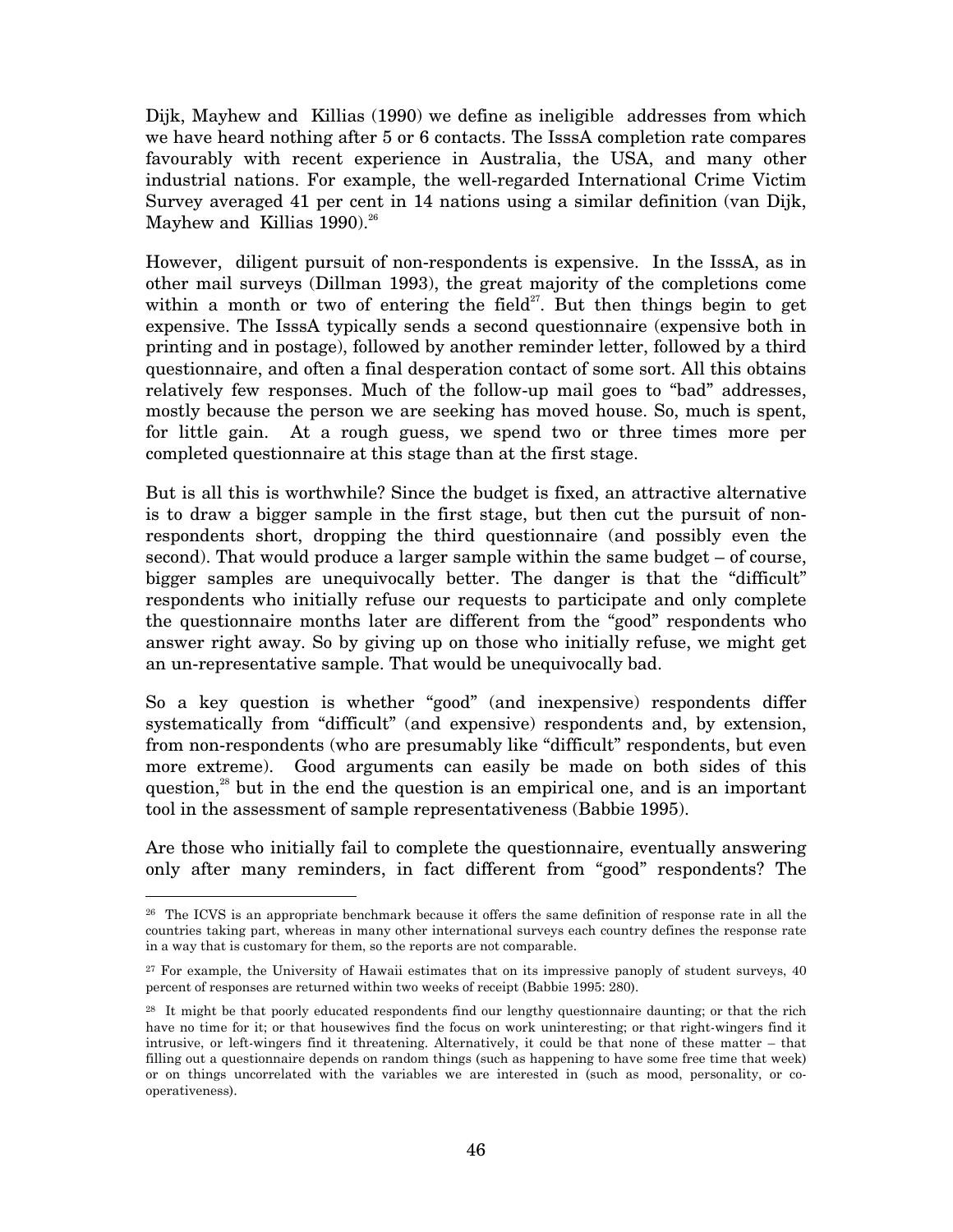logistic regression analysis in Table A2 suggests that, in the main, they are not. At a simple descriptive level, nothing we have measured is strongly correlated with initially not answering the survey (column 1), a finding confirmed by the logistic regression (columns 2 and 3).<sup>29</sup> Demographic differences are minimal; status and political differences even smaller; and attitudinal differences negligible. There is only one statistically significant difference: younger people are very slightly more likely initially not to complete the questionnaire, all else equal.

Table A2. Analysis of non-response. Panel 1: Respondents who initially refused to complete the survey but eventually answered after many reminders (=1, all others=0). Panel 2: Item nonresponse (=number of individual questions not answered). Correlations (r), logistic regression coefficients (b), standardized partial regression coefficients estimated by OLS (beta), and significance tests. Australia IsssA 1994-95. N=1503.

|                                    | 1. Initially refused to answer survey |            |          | 2. Item non-response          |  |  |
|------------------------------------|---------------------------------------|------------|----------|-------------------------------|--|--|
|                                    |                                       | logistic b | Wald $2$ | OLS beta<br>t<br>r            |  |  |
| Male                               | $-0.034$                              | ns         | 0.45     | $-0.10$<br>$-0.07$<br>$-2.24$ |  |  |
| Age                                | $-0.123$                              | $-0.02$    | 12.91    | 0.11<br>1.63<br>ns            |  |  |
| Parents' party                     | $-0.014$                              | ns         | 2.04     | $-0.04$<br>$-1.12$<br>ns      |  |  |
| Born in Australia                  | $-0.026$                              | ns         | 1.51     | $-0.05$<br>$-1.35$<br>ns      |  |  |
| Urban                              | 0.012                                 | ns         | 0.23     | $-0.01$<br>0.47<br>ns         |  |  |
| Education                          | 0.017                                 | ns         | 0.91     | $-2.08$<br>$-0.13$<br>$-0.07$ |  |  |
| Family income                      | 0.001                                 | ns         | 0.72     | $-0.07$<br>$-0.40$<br>ns      |  |  |
| Liberal or National Party          | $-0.013$                              | ns         | 1.34     | 0.02<br>1.33<br>ns            |  |  |
| In labor force                     | 0.031                                 | ns         | 0.01     | $-0.11$<br>$-1.11$<br>ns      |  |  |
| Catholic                           | 0.023                                 | ns         | 0.23     | $-0.20$<br>0.01<br>ns         |  |  |
| Christian belief (scale)           | 0.056                                 | ns         | 1.23     | 0.04<br>0.42<br>ns            |  |  |
| Pro-union (scale)                  | $-0.003$                              | ns         | 2.11     | $-0.01$<br>0.55<br>ns         |  |  |
| Govt regulate business (scale)     | 0.072                                 | ns         | 0.99     | 0.00<br>$-0.43$<br>ns         |  |  |
| Knowledge of science               | $-0.001$                              | ns         | 1.04     | $-0.11$<br>$-1.21$<br>ns      |  |  |
| For genetically engineered food    | 0.001                                 | ns         | 1.32     | $-0.08$<br>$-1.59$<br>ns      |  |  |
| Govt pay more on superannuation    | 0.036                                 | ns         | 2.10     | 0.06<br>1.23<br>ns            |  |  |
| Initially refused to answer survey |                                       | --         |          | 1.20<br>0.03<br>ns            |  |  |

ns – Not significantly different from zero, p<.05, two-tailed.

## *Item non-response*

Item non-response is also a long-standing concern for survey analysts (Hyman 1972; Sudman and Bradburn 1974). Respondents' typically do not answer all the questions in a survey, and the concern is that those skipping an item are

<sup>&</sup>lt;sup>29</sup> There are also statistical ways of getting some empirical leverage even on permanent non-response and adjusting for any resulting biases in the multivariate analysis (see Heckman 1979 and the literature flowing from that). But the cure often seems more dangerous than the disease, so conventional wisdom has generally turned against such corrections – a view with which we concur.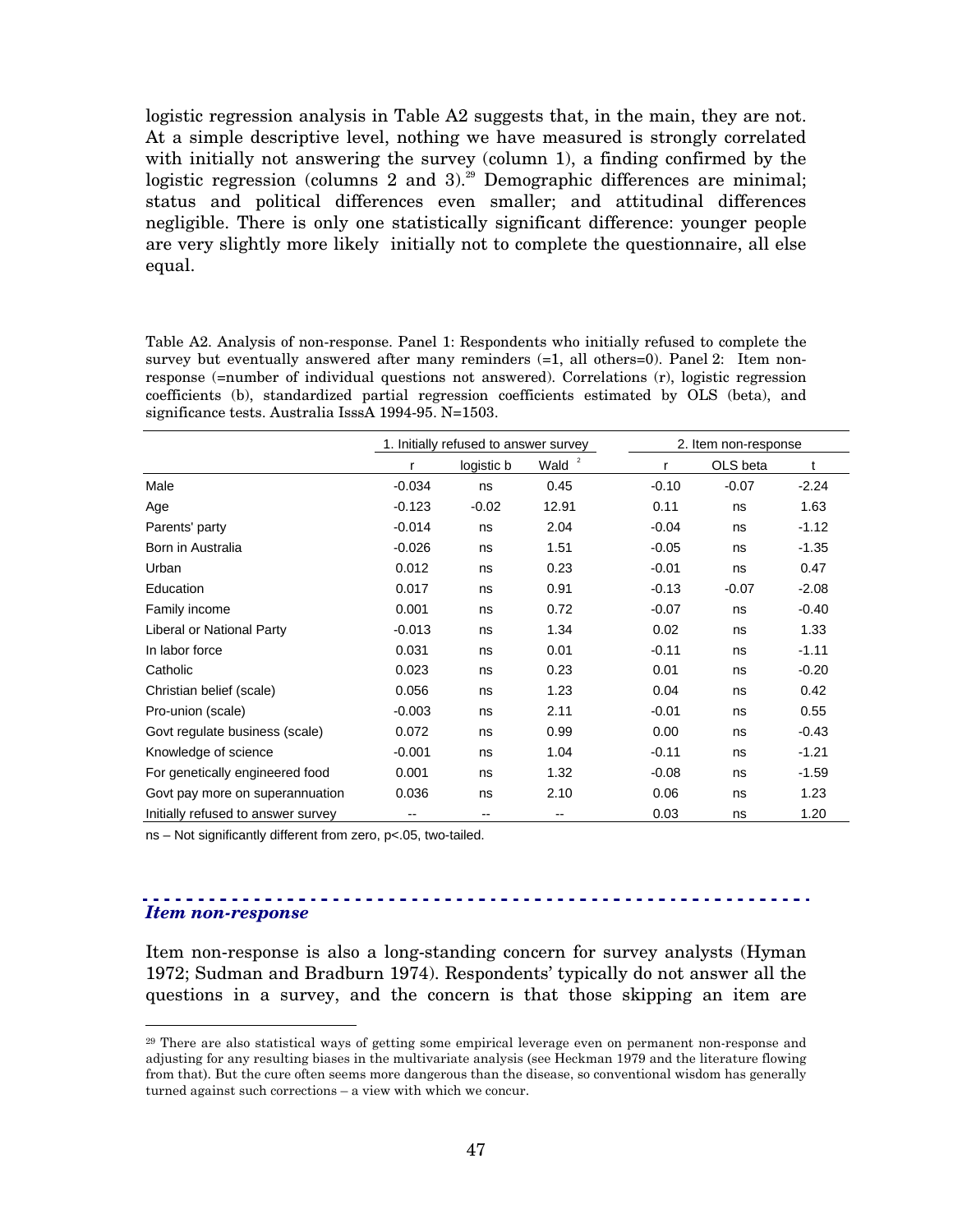systematically different from those who do answer. On a few topics (for example, income) 10 percent or more may not answer, although generally item nonresponse tends to be closer to 5 percent in IsssA surveys. There is a large statistical literature how to handle item non-response, with implications that turn largely on how distinctive the non-responders actually are (e.g. Joreskog and Sorbom 1988, chapter 1: 12-17; Little 1992:1229-31). If they are very different, serious difficulties can arise in the analysis; conversely, if item nonresponse is more or less random with respect to the variables of interest, it is relatively easy to deal with.

So again it is an empirical question: how distinctive are those who do not answer particular questions? To get some insight on this, we selected some widely used items and counted how many each respondent failed to answer. A typical count, for eight demographic and background items in the 1994-95 IsssA is:<sup>30</sup>

| No missing data, answered all | 74%               |
|-------------------------------|-------------------|
| Missed 1 question             | 21%               |
| Missed 2 questions            | 4%                |
| Missed 3 questions            | $1\%$             |
| Missed 4 questions            | 0.4%              |
| Missed 5 questions            | 0.1%              |
| Missed 6 or more questions    | 0%                |
|                               | 100% (1503 cases) |
|                               |                   |

Thus, most people answered all these questions but 21 per cent skipped one, four per cent skipped two and a handful skipped more. We made similar counts for other sorts of questions, with similar results.

Who, then, are not answering? In all, there are no substantial differences between those who skip questions and those who do not, $31$  at least for the variables we have measured (see Table !!!, panel 2):

The tendency not to answer is not strongly correlated with anything we have measured (first column of panel 2). Most of the correlations are near zero.

Multivariate analysis suggests that there are, however, a couple of significant, but small, differences (see the second and third columns of panel 2). Men are a little less likely than women to skip questions, and the well-educated less likely than the poorly educated. Both differences are small, with a standardised effect of only -.07. Interestingly, there is no relation between skipping questions and being a tardy respondent – that is, no statistically significant link between item non-response and survey nearly-non-response. Instead, we suspect that doing a survey involves a two-stage decision process: first one decides whether or not to do the survey, then after that and quite independently, whether or not to answer each particular question.

<sup>30</sup> Sex, age, parents' political party, place of birth, urban residence, education, family income, and party preference.

<sup>31</sup> Results on earlier IsssA data are similar Bean 1991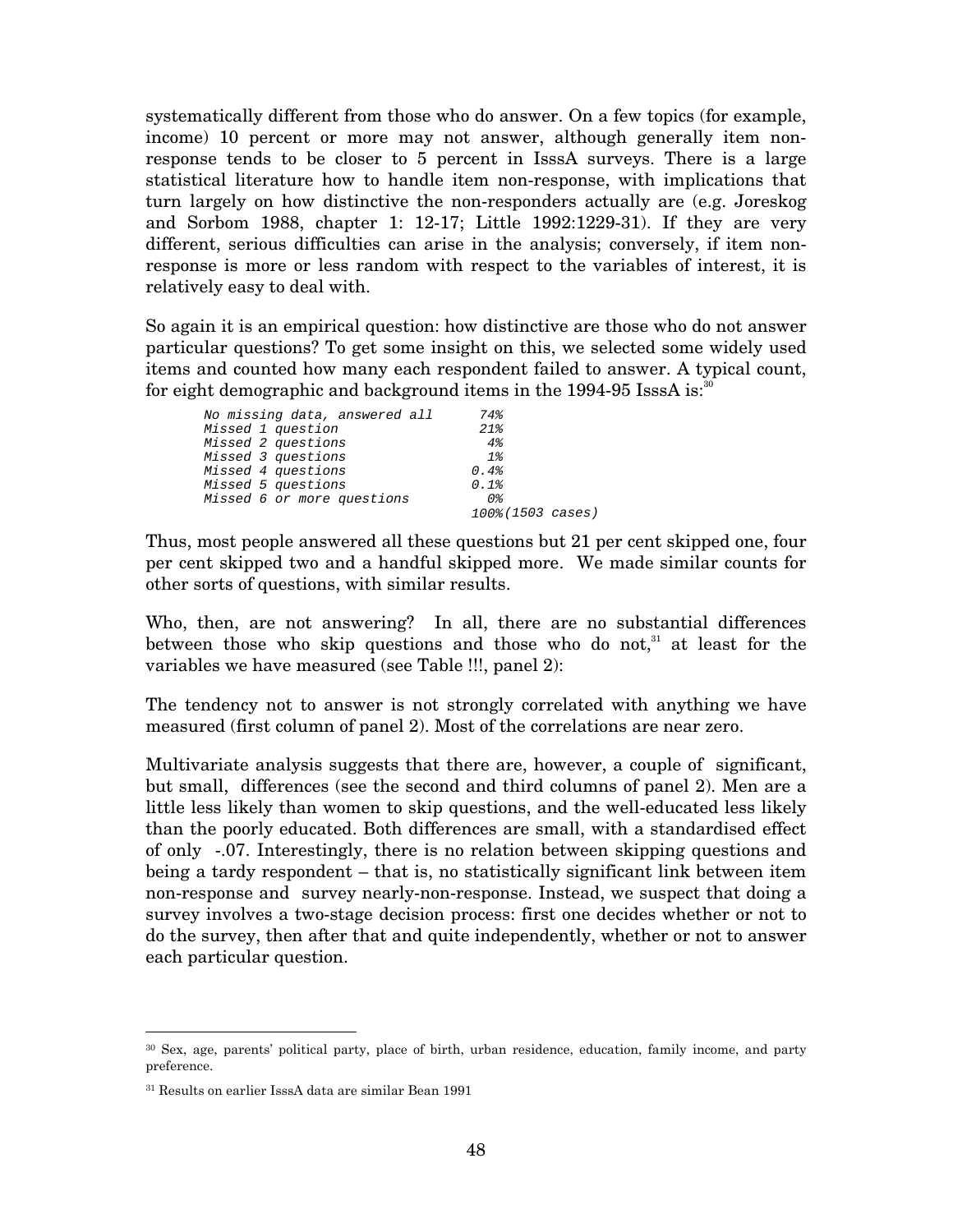There seems to be a general tendency toward skipping questions in a survey, although not a strong one (Table A3). For example, those who tended to skip background items also tended to skip political attitude questions  $(r=.32)$ , questions on science  $(r=.21)$ , attitudes toward retirement income provisions  $(r=.31)$  and religious matters  $(r=.19)$ . All these links are clear, but only moderately strong.

In some analyses, we have estimated the effects of item nonresponse using a variation of Heckman's (1979) method suggested by Kelley and Evans (1993:118- 20) which uses nonresponse on related questions elsewhere in the questionnaire to give an independent indicator of the underlying propensity not to respond. However, our experience thus far is that these adjustments rarely make any practical difference.

In practice, we therefore generally use the pairwise present method for missing data, without any further adjustment. It is statistically preferable to the usual simple alternatives (Joreskog and Sorbom 1988, chapter 1: 12-17; Little 1992:1229-31).

|                         |                                                   | Item non-response on:       |                        |                         |                                   |                     |  |
|-------------------------|---------------------------------------------------|-----------------------------|------------------------|-------------------------|-----------------------------------|---------------------|--|
|                         | Initially<br>refused to<br>complete<br>the survey | <b>Backgroun</b><br>d items | Political<br>attitudes | Attitudes to<br>science | Attitudes<br>toward<br>retirement | Religious<br>issues |  |
| Background items        | 0.06                                              | 1.00                        | 0.32                   | 0.21                    | 0.31                              | 0.19                |  |
| Political attitudes     | 0.01                                              | 0.32                        | 1.00                   | 0.15                    | 0.20                              | 0.16                |  |
| Attitudes to science    | 0.02                                              | 0.21                        | 0.15                   | 1.00                    | 0.40                              | 0.07                |  |
| Attitudes to retirement | 0.03                                              | 0.31                        | 0.20                   | 0.40                    | 1.00                              | 0.10                |  |
| Religious issues        | $-0.03$                                           | 0.19                        | 0.16                   | 0.07                    | 0.10                              | 1.00                |  |

Table A3. Correlations between initial refusal to complete the survey and nonresponse to particular items in the survey. Australia IsssA 1994-95. N=1503.

## **General matters of question design**

In general, scale types and formats matter little to the psychometric quality of questionnaire items, so long as the substance of the question is clear and respondents can tell which end is high and which is low (Sheatsley 1983; Milkovich and Wigdor 1991: 3), although the reliability of ratings drops if there are under 3 answer categories or more than 9 answer categories (Milkovich and Wigdor 1991: 3). As a result, 5 to 7 answer categories are often treated as ideal, although one may need to vary this for specific purposes, such as replication. Some degree of balance of topics is ideal to maintain respondent concentration (Sheatsley 1983). Comparisons of survey data with formal records indicate that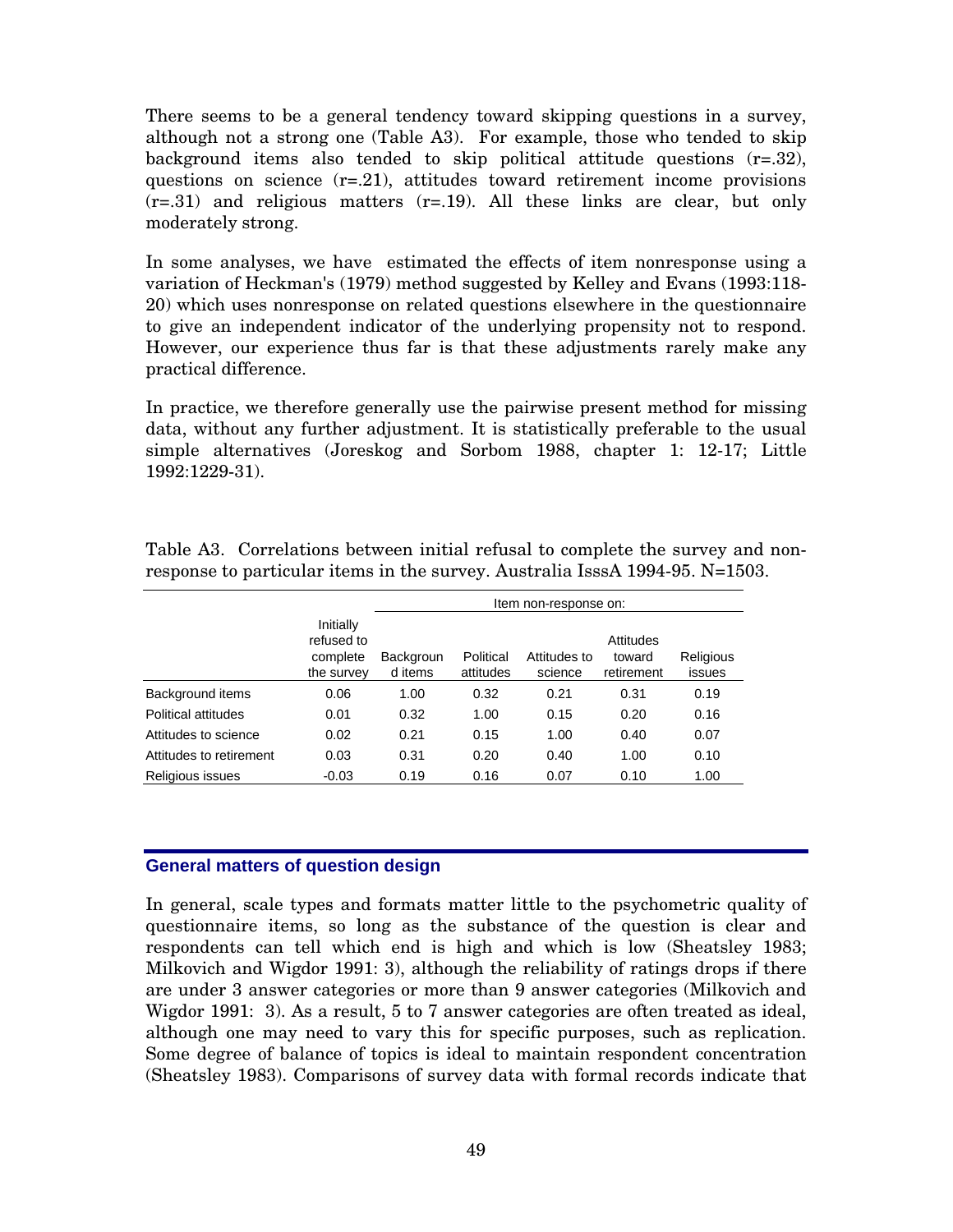factual questions tend to obtain more accurate answers when the questions are clear and not terribly complex (Dykema and Schaeffer 2000), so the IsssA routinely assesses new factual questions qualitatively in terms of respondents' experience of their clarity and complexity.

#### References to Appendix A:

- Australian Bureau of Statistics, 1996 *Census of Population and Housing: Basic Community Profile*. Canberra: Commonwealth of Australia.
- Australian Bureau of Statistics, 1998 "Socio-economic Indexes for Areas." 1996 Census of Population and Housing Information Paper, Catalogue no. 2039.0. Canberra: Australian Bureau of Statistics.
- Bateson, Nicholas. 1984. *Data Construction In Social Surveys*. London: George, Allen & Unwin.
- Babbie, Earl. 1995. *The Practice of Social Research*. (7<sup>th</sup> edition). Melbourne: Wadsworth.
- Bollen, Kenneth A. 1989. *Structural Equations With Latent Variables*. New York: Wiley.
- Broom, Leonard, F.L. Jones, Patrick McDonnell, and Trevor Williams. 1980. *The Inheritance of Inequality*. Routledge & Kegan Paul.

Brownlee, K.A. 1975. "A Note on the Effects of Nonresponse in Surveys." *JASA* 52(227): 29-32.

- Dillman, Don A. 1993. "The Design and Administration of Mail Surveys." *Annual Review of Sociology* 17: 225-49.
- DiPrete, Thomas A. and Jerry D. Forristal. 1994. "Multi-level Models: Methods and Substance." *Annual Review of Sociology* 20:331-357.
- Donald, Marjorie, 1960. "Implications of Non-Response." *Public Opinion Quarterly* 24(1): 99-114.
- Duncan, Otis Dudley, David L. Featherman, and Beverly Duncan 1972 *Socioeconomic Background and Achievement*. New York: Seminar.
- Duncan-Jones, P. 1972 "Social Mobility, Canonical Scoring and Occupational Classification" In: Keith Hope (ed.) *The Analysis of Social Mobility: Methods and Approaches.* New York: Oxford University Press, 191-210.
- Dykema, Jennifer and Nora C. Schaeffer. 2000. "Events, Instruments, and Reporting Errors." *American Sociological Review 65*(4): 619-629.
- Evans, M.D.R. 1988 "Choosing to be a Citizen: The Time Path of Citizenship in Australia." *International Migration Review* 22 (2): 243-264.
- Evans, M.D.R. and Jonathan Kelley. (Forthcoming, August, 2002). *Australian Economy and Society 2001: Volume 1 - Education, Work, and Welfare*. Sydney: Federation Press. (Pps 300 aprox.).
- Franklin, Mark, Tom Mackie, Henry Valen (eds.) 1992. *Electoral Change: Responses to Evolving Social and Attitudinal Structures in Western Countries*. Cambridge: Cambridge University Press.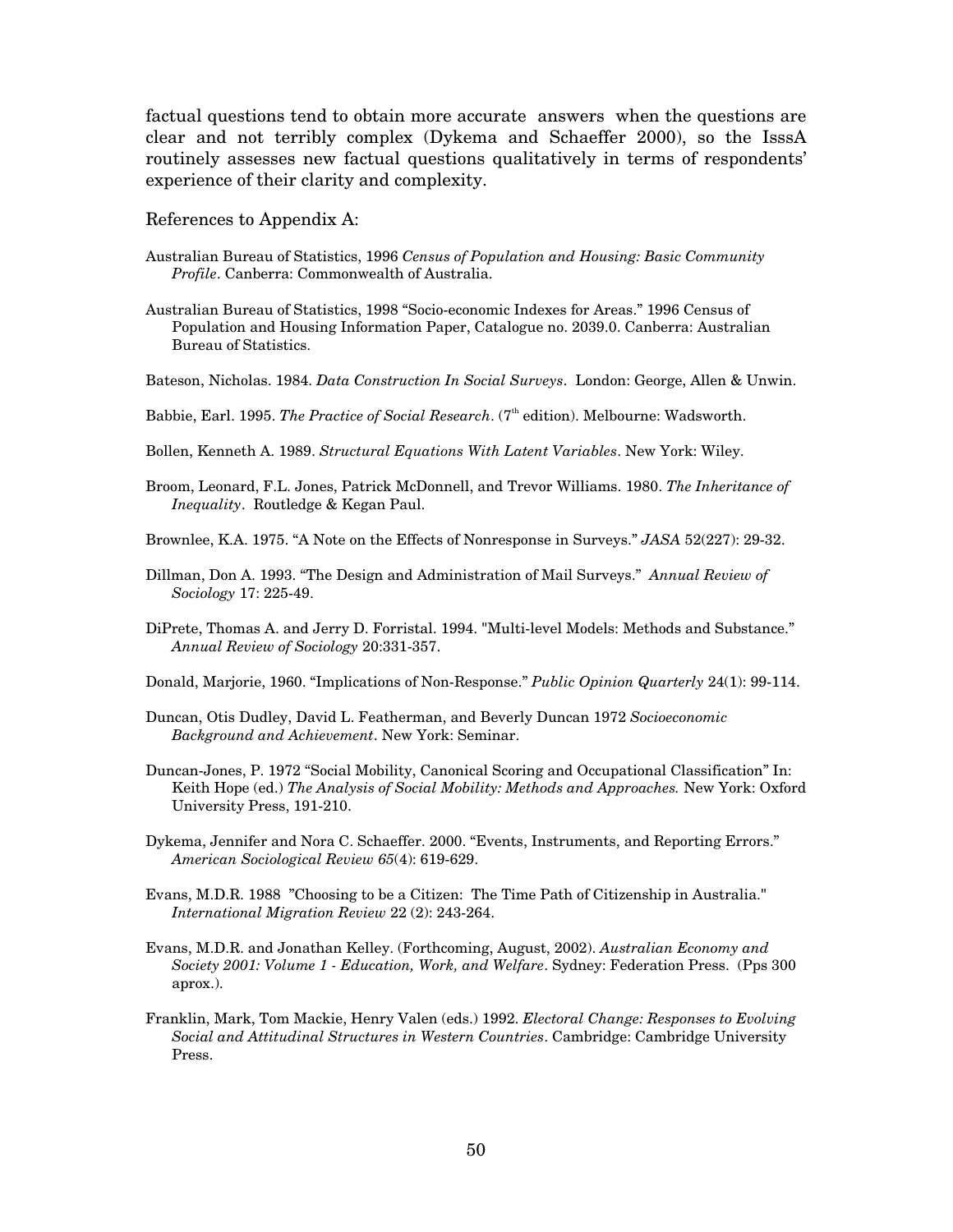- Goldberger, Arthur S. 1991. *A Course in Econometrics*. Cambridge MA: Harvard University Press.
- Goyder, John. 1985. "Face-to-Face Interviews and Mailed Questionnaires." *Public Opinion Quarterly* 49 (Summer): 234-252.
- Haller, Archibald O. and Alejandro Portes. 1973. "The Status Attainment Process." *Sociology of Education* 46:51-91.
- Hyman, Herbert. 1972. *Secondary Analysis of Sample Surveys*. New York: Wiley.
- International Labour Office. 1968. *International Standard Classification of Occupations*,.Revised Edition. Geneva: ILO.
- Kelley, Jonathan and M.D.R. Evans. 1993. "The Legitimation of Inequality: Attitudes Towards Inequality in Nine Nations." *American Journal of Sociology* 99:75-125.
- Kelley, Jonathan and M.D.R. Evans. 1995. "Class and Class Conflict in Six Western nations." *American Sociological Review* 60: 157-178
- Kelley, Jonathan, and M.D.R. Evans. 1999 "Australian and International Survey Data for Multivariate Analysis: The IsssA." *Australian Economic Review* 32(3):298-302.
- Kraus, S. 1995. "Attitudes and the Prediction of Behaviour." *Personality and Social Psychology Bulletin* 21(1): 58-75.
- Kuhn, Thomas. 1962 *The Structure of Scientific Revolutions*. Chicago: University of Chicago Press.
- Laurent, A. 1972. "Effects of question length on reporting behavior in the survey interview." *Journal of the American Statistical Association* 67:298-305.
- Milkovich, George and Alexandra Wigdor. 1991. *Pay For Performance: Evaluating Performance Appraisal and Merit Pay*. Washington, D.C.: National Academy Press.
- Miller, Delbert C. 1991. *Handbook of Research Design and Social Measurement*. Newbury Park, CA: Sage.
- Mirowsky, John and Catherine E. Ross. 1986. "Social Patterns of Distress" *Annual Review of Sociology* 12:23-45.
- Piketty, Thomas. 2000. "Theories Of Persistent Inequality And Intergenerational Mobility" Pps 429-476 in *Handbook of Income Distribution, Volume 1*. Edited by A. B. Atkinson and F. Bourguignon Elsevier
- Sheatsley, Paul F. 1983. "Questionnaire construction and item-writing." Pp 195-230 in Peter H. Rossi, James D. Wright, and Andy B. Anderson *Handbook of Survey Research*. New York: Academic Press.

Sudman, Seymour. and Norman Bradburn. 1974. *Response Effects in Surveys*. Chicago: Aldin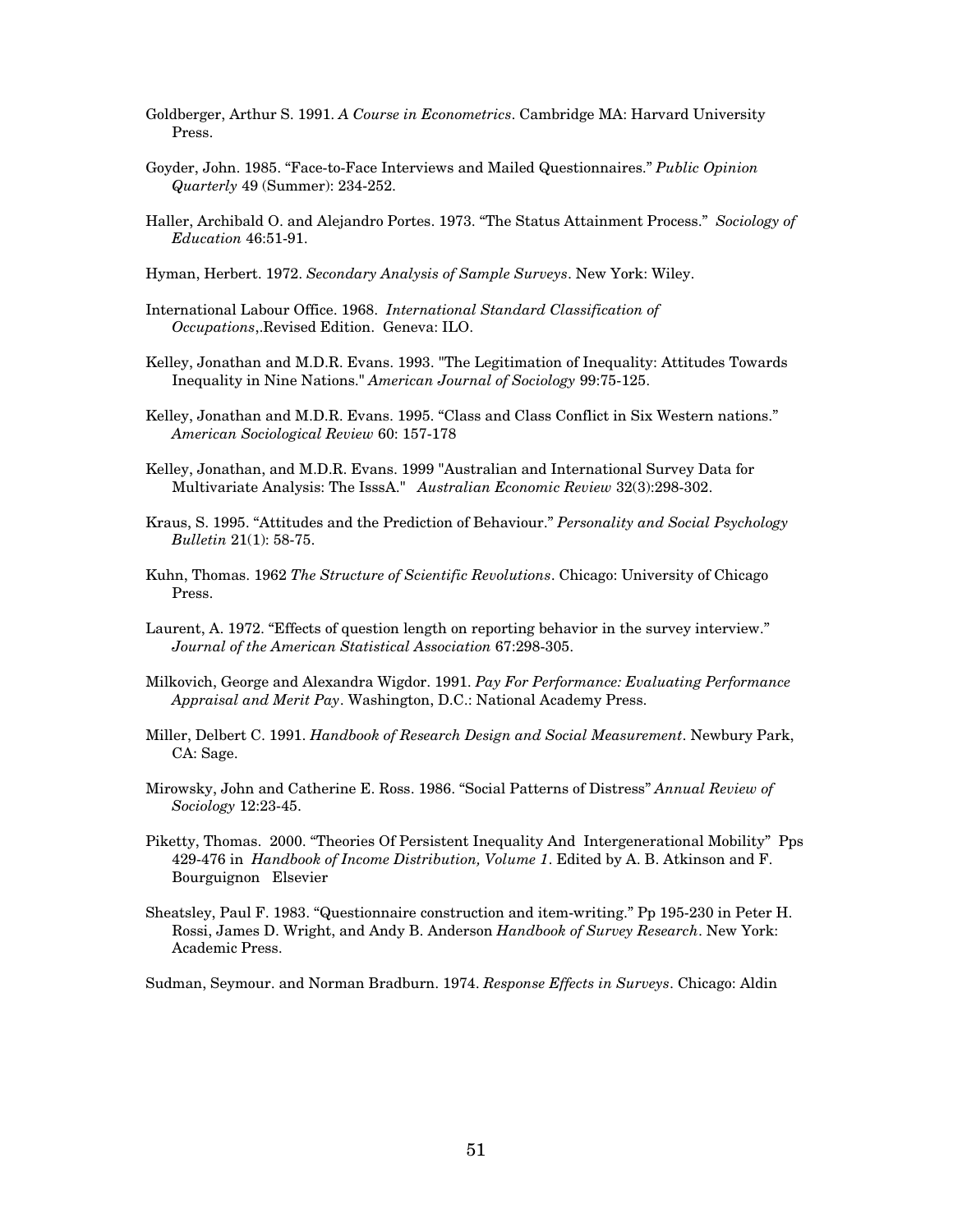# **APPENDIX B**

In this appendix, mnemonics are sometimes used to reference variables briefly. the mnemonics and definitions are:

PNTDV14X=Parents divorced by the time R was age 14 (0 or 1)

PDVRXBRN= Parental divorce by year born interaction

 $Born00M = Date of birth-1900.$ 

MALEM = Gender (reference=0=female, 1=male)

MALEXBRN= Gender by time interaction

PNTEDYRM=Parents' education (years)

LNBOOKM= Books in the home at age 14 (ln)

FASTATM=Father's occupation (0 to 100)

NSIBSM=Siblings (#)

LNURB14Q=Size of place where resident at age 14(ln)

PNT\_MED= Parents Mediterranean migrants (0 or 1)

ADVERSE= Adverse selection index

LNURBBOQ= Size of place where resident at birth (ln)

SIZZ014Q= [Size of place where resident at age 14(ln)- Size of place where resident at birth (ln)]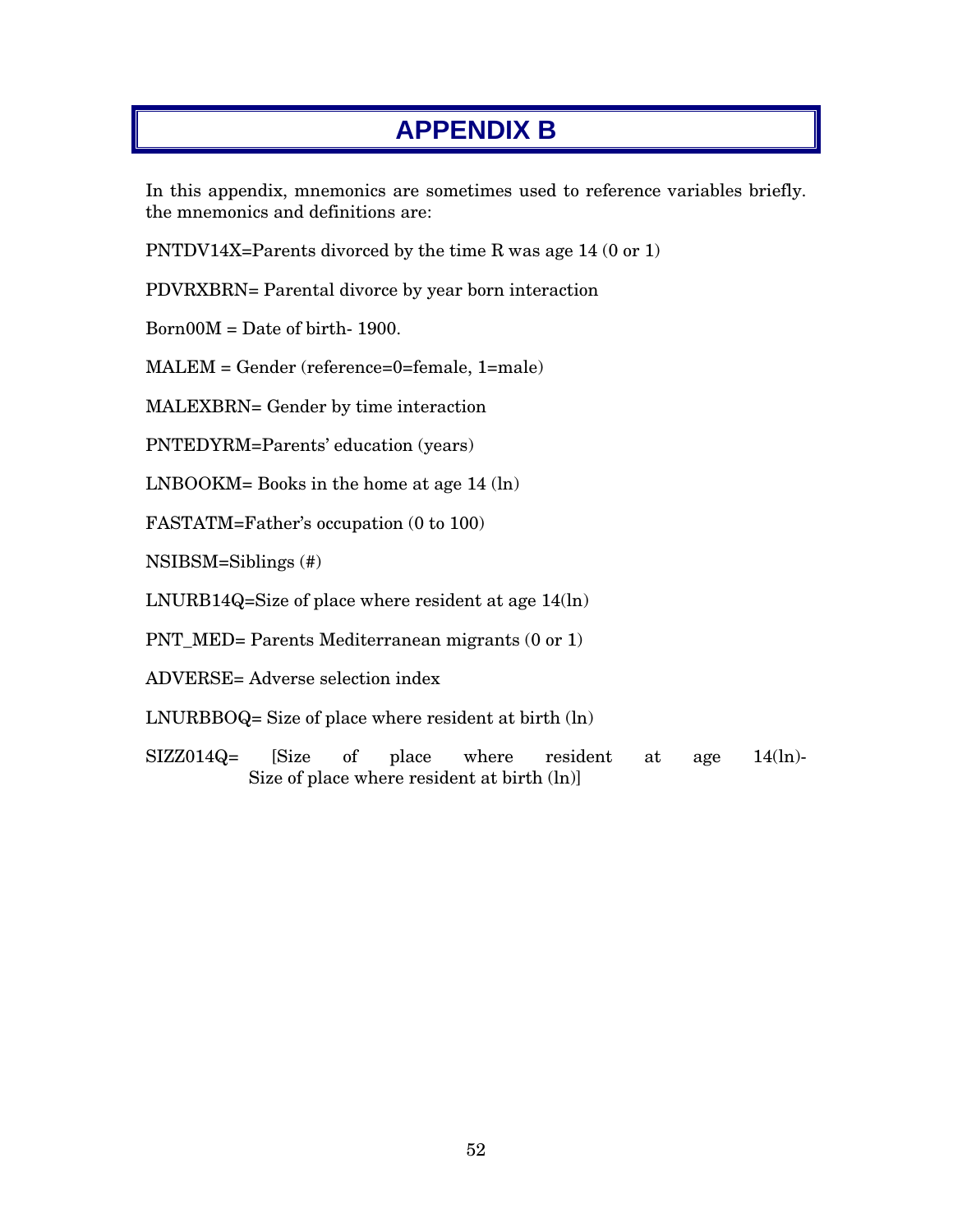# *Alternative models of divorce*

Appendix Table 1. Alternative estimates of divorce.

|                                      | Coef-    | St.            |       | Signi-       |        |
|--------------------------------------|----------|----------------|-------|--------------|--------|
| Variable                             | ficient  | errror         |       | Wald ficance | Exp(B) |
| Panel A                              |          |                |       |              |        |
| Born before 1962 (0 or 1)            | $-0.371$ | 0.080          | 21.2  | 0.000        | 0.69   |
| Gender (Male=1)                      | $-0.216$ | 0.068          | 10.2  | 0.001        | 0.81   |
| Parents' education (years)           | 0.029    | 0.014          | 4.1   | 0.042        | 1.03   |
| Father's occupation (0 to 100)       | -0.001   | 0.002          | 0.2   | 0.670        | 1.00   |
| Mother's work intensity index        | 1.556    | 0.085          | 333.9 | 0.000        | 4.74   |
| <b>Parents Catholic</b>              | $-0.177$ | 0.084          | 4.4   | 0.035        | 0.84   |
| Parents' church-going (In days/year) | $-0.206$ | 0.021          | 95.6  | 0.000        | 0.81   |
| Constant                             | -2.868   | 0.160          | 321.2 | 0.000        |        |
| Panel B                              |          |                |       |              |        |
| Born before 1962 (0 or 1)            | $-0.389$ | 0.081          | 23.3  | 0.000        | 0.68   |
| Gender (Male=1)                      | $-0.210$ | 0.068          | 9.6   | 0.002        | 0.81   |
| Parents' education (years)M          | 0.032    | 0.014          | 5.0   | 0.026        | 1.03   |
| Father's occupation (0 to 100)       | $-0.001$ | 0.002          | 0.6   | 0.429        | 1.00   |
| Mother's work intensity              | 1.584    | 0.087          | 329.4 | 0.000        | 4.87   |
| <b>Parents Catholic</b>              | $-0.215$ | 0.085          | 6.4   | 0.011        | 0.81   |
| Parents church-going (In days/year)  | $-0.204$ | 0.021          | 93.1  | 0.000        | 0.82   |
| Siblings (#)                         | 0.065    | 0.019          | 11.9  | 0.001        | 1.07   |
| Size of place (ln)                   | 0.026    | 0.010          | 6.2   | 0.013        | 1.03   |
| Constant                             | $-3.341$ | 0.203          | 269.7 | 0.000        |        |
| Panel C                              |          |                |       |              |        |
| Born before 1962 (0 or 1)            | $-0.382$ | 0.081          | 22.4  | 0.000        | 0.68   |
| Gender (Male=1)                      | -0.203   | 0.068          | 9.0   | 0.003        | 0.82   |
| Parents' education (years)M          | 0.036    | 0.014          | 6.3   | 0.012        | 1.04   |
| Father's occupation (0 to 100)       | 0.000    | 0.002          | 0.0   | 0.910        | 1.00   |
| Mother's work intensity\$            | 1.607    | 0.089          | 326.8 | 0.000        | 4.99   |
| <b>Parents Catholic</b>              | $-0.209$ | 0.085          | 6.1   | 0.014        | 0.81   |
| Parents church-going (In days/year)  | $-0.207$ | 0.021          | 95.7  | 0.000        | 0.81   |
| Siblings (#)                         | 0.065    | 0.019          | 12.0  | 0.001        | 1.07   |
| Size of place (ln)                   | 0.024    | 0.010          | 5.5   | 0.019        | 1.02   |
| Parents in top income quartile       |          | $-0.363$ 0.093 | 15.2  | 0.000        | 0.70   |
| Parents in bottom income quartile    | $-0.242$ | 0.102          | 5.6   | 0.018        | 0.79   |
| Constant                             | $-3.320$ | 0.211          | 247.1 | 0.000        |        |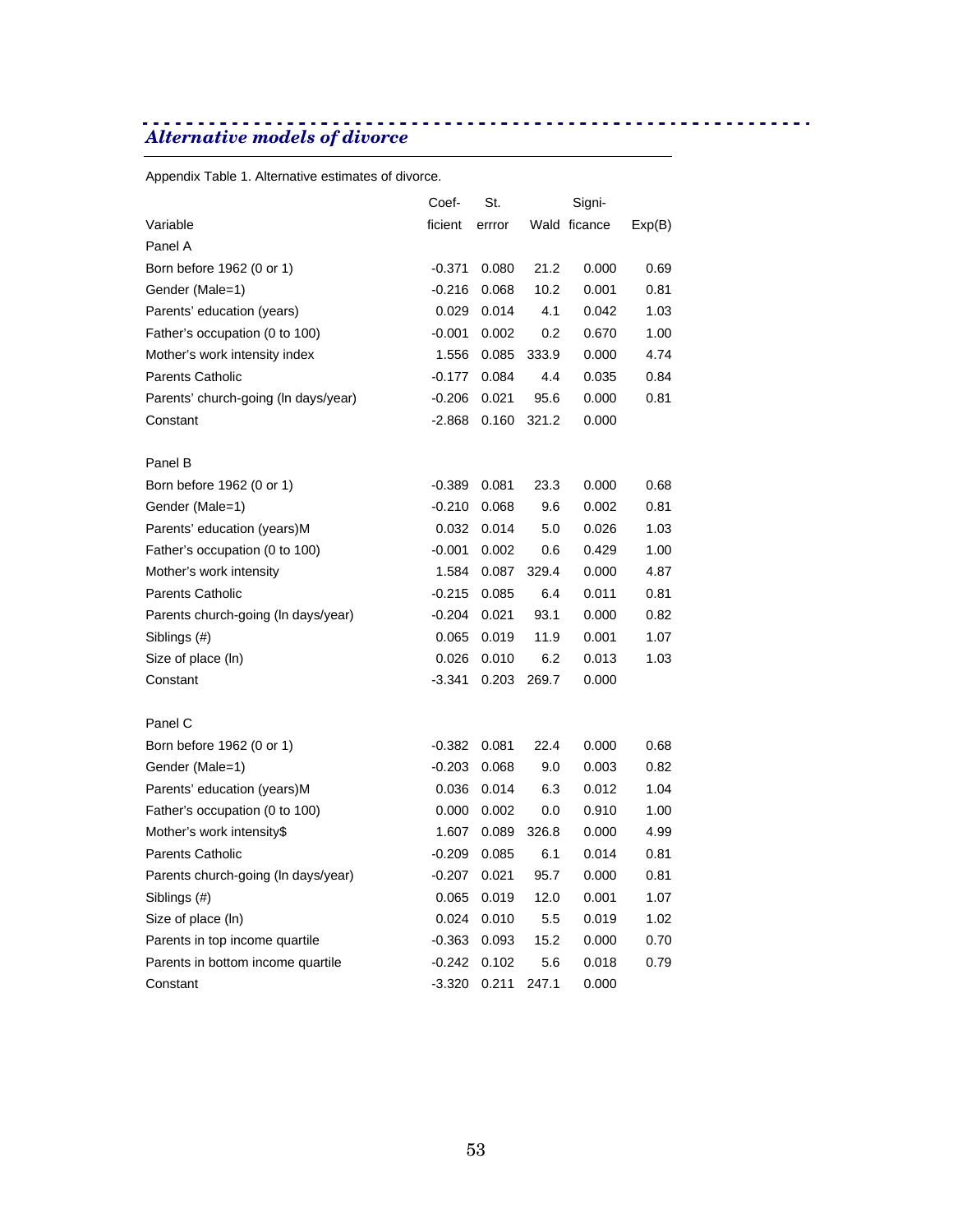# Appendix Table 1 continued

## Panel D

| Born before 1962 (0 or 1)                  | $-0.525$ | 0.102 | 26.6  | 0.000 | 0.5918 |
|--------------------------------------------|----------|-------|-------|-------|--------|
| Gender (Male=1)                            | $-0.145$ | 0.083 | 3.0   | 0.083 | 0.8654 |
| Parents' education (years)M                | 0.064    | 0.019 | 11.4  | 0.001 | 1.0661 |
| Father's occupation (0 to 100)             | $-0.002$ | 0.002 | 0.9   | 0.336 | 0.9983 |
| <b>Parents Catholic</b>                    | 0.000    | 0.105 | 0.0   | 1.000 | 0.9999 |
| Parents church-going (In days/year) -0.280 |          | 0.027 | 104.9 | 0.000 | 0.7555 |
| Siblings (#)                               | 0.043    | 0.023 | 3.4   | 0.066 | 1.0437 |
| Lived in metropolitan area at 14           | 0.135    | 0.088 | 2.4   | 0.125 | 1.1439 |
| Parents income estimate (ln)               | 0.219    | 0.101 | 4.7   | 0.031 | 1.2442 |
| Constant                                   | $-5.233$ | 1.063 | 24.2  | 0.000 |        |
| Panel E                                    |          |       |       |       |        |
| Born before 1962 (0 or 1)                  | $-0.527$ | 0.102 | 26.8  | 0.000 | 0.5906 |
| Gender (Male=1)                            | $-0.139$ | 0.083 | 2.8   | 0.095 | 0.8699 |
| Parents' education (years)M                | 0.065    | 0.019 | 11.6  | 0.001 | 1.067  |
| Father's occupation (0 to 100)             | $-0.003$ | 0.002 | 2.2   | 0.140 | 0.9973 |
| <b>Parents Catholic</b>                    | $-0.018$ | 0.105 | 0.0   | 0.865 | 0.9823 |
| Parents church-going (In days/year) -0.275 |          | 0.027 | 100.4 | 0.000 | 0.7597 |
| Siblings (#)                               | 0.048    | 0.023 | 4.2   | 0.041 | 1.0488 |
| Size of place (ln)                         | 0.039    | 0.013 | 9.6   | 0.002 | 1.0401 |
| Parents income estimate (ln)               | 0.203    | 0.101 | 4.0   | 0.045 | 1.2252 |
| Constant                                   | $-5.445$ | 1.065 | 26.1  | 0.000 |        |
| Panel F                                    |          |       |       |       |        |
| Born before 1962 (0 or 1)                  | $-0.307$ | 0.104 | 8.8   | 0.003 | 0.7358 |
| Gender (Male=1)                            | $-0.140$ | 0.084 | 2.8   | 0.096 | 0.8692 |
| Parents' education (years)M                | 0.072    | 0.019 | 14.2  | 0.000 | 1.0742 |
| Father's occupation (0 to 100)             | $-0.001$ | 0.002 | 0.1   | 0.718 | 0.9993 |
| Mother's work intensity\$                  | 1.477    | 0.114 | 169.5 | 0.000 | 4.3817 |
| <b>Parents Catholic</b>                    | $-0.101$ | 0.106 | 0.9   | 0.338 | 0.9038 |
| Parents church-going (In days/year) -0.250 |          | 0.028 | 81.3  | 0.000 | 0.7788 |
| Siblings (#)                               | 0.093    | 0.024 | 15.2  | 0.000 | 1.097  |
| Size of place (ln)                         | 0.028    | 0.013 | 4.8   | 0.029 | 1.0286 |
| Parents income estimate (In)               | $-0.131$ | 0.105 | 1.5   | 0.214 | 0.8775 |
| Constant                                   | $-2.672$ | 1.086 | 6.0   | 0.014 |        |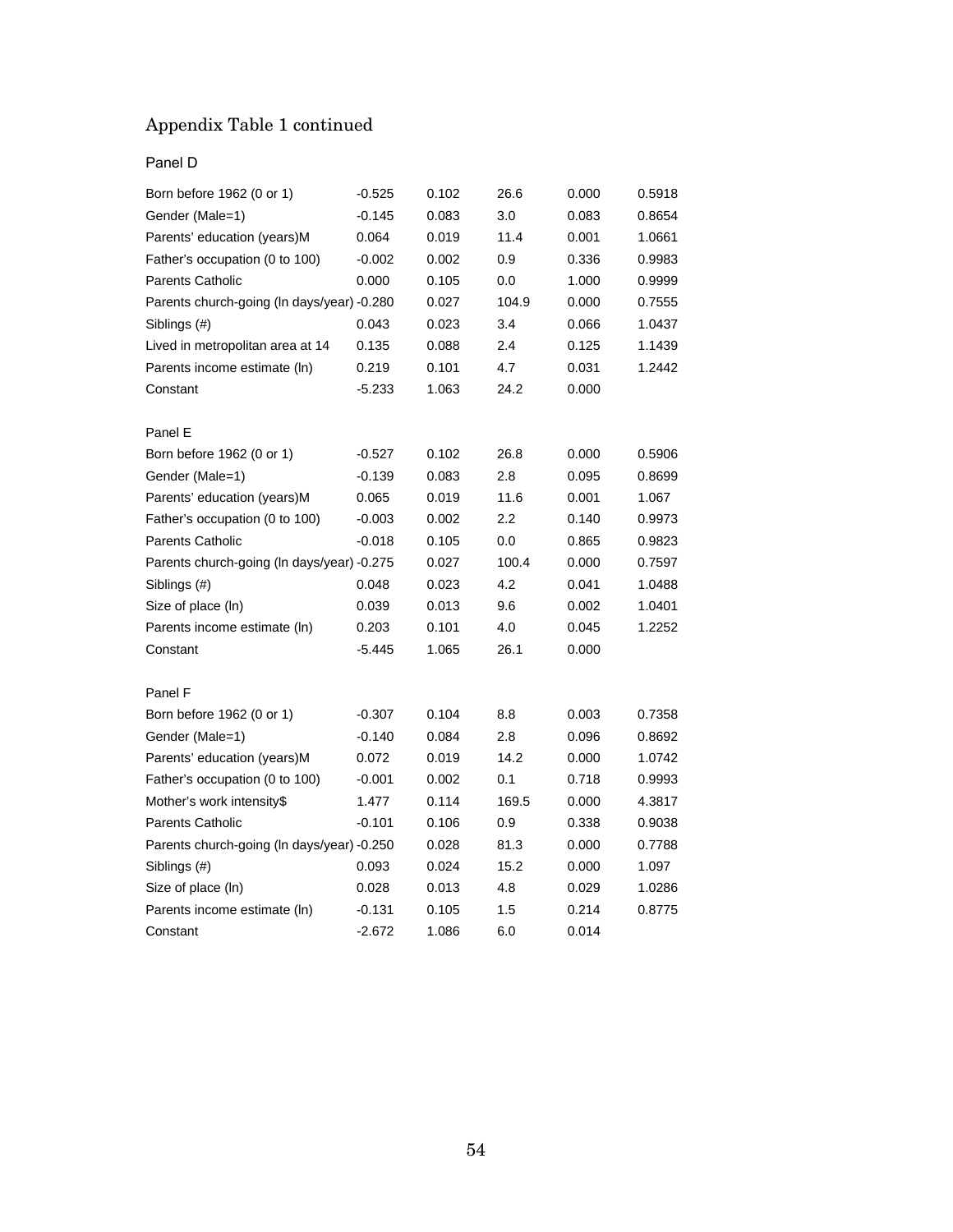#### Appendix Table 1, continued

| Panel G                                        |          |       |       |       |        |
|------------------------------------------------|----------|-------|-------|-------|--------|
| Born before 1962 (0 or 1)                      | $-0.307$ | 0.104 | 8.8   | 0.003 | 0.7358 |
| Gender (Male=1)                                | $-0.140$ | 0.084 | 2.8   | 0.096 | 0.8692 |
| Parents' education (years)M                    | 0.072    | 0.019 | 14.2  | 0.000 | 1.0742 |
| Father's occupation (0 to 100)                 | $-0.001$ | 0.002 | 0.1   | 0.718 | 0.9993 |
| Mother's work intensity\$                      | 1.477    | 0.114 | 169.5 | 0.000 | 4.3817 |
| <b>Parents Catholic</b>                        | $-0.101$ | 0.106 | 0.9   | 0.338 | 0.9038 |
| Parents church-going (In days/year)            | $-0.250$ | 0.028 | 81.3  | 0.000 | 0.7788 |
| Siblings (#)                                   | 0.093    | 0.024 | 15.2  | 0.000 | 1.097  |
| Size of place (ln)                             | 0.028    | 0.013 | 4.8   | 0.029 | 1.0286 |
| Parents income estimate (In)                   | $-0.131$ | 0.105 | 1.5   | 0.214 | 0.8775 |
| Constant                                       | $-2.672$ | 1.086 | 6.0   | 0.014 |        |
|                                                |          |       |       |       |        |
| Panel H                                        |          |       |       |       |        |
| Born before 1962 (0 or 1)                      | $-0.358$ | 0.105 | 11.7  | 0.001 | 0.6993 |
| Gender (Male=1)                                | $-0.138$ | 0.084 | 2.7   | 0.103 | 0.8715 |
| Parents' education (years)M                    | 0.053    | 0.020 | 7.3   | 0.007 | 1.0548 |
| Father's occupation (0 to 100)                 | $-0.001$ | 0.002 | 0.2   | 0.664 | 0.9992 |
| Mother's work intensity\$                      | 1.520    | 0.114 | 177.7 | 0.000 | 4.5709 |
| <b>Parents Catholic</b>                        | $-0.034$ | 0.106 | 0.1   | 0.751 | 0.9669 |
| Parents church-going (In days/year)            | $-0.238$ | 0.028 | 74.1  | 0.000 | 0.7879 |
| Siblings (#)                                   | 0.089    | 0.024 | 13.9  | 0.000 | 1.0928 |
| Size of place (ln)                             | 0.031    | 0.013 | 5.7   | 0.017 | 1.0316 |
| Parents income estimate (In)                   | $-0.135$ | 0.105 | 1.6   | 0.201 | 0.874  |
| Parents Mediterranean migrants (0 or 1) -1.205 |          | 0.317 | 14.4  | 0.000 | 0.2997 |
| Constant                                       | $-2.438$ | 1.091 | 5.0   | 0.025 |        |

# *Fit*

Appendix Table 2. Fit: Baseline deviance minus model deviance, where deviance = -2 log likelihood.

|         | df | Deviance |
|---------|----|----------|
| Panel A | 7  | 575      |
| Panel B | 9  | 592      |
| Panel C | 11 | 611      |
| Panel D | 9  | 193      |
| Panel E | 9  | 200      |
| Panel F | 10 | 366      |
| Panel G | 10 | 366      |
| Panel H | 10 | 387      |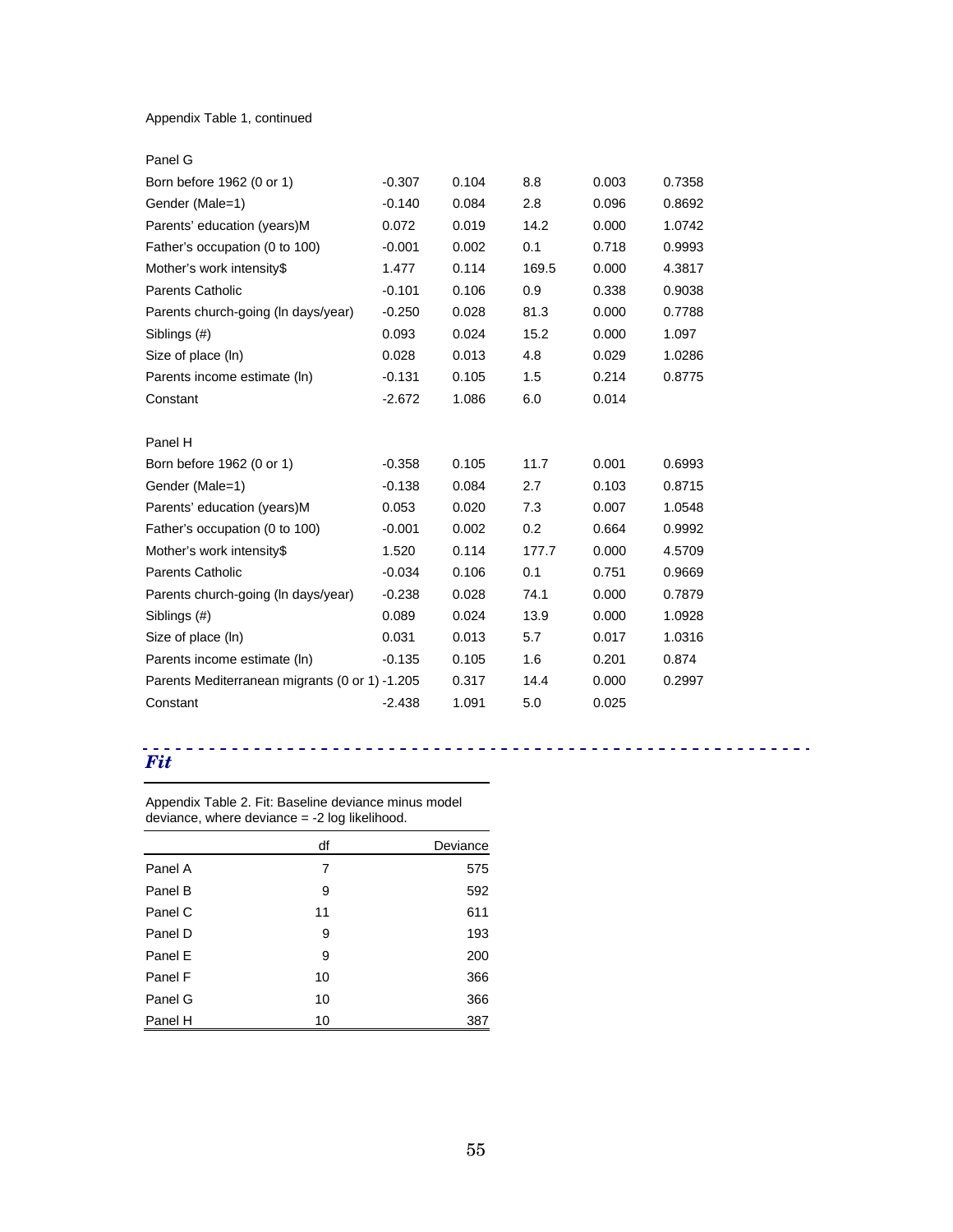# *Alternative models of the probability of obtaining a tertiary qualification*

Appendix Table 3. Estimates of the effect of divorce on completing a tertiary qualification (with controls). All persons over age 25. Logistic regression estimates.

Panel A: Preferred model A'. Time interactions with divorce and gender only.

| Variable                                              | Coef-<br>ficient | Standard<br>error | Wald | Signifi-<br>cance | Exp(B) |
|-------------------------------------------------------|------------------|-------------------|------|-------------------|--------|
| Parents divorced by the time R was age<br>14 (0 or 1) | $-0.236$         | 0.106             | 5    | 0.026             | 0.79   |
| Year born (year-1900)                                 | 0.036            | 0.003             | 172  | < 0.005           | 1.04   |
| Gender (Male=1)                                       | 1.763            | 0.176             | 101  | < 0.005           | 5.83   |
| Gender by time interaction                            | $-0.026$         | 0.004             | 54   | < 0.05            | 0.97   |
| Parents' education (years)                            | 0.089            | 0.010             | 72   | < 0.005           | 1.09   |
| Books in the home at age 14 (ln)                      | 0.339            | 0.018             | 348  | < 0.005           | 1.40   |
| Father's occupation (0 to 100)                        | 0.011            | 0.001             | 125  | < 0.005           | 1.01   |
| Siblings (#)                                          | $-0.111$         | 0.014             | 66   | < 0.005           | 0.89   |
| Size of place (ln)                                    | 0.045            | 0.007             | 43   | < 0.005           | 1.05   |
| Parents Mediterranean migrants (0 or 1)               | 0.465            | 0.120             | 15   | < 0.005           | 1.59   |
| Constant                                              | $-6.466$         | 0.188             | 1188 | < 0.005           |        |

Panel B: No time interaction with divorce, but does include time interactions with father's occupation and parent's education.

| Parents divorced by the time R was age<br>14(0 or 1) | $-0.240$ | 0.106 | 5   | 0.024   | 0.79 |
|------------------------------------------------------|----------|-------|-----|---------|------|
| Year born (year-1900)                                | 0.039    | 0.007 | 33  | < 0.05  | 1.04 |
| Gender (Male=1)                                      | 1.772    | 0.176 | 101 | < 0.05  | 5.88 |
| Gender by time interaction                           | $-0.026$ | 0.004 | 54  | < 0.005 | 0.97 |
| Parents' education (years)                           | 0.074    | 0.034 | 5   | 0.031   | 1.08 |
| Parents' education by time interaction               | 0.000    | 0.001 | 0   | 0.647   | 1.00 |
| Books in the home at age 14 (ln)                     | 0.338    | 0.018 | 344 | < 0.05  | 1.40 |
| Father's occupation (0 to 100)                       | 0.017    | 0.003 | 26  | < 0.005 | 1.02 |
| Father's occupation by time interaction              | $-0.012$ | 0.007 | 3   | 0.066   | 0.99 |
| Siblings (#)                                         | $-0.110$ | 0.014 | 65  | < 0.005 | 0.90 |
| Size of place (ln)                                   | 0.045    | 0.007 | 43  | < 0.005 | 1.05 |
| Parents Mediterranean migrants (0 or 1)              | 0.459    | 0.121 | 14  | < 0.005 | 1.58 |
| Constant                                             | $-6.607$ | 0.351 | 354 | < 0.005 |      |

Panel C: Includes time interactions with divorce, gender, father's occupation, and parents' education.

| Parents divorced by the time R was age<br>14 (0 or 1) | $-0.045$ | 0.411 | $\Omega$ | 0.913 | 0.96 |
|-------------------------------------------------------|----------|-------|----------|-------|------|
| Parental divorce by year born interaction             | $-0.004$ | 0.008 | $\Omega$ | 0.624 | 1.00 |
| Year born (year-1900)                                 | 0.039    | 0.007 | 33       | 0.000 | 1.04 |
| Gender (Male=1)                                       | 1.777    | 0.177 | 101      | 0.000 | 5.91 |
| Gender by time interaction                            | $-0.026$ | 0.004 | 54       | 0.000 | 0.97 |
| Parents' education (years)                            | 0.073    | 0.034 | 5        | 0.033 | 1.08 |
| Parents' education by time interaction                | 0.000    | 0.001 | 0        | 0.630 | 1.00 |
| Books in the home at age 14 (ln)                      | 0.338    | 0.018 | 345      | 0.000 | 1.40 |
| Father's occupation (0 to 100)                        | 0.017    | 0.003 | 26       | 0.000 | 1.02 |
| Father's occupation by time interaction               | $-0.012$ | 0.007 | 3        | 0.064 | 0.99 |
| Siblings (#)                                          | $-0.110$ | 0.014 | 65       | 0.000 | 0.90 |
| Size of place (ln)                                    | 0.045    | 0.007 | 43       | 0.000 | 1.05 |
| Parents Mediterranean migrants (0 or 1)               | 0.458    | 0.121 | 14       | 0.000 | 1.58 |
| Constant                                              | $-6.613$ | 0.352 | 354      | 0.000 |      |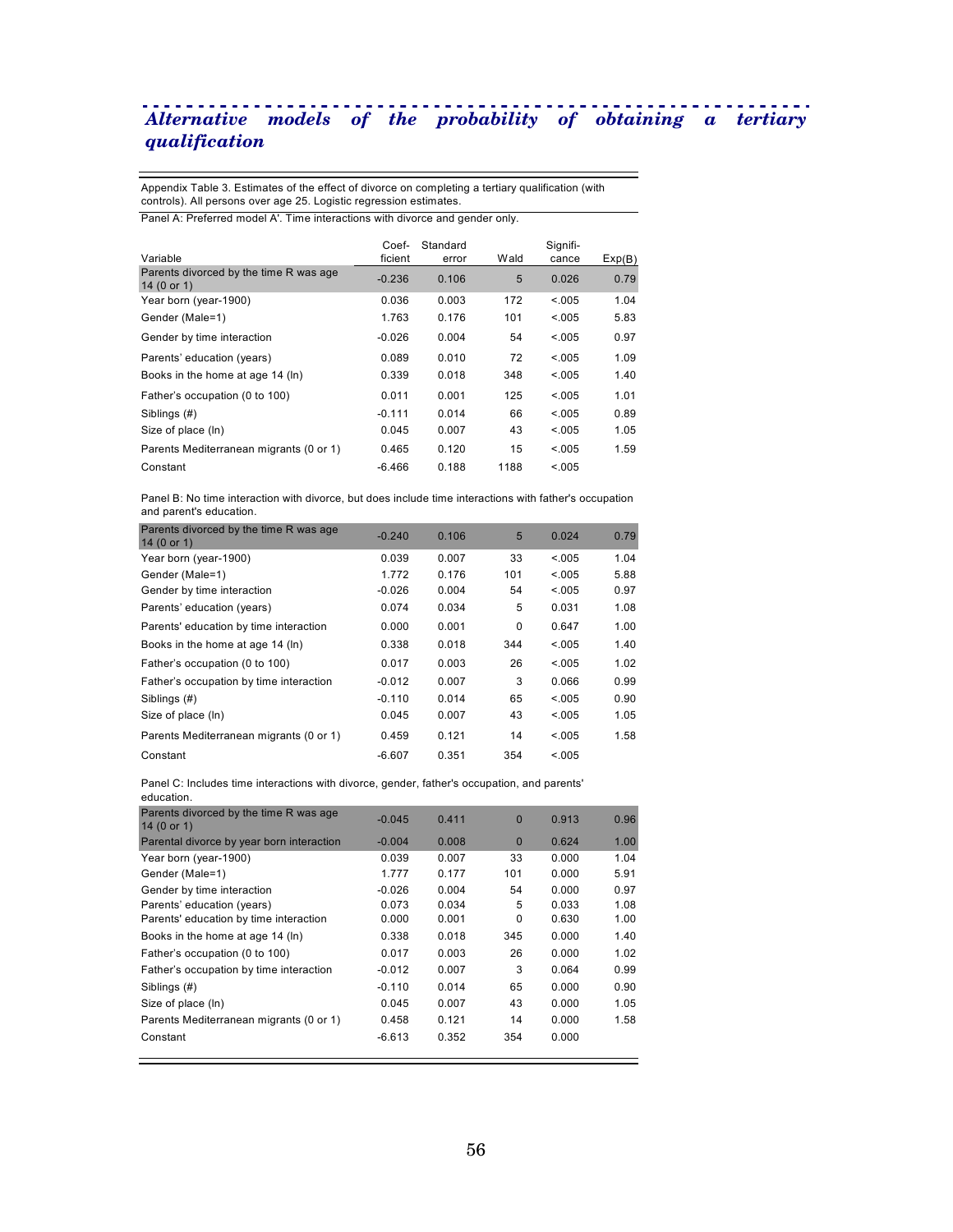| . |  |                                                         |
|---|--|---------------------------------------------------------|
|   |  | Fit: probability of completing a tertiary qualification |

| Appendix Table 4. Fit statistics for Appendix |           |        |            |  |  |  |  |
|-----------------------------------------------|-----------|--------|------------|--|--|--|--|
| table 3.                                      |           |        |            |  |  |  |  |
|                                               |           |        | Degrees of |  |  |  |  |
|                                               | Deviancel | Chi-   |            |  |  |  |  |
|                                               | al        | square | freedom    |  |  |  |  |
| Initial                                       | 14686.2   |        |            |  |  |  |  |
| Model A'                                      | 12640.5   | 2045.8 | 10         |  |  |  |  |
| Model A                                       | 12640.3   | 2046.0 | 11         |  |  |  |  |
| Model B                                       | 12637.0   | 2049.2 | 12         |  |  |  |  |
| Model C                                       | 12636.8   | 2049.5 | 13         |  |  |  |  |
|                                               |           |        |            |  |  |  |  |
| Notes: [a] Deviance (-2 log likelihood)       |           |        |            |  |  |  |  |

## *Alternative models of the probability of completing twelve or more years of education, with and without adverse selection index included.*

. . . . . . . . . . . . . . . .

Appendix Table 5 presents the parameter estimates from the logistic regression models associated with text Table 8, and Table 6 presents the parameter estimates from the OLS regression models of text Table 8.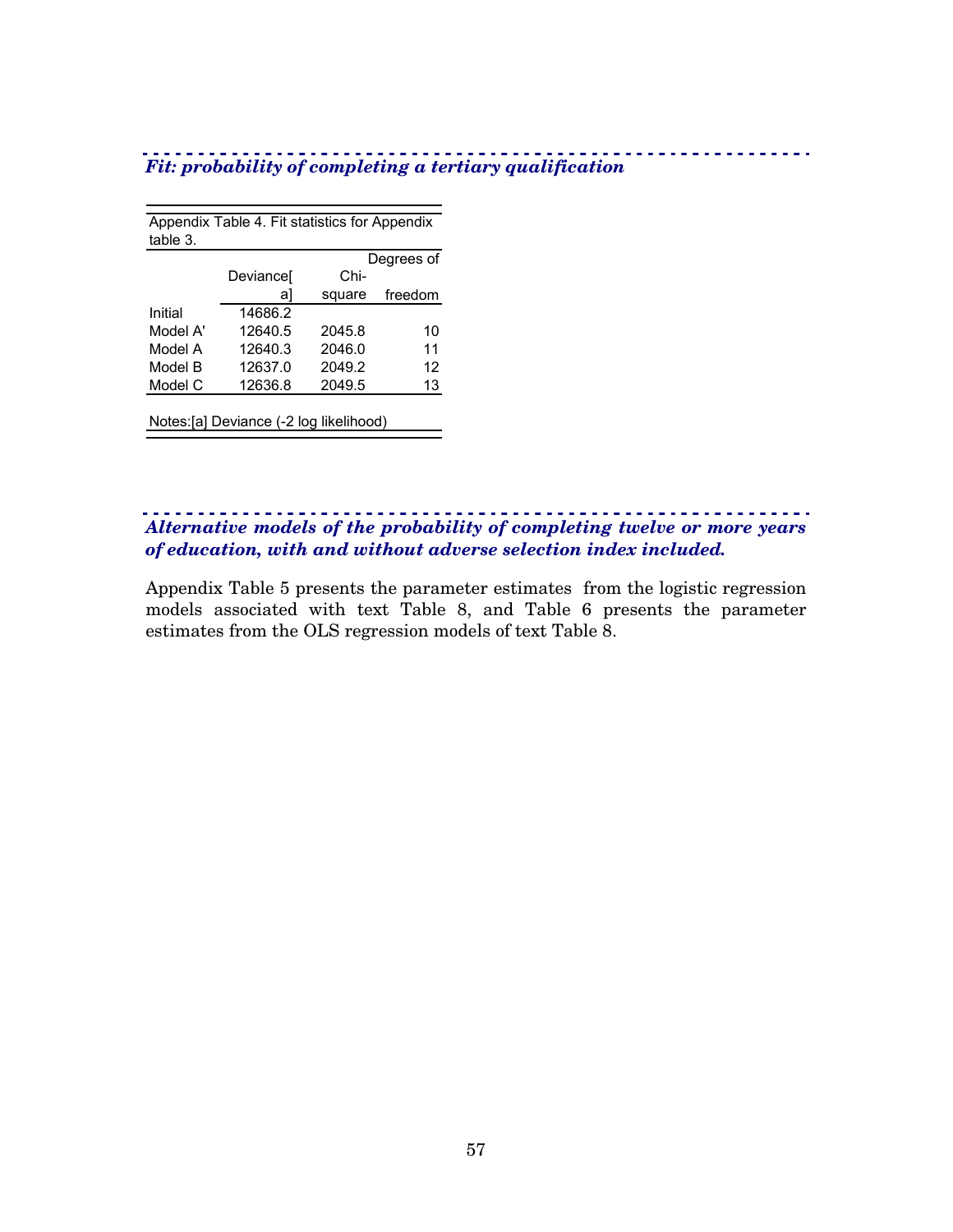| Section A:                                  |           |          |          |              |              |           |        |
|---------------------------------------------|-----------|----------|----------|--------------|--------------|-----------|--------|
| <b>Baseline</b>                             |           |          |          |              |              |           |        |
| Variable                                    | Coef-     | Standard | Wald     | df           | Signifi-     | R         | Exp(B) |
|                                             | ficient   | error    |          |              | cance        |           |        |
| BORN00M                                     | 0.0373    | 0.0017   | 456.3602 | 1            | 0            | 0.1353    | 1.038  |
| <b>MALEM</b>                                | 1.2536    | 0.1202   | 108.8503 | 1            | 0            | 0.0656    | 3.5028 |
| <b>MALEXBRN</b>                             | $-0.0199$ | 0.0024   | 71.9085  | 1            | 0            | $-0.0531$ | 0.9802 |
| <b>PNTEDYRM</b>                             | 0.1337    | 0.0081   | 269.9504 | 1            | 0            | 0.1039    | 1.1431 |
| <b>LNBOOKM</b>                              | 0.3401    | 0.0132   | 665.6401 | 1            | 0            | 0.1636    | 1.4051 |
| <b>FASTATM</b>                              | 0.0115    | 0.0008   | 213.8612 | 1            | $\pmb{0}$    | 0.0924    | 1.0116 |
| <b>NSIBSM</b>                               | $-0.1086$ | 0.0099   | 121.4616 | 1            | $\pmb{0}$    | $-0.0694$ | 0.8971 |
| LNURB14Q                                    | 0.023     | 0.0049   | 22.1766  | 1            | 0            | 0.0285    | 1.0233 |
| PNT MED                                     | 0.7909    | 0.0827   | 91.4273  | 1            | 0            | 0.06      | 2.2054 |
| Constant                                    | $-5.3657$ | 0.1294   | 1718.823 | 1            | $\mathbf{0}$ |           |        |
|                                             |           |          |          |              |              |           |        |
| Section B: Adds adverse selection indicator |           |          |          |              |              |           |        |
| BORN00M                                     | 0.0444    | 0.0019   | 568.0911 | 1            | 0            | 0.1666    | 1.0454 |
| <b>MALEM</b>                                | 1.2692    | 0.1223   | 107.6617 | 1            | 0            | 0.072     | 3.558  |
| <b>MALEXBRN</b>                             | $-0.0217$ | 0.0024   | 82.4637  | 1            | 0            | $-0.0628$ | 0.9785 |
| <b>PNTEDYRM</b>                             | 0.1349    | 0.0082   | 272.8061 | 1            | 0            | 0.1152    | 1.1444 |
| <b>LNBOOKM</b>                              | 0.3314    | 0.0133   | 625.1872 | 1            | 0            | 0.1748    | 1.393  |
| <b>FASTATM</b>                              | 0.0097    | 0.0008   | 145.1441 | 1            | $\pmb{0}$    | 0.0838    | 1.0097 |
| <b>NSIBSM</b>                               | $-0.1197$ | 0.01     | 143.9582 | 1            | $\pmb{0}$    | $-0.0834$ | 0.8872 |
| LNURB14Q                                    | 0.2739    | 0.0194   | 199.3072 | 1            | 0            | 0.0983    | 1.315  |
| PNT MED                                     | 0.1353    | 0.0956   | 2.0031   | 1            | 0.157        | 0.0004    | 1.1449 |
| <b>ADVERSE</b>                              | $-0.5062$ | 0.0378   | 178.9385 | $\mathbf{1}$ | $\pmb{0}$    | $-0.0931$ | 0.6028 |
| Constant                                    | $-7.412$  | 0.2045   | 1313.708 | 1            | 0            |           |        |
|                                             |           |          |          |              |              |           |        |
|                                             |           |          |          |              |              |           |        |

Appendix Table 5. Alternative models of probability of completing twelve or more years of education, Section A = baseline, Section B= Section A + adverse selection index, Section C= Section B+ parental divorce + parental divorce + time interaction.

Section C: Adds parental divorce and interaction of divorce and time

| BORN00M         | 0.0455    | 0.0019 | 572.3467 |   | 0      | 0.1679    | 1.0465 |
|-----------------|-----------|--------|----------|---|--------|-----------|--------|
| <b>MALEM</b>    | 1.2826    | 0.1227 | 109.3538 |   | 0      | 0.0729    | 3.6062 |
| <b>MALEXBRN</b> | $-0.022$  | 0.0024 | 84.0941  |   | 0      | $-0.0637$ | 0.9783 |
| <b>PNTFDYRM</b> | 0.1364    | 0.0082 | 277.9543 |   | 0      | 0.1168    | 1.1461 |
| <b>LNBOOKM</b>  | 0.3281    | 0.0133 | 608.8732 |   | 0      | 0.1732    | 1.3883 |
| <b>FASTATM</b>  | 0.0097    | 0.0008 | 145.721  |   | 0      | 0.0843    | 1.0097 |
| <b>NSIBSM</b>   | $-0.1184$ | 0.01   | 140.5676 |   | 0      | $-0.0828$ | 0.8883 |
| LNURB14Q        | 0.2658    | 0.0195 | 186.3084 |   | 0      | 0.0955    | 1.3044 |
| PNT MED         | 0.1402    | 0.0957 | 2.1469   |   | 0.1429 | 0.0027    | 1.1505 |
| <b>ADVERSE</b>  | $-0.4881$ | 0.038  | 164.8243 | 1 | 0      | $-0.0897$ | 0.6138 |
| PNTDV14X        | 0.3209    | 0.2743 | 1.3693   |   | 0.2419 | $\Omega$  | 1.3784 |
| <b>PDVRXBRN</b> | $-0.0125$ | 0.005  | 6.2039   |   | 0.0127 | $-0.0144$ | 0.9876 |
| Constant        | $-7.3898$ | 0.2057 | 1290.826 |   | 0      |           |        |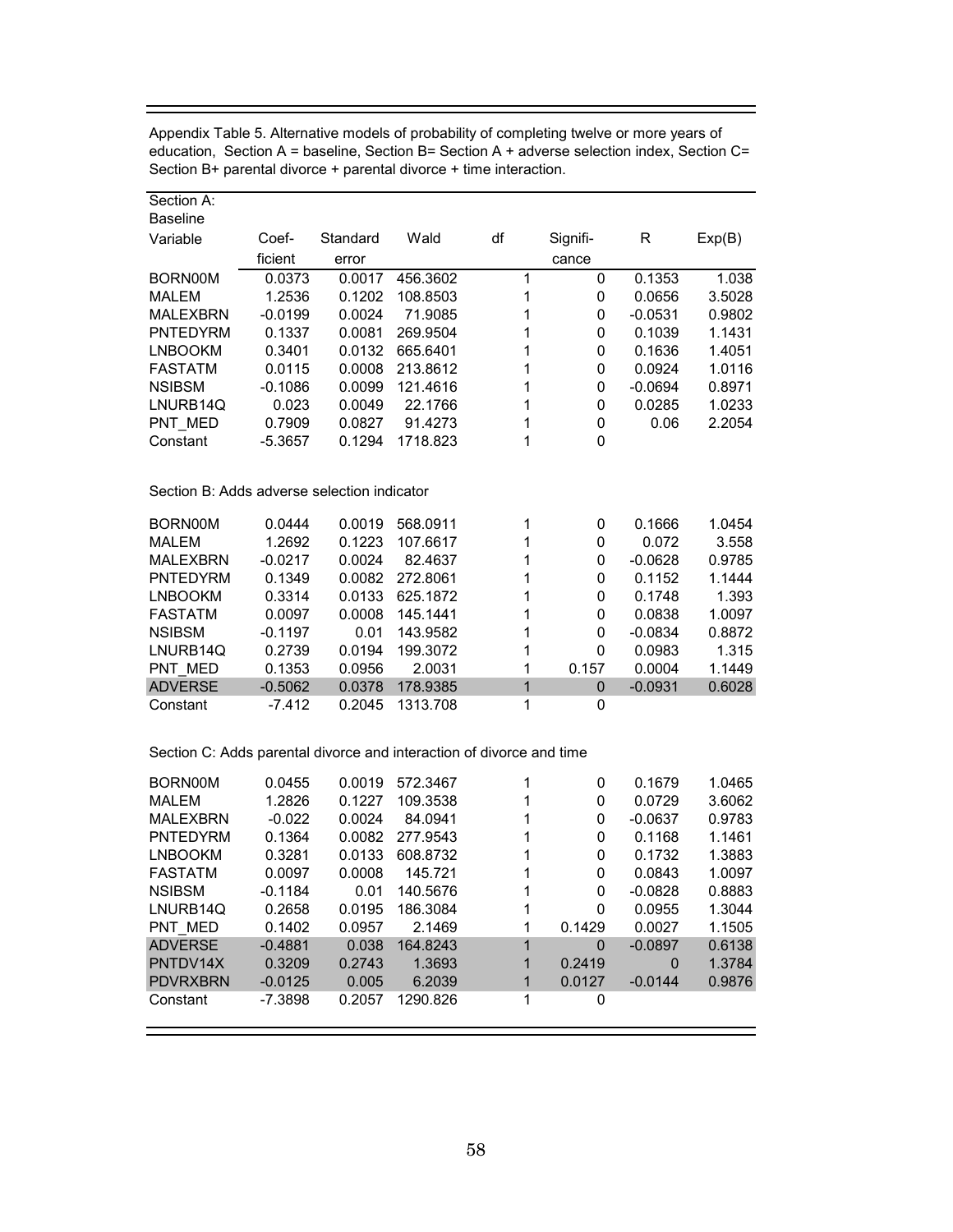Appendix Table 6. Alternative models of years of education completed, Section A = baseline, Section B= Section A + adverse selection index, Section C= Section B+ parental divorce + parental divorce + time interaction.

| Section A: Baseline                         |               |          |              |           |          |  |
|---------------------------------------------|---------------|----------|--------------|-----------|----------|--|
|                                             | <b>Metric</b> |          | Standardised |           |          |  |
| Variable                                    | coef-         | Standard | coef-        |           |          |  |
|                                             | ficient       | error    | ficient      | т         | Sig T    |  |
| BORN00M                                     | 0.0998        | 0.004786 | 0.48         | 20.844    | < 0005   |  |
| <b>MALEM</b>                                | 1.1018        | 0.125108 | 0.18         | 8.807     | < 0.0005 |  |
| <b>MALEXBR</b>                              | $-0.0130$     | 0.002712 | $-0.10$      | $-4.803$  | < 0.0005 |  |
| <b>PNTEDYR</b>                              | 0.3159        | 0.02523  | 0.28         | 12.522    | < 0.0005 |  |
| <b>PEDXBRN</b>                              | $-0.0034$     | 5.41E-04 | $-0.22$      | $-6.259$  | < 0.0005 |  |
| <b>LNBOOKM</b>                              | 0.4513        | 0.013848 | 0.24         | 32.588    | < 0.0005 |  |
| <b>FASTATM</b>                              | 0.0264        | 0.002701 | 0.21         | 9.790     | < 0005   |  |
| <b>FOCCXBR</b>                              | $-0.0244$     | 0.005881 | $-0.10$      | $-4.141$  | < 0.0005 |  |
| <b>NSIBSM</b>                               | $-0.1603$     | 0.010657 | $-0.10$      | $-15.039$ | < 0005   |  |
| LNURB140                                    | 0.0459        | 0.005544 | 0.06         | 8.282     | < 0.0005 |  |
| PNT MED                                     | $-0.1164$     | 0.097651 | $-0.01$      | $-1.192$  | 0.2332   |  |
| (Constant)                                  | 2.7069        | 0.227936 |              | 11.876    | < 0.0005 |  |
| Section B: Adds adverse selection indicator |               |          |              |           |          |  |
| BORN00M                                     | 0.1017        | 0.004765 | 0.49         | 21.346    | < 0.0005 |  |
| <b>MALEM</b>                                | 1.0605        | 0.124547 | 0.17         | 8.515     | < 0.0005 |  |
| <b>MALEXBR</b>                              | $-0.0141$     | 0.0027   | $-0.11$      | $-5.208$  | < 0.0005 |  |
| <b>PNTEDYR</b>                              | 0.3057        | 0.025122 | 0.27         | 12.168    | < 0.0005 |  |
| <b>PEDXBRN</b>                              | $-0.0031$     | 5.39E-04 | $-0.20$      | $-5.815$  | < 0.0005 |  |
| <b>LNBOOKM</b>                              | 0.4350        | 0.013844 | 0.23         | 31.418    | < 0.0005 |  |
| <b>FASTATM</b>                              | 0.0247        | 0.002692 | 0.20         | 9.170     | < 0.0005 |  |
| <b>FOCCXBR</b>                              | $-0.0256$     | 0.005854 | $-0.11$      | $-4.372$  | < 0.0005 |  |
| <b>NSIBSM</b>                               | $-0.1677$     | 0.010622 | $-0.11$      | $-15.790$ | < 0.0005 |  |
| LNURB140                                    | 0.3278        | 0.023382 | 0.41         | 14.020    | < 0.0005 |  |
| PNT MED                                     | $-0.8753$     | 0.114825 | $-0.06$      | $-7.622$  | < 0.0005 |  |
| <b>ADVERSE</b>                              | $-0.5658$     | 0.045609 | $-0.37$      | $-12.406$ | < .0005  |  |
| (Constant)                                  | 0.6917        | 0.278994 |              | 2.479     | 0.0132   |  |

Section C: Adds parental divorce and interaction of divorce and time

| PNTDV14>              | 0.2166    | 0.298115 | 0.02    | 0.727     | 0.4675   |
|-----------------------|-----------|----------|---------|-----------|----------|
| <b>PDVRXBR</b>        | $-0.0119$ | 0.006077 | $-0.04$ | $-1.966$  | 0.0493   |
| BORN00M               | 0.1022    | 0.004764 | 0.49    | 21.453    | < 0.0005 |
| MALEM                 | 1.0639    | 0.124526 | 0.17    | 8.544     | < 0.0005 |
| <b>MALEXBR</b>        | $-0.0142$ | 0.0027   | $-0.11$ | $-5.244$  | < 0.0005 |
| <b>PNTEDYR</b>        | 0.3038    | 0.025147 | 0.27    | 12.083    | < 0.0005 |
| <b>PFDXBRN</b>        | $-0.0031$ | 5.39E-04 | $-0.20$ | $-5.671$  | < 0.0005 |
| LNBOOKM               | 0.4307    | 0.013884 | 0.23    | 31.023    | < 0.0005 |
| <b>FASTATM</b>        | 0.0249    | 0.002691 | 0.20    | 9.250     | < 0005   |
| <b>FOCCXBR</b>        | $-0.0261$ | 0.005852 | $-0.11$ | $-4.462$  | < 0.0005 |
| <b>NSIBSM</b>         | $-0.1672$ | 0.010624 | $-0.11$ | $-15.738$ | < 0.0005 |
| LNURB <sub>14</sub> C | 0.3205    | 0.02343  | 0.40    | 13.678    | < 0.0005 |
| PNT MED               | $-0.8713$ | 0.114766 | $-0.06$ | $-7.592$  | < 0.0005 |
| <b>ADVERSE</b>        | $-0.5494$ | 0.045744 | $-0.35$ | $-12.010$ | < 0.0005 |
| (Constant)            | 0.7459    | 0.279244 |         | 2.671     | 0.0076   |
|                       |           |          |         |           |          |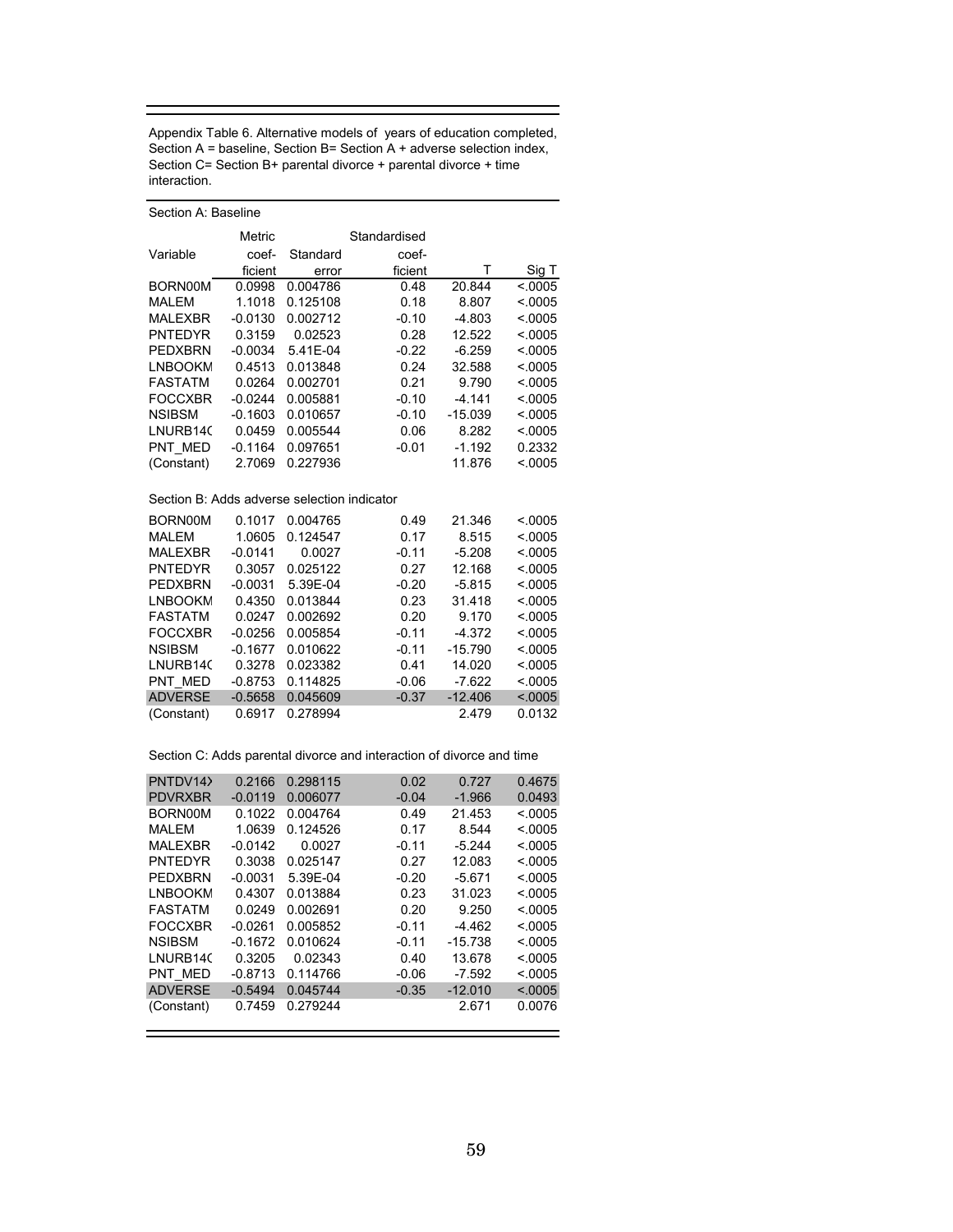# *Alternative models of the effects of moving house.*

The first set of models examines whether size of place of birth adds to the explanation of education, and whether the change in the size of place of birth adds to the explanation of education. The first set of models concern secondary school completion.

Appendix Table 7. Alternative models of probability of completing twelve or more years of education, Model 3 adds size of place of birth to preferred Model A of Table 3. Model 4 adds change in size of place to Model 3. Models 1 and 2 of text Table 8 are only of interest for the fit statistics and so are not shown here.

| Model 3: adds size of place at birth               |             |          |        |                |          |          |        |
|----------------------------------------------------|-------------|----------|--------|----------------|----------|----------|--------|
| Variable                                           | Coef-       | Standard | Wald   | df             | Signifi- | R        | Exp(B) |
|                                                    | ficient     | error    |        |                | cance    |          |        |
| PNTDV14X                                           | 0.3829      | 0.3145   | 1.5    | 1              | 0.2233   | 0.000    | 1.467  |
| <b>PDVRXBRN</b>                                    | $-0.0143$   | 0.0057   | 6.4    | 1              | 0.0116   | $-0.017$ | 0.986  |
| BORN00M                                            | 0.0416      | 0.0021   | 388.2  | 1              | < .0005  | 0.163    | 1.043  |
| <b>MALEM</b>                                       | 1.3941      | 0.1424   | 95.9   | 1              | < 0005   | 0.080    | 4.032  |
| <b>MALEXBRN</b>                                    | $-0.0229$   | 0.0028   | 68.5   | 1              | < 0.0005 | $-0.068$ | 0.977  |
| <b>PNTEDYRM</b>                                    | 0.1234      | 0.0095   | 169.3  | 1              | < .0005  | 0.107    | 1.131  |
| <b>LNBOOKM</b>                                     | 0.3511      | 0.0158   | 495.9  | 1              | < .0005  | 0.184    | 1.421  |
| <b>FASTATM</b>                                     | 0.0132      | 0.0009   | 193.8  | 1              | < 0.0005 | 0.115    | 1.013  |
| <b>NSIBSM</b>                                      | $-0.1002$   | 0.0121   | 68.5   | 1              | < .0005  | $-0.068$ | 0.905  |
| LNURB14Q                                           | 0.0235      | 0.0082   | 8.2    | $\overline{1}$ | 0.0041   | 0.021    | 1.024  |
| PNT MED                                            | 0.8366      | 0.0948   | 77.9   | 1              | < 0.0005 | 0.072    | 2.309  |
| <b>LNURBBOQ</b>                                    | 0.0026      | 0.0081   | 0.1    | $\overline{1}$ | 0.7445   | 0.000    | 1.003  |
| Constant                                           | $-5.5586$   | 0.157    | 1254.2 | 1              | < 0005   |          |        |
| Model 4: Adds indicator of change in size of place |             |          |        |                |          |          |        |
| PNTDV14X                                           | 0.2729      | 0.3342   | 0.7    | 1              | 0.4141   | 0.000    | 1.314  |
| <b>PDVRXBRN</b>                                    | $-0.0126$   | 0.0059   | 4.5    | 1              | 0.0342   | $-0.014$ | 0.988  |
| BORN00M                                            | 0.0416      | 0.0022   | 358.9  | 1              | < .0005  | 0.165    | 1.043  |
| <b>MALEM</b>                                       | 1.3965      | 0.1498   | 86.9   | 1              | < 0.0005 | 0.080    | 4.041  |
| <b>MALEXBRN</b>                                    | $-0.0226$   | 0.0029   | 60.9   | 1              | < .0005  | $-0.067$ | 0.978  |
| PNTEDYRM                                           | 0.1234      | 0.0098   | 158.9  | 1              | < .0005  | 0.109    | 1.131  |
| <b>LNBOOKM</b>                                     | 0.3466      | 0.0166   | 436.5  | 1              | < 0005   | 0.182    | 1.414  |
| <b>FASTATM</b>                                     | 0.0129      | 0.001    | 166.0  | 1              | < .0005  | 0.112    | 1.013  |
| <b>NSIBSM</b>                                      | $-0.1049$   | 0.0131   | 64.4   | 1              | < .0005  | $-0.069$ | 0.900  |
| PNT MED                                            | 0.8940      | 0.1018   | 77.1   | 1              | < .0005  | 0.076    | 2.445  |
| LNURB14Q                                           | 0.0307      | 0.0109   | 7.9    | 1              | 0.0049   | 0.021    | 1.031  |
| <b>LNURBBOQ</b>                                    | $-0.0055$   | 0.0107   | 0.3    | 1              | 0.6079   | 0.000    | 0.995  |
| SIZZ014Q                                           | $-4.10E-08$ | 3.42E-08 | 1.5    | $\mathbf{1}$   | 0.2249   | 0.000    | 1.000  |
| Constant                                           | $-5.4959$   | 0.1636   | 1129.2 | 1              | < 0.0005 |          |        |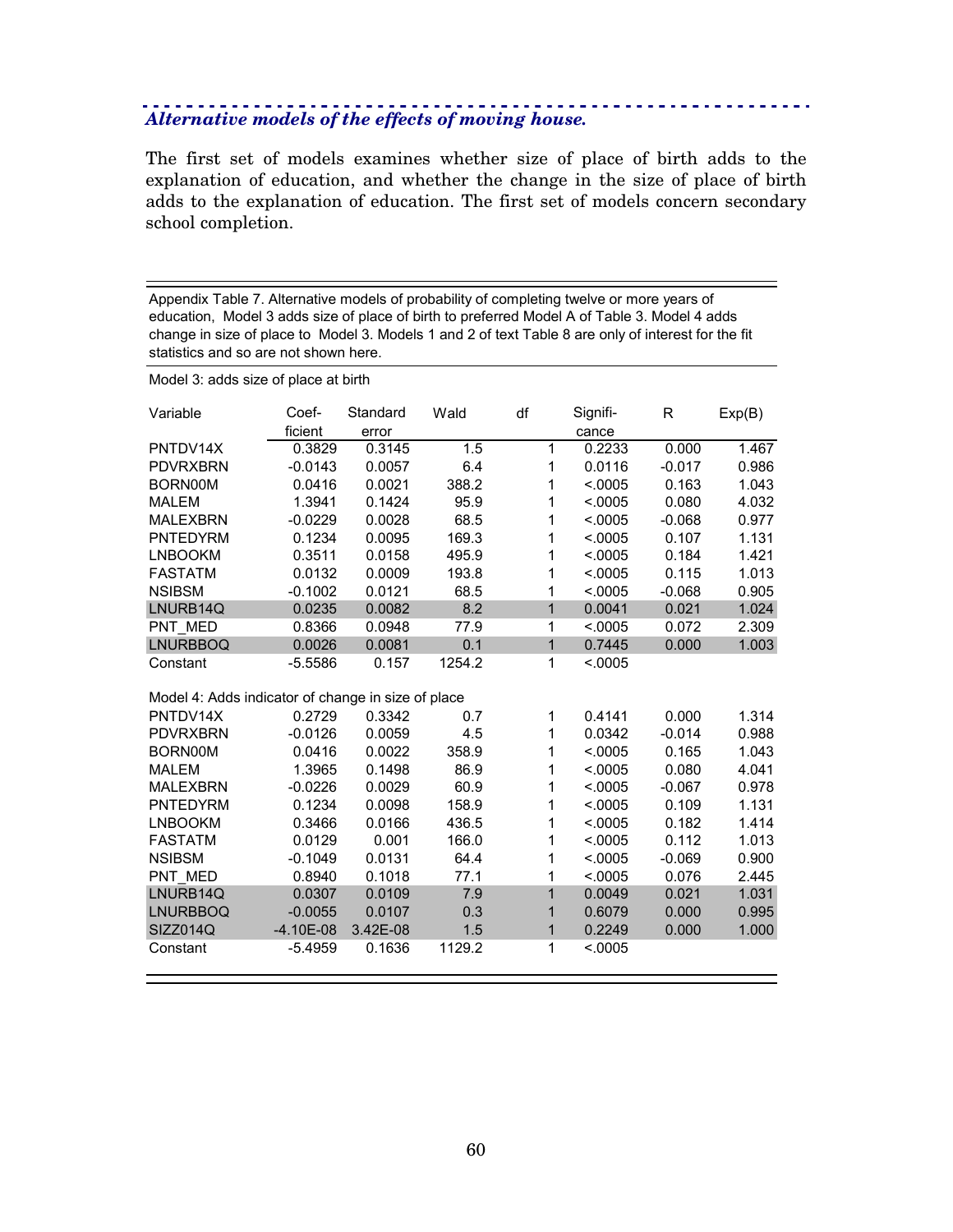Appendix Table 8, repeats this analysis changing the dependent variable to acquiring a tertiary qualification.

Appendix Table 8. Alternative models of completing a tertiary qualification, Model 3 adds size of place of birth to preferred Model A of Table 5. Model 4 adds change in size of place to Model 3. Models 1 and 2 of Text table 8 are only of interest for fit statistics and are not shown here.

| modor of addo orze or prace                        |             |           |      |              |          |          |        |  |
|----------------------------------------------------|-------------|-----------|------|--------------|----------|----------|--------|--|
| Variable                                           | Coef-       | Standard  | Wald | df           | Signifi- | R        | Exp(B) |  |
|                                                    | ficient     | error     |      |              | cance    |          |        |  |
| PNTDV14X                                           | $-0.032$    | 0.146     | 0.0  | 1            | 0.8283   | 0.000    | 0.97   |  |
| BORN00M                                            | 0.015       | 0.004     | 17.0 | 1            | < 0.0005 | 0.052    | 1.02   |  |
| <b>MALEM</b>                                       | 1.306       | 0.249     | 27.6 | 1            | < .0005  | 0.068    | 3.69   |  |
| <b>MALEXBRN</b>                                    | $-0.019$    | 0.005     | 15.2 | 1            | 0.0001   | $-0.049$ | 0.98   |  |
| PNTEDYRM                                           | 0.021       | 0.014     | 2.4  | 1            | 0.1225   | 0.008    | 1.02   |  |
| <b>LNBOOKM</b>                                     | 0.156       | 0.026     | 36.4 | 1            | < .0005  | 0.079    | 1.17   |  |
| <b>FASTATM</b>                                     | 0.005       | 0.001     | 10.7 | 1            | 0.0011   | 0.039    | 1.00   |  |
| <b>NSIBSM</b>                                      | $-0.026$    | 0.020     | 1.7  | 1            | 0.1967   | 0.000    | 0.97   |  |
| PNT MED                                            | 0.175       | 0.159     | 1.2  | 1            | 0.2708   | 0.000    | 1.19   |  |
| LNURB14Q                                           | 0.035       | 0.013     | 7.5  | $\mathbf{1}$ | 0.0062   | 0.031    | 1.04   |  |
| <b>LNURBBOQ</b>                                    | $-0.006$    | 0.012     | 0.2  | 1            | 0.6254   | 0.000    | 0.99   |  |
| Constant                                           | $-2.521$    | 0.261     | 93.5 | 1            | < 0.0005 |          |        |  |
|                                                    |             |           |      |              |          |          |        |  |
| Model 4: Adds indicator of change in size of place |             |           |      |              |          |          |        |  |
| PNTDV14X                                           | $-0.029$    | 0.146     | 0.0  | 1            | 0.8425   | 0.000    | 0.97   |  |
| BORN00M                                            | 0.015       | 0.004     | 16.9 | 1            | 0        | 0.052    | 1.02   |  |
| <b>MALEM</b>                                       | 1.305       | 0.249     | 27.6 | 1            | 0        | 0.068    | 3.69   |  |
| <b>MALEXBRN</b>                                    | $-0.019$    | 0.005     | 15.2 | 1            | 0.0001   | $-0.049$ | 0.98   |  |
| <b>PNTEDYRM</b>                                    | 0.021       | 0.014     | 2.4  | 1            | 0.1216   | 0.008    | 1.02   |  |
| <b>LNBOOKM</b>                                     | 0.157       | 0.026     | 36.7 | 1            | 0        | 0.079    | 1.17   |  |
| <b>FASTATM</b>                                     | 0.005       | 0.001     | 10.5 | 1            | 0.0012   | 0.039    | 1.00   |  |
| <b>NSIBSM</b>                                      | $-0.026$    | 0.020     | 1.7  | 1            | 0.1928   | 0.000    | 0.97   |  |
| PNT MED                                            | 0.181       | 0.159     | 1.3  | 1            | 0.2549   | 0.000    | 1.20   |  |
| LNURB14Q                                           | 0.049       | 0.018     | 7.4  | 1            | 0.0067   | 0.031    | 1.05   |  |
| <b>LNURBBOQ</b>                                    | $-0.019$    | 0.017     | 1.2  | 1            | 0.2683   | 0.000    | 0.98   |  |
| SIZZ014Q                                           | $-5.50E-08$ | 5.061E-08 | 1.2  | 1            | 0.2773   | 0.000    | 1.00   |  |
| Constant                                           | $-2.529$    | 0.261     | 93.9 | 1            | 0        |          |        |  |
|                                                    |             |           |      |              |          |          |        |  |

Model 3: adds size of place at birth

In these models, size of place at age 14 has a significant positive coefficient indicating that it is associated with an increase in the probability of attaining a tertiary qualification, but, aside from that, neither the family's size of place of residence at birth nor the difference between size of place at birth and at 14 has a significant effect.

The results for years of education are in Appendix Table 9.